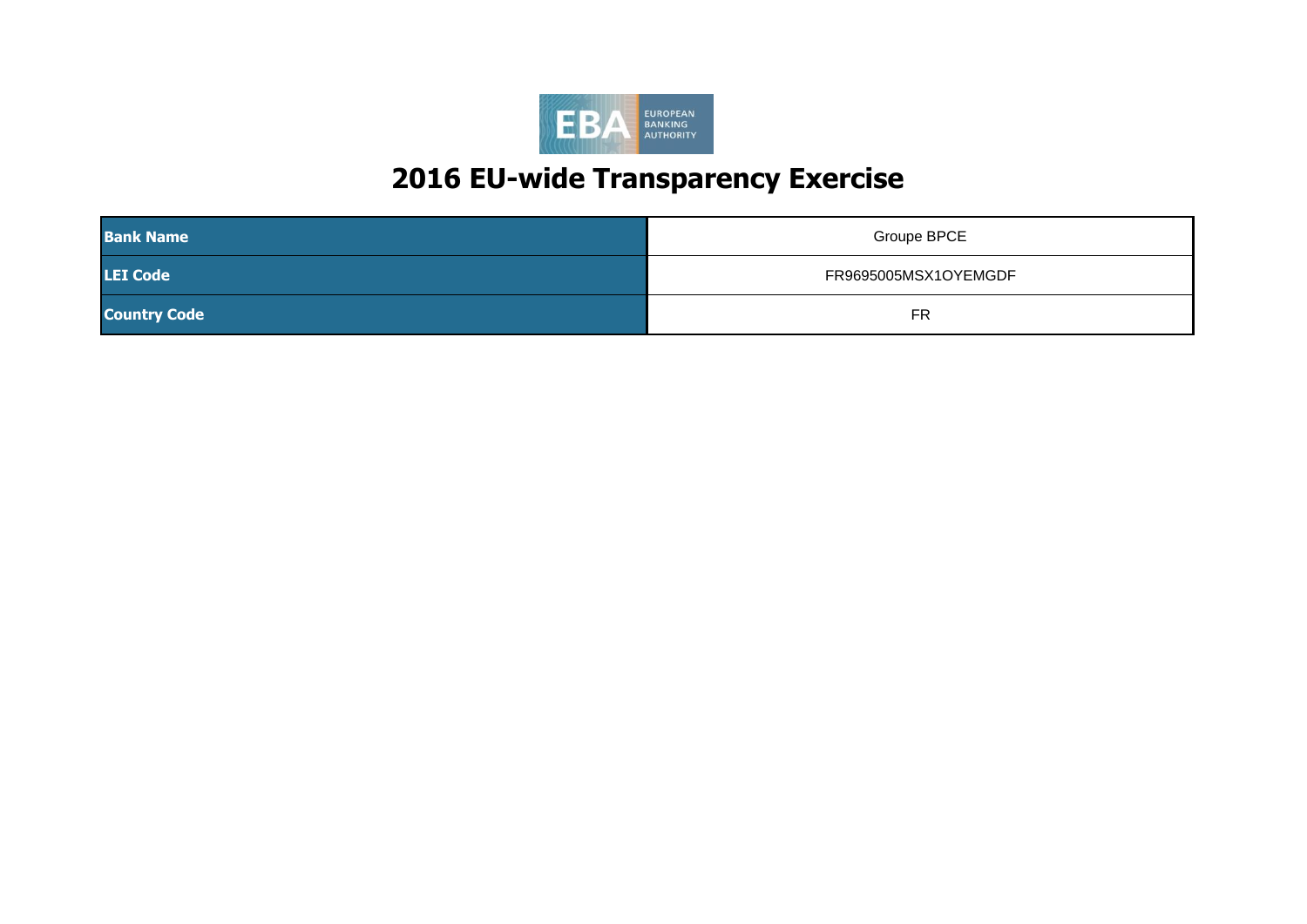

**Capital** Groupe BPCE

|                                                         |                | (mln EUR, %)                                                                                                                          |                                                                                                                                                                                                                                                                                                                                                                                                                                                                                                                                                                                                                                                                                                                                                                                                                                                                                                                                                                                                                                                                                                                                                                                                                                                                                                                                                                                                                                                                                                                                                                                                                                                                                                                                                                                                                                                                                                                                                                                                                                                                                                                                                                                                                                                                                                                                                                                                                                                                                                                                                                                                                                                                                                    |          | <b>COREP CODE</b>                                                            | <b>REGULATION</b>                                                                                                                                                                                                                                                                               |
|---------------------------------------------------------|----------------|---------------------------------------------------------------------------------------------------------------------------------------|----------------------------------------------------------------------------------------------------------------------------------------------------------------------------------------------------------------------------------------------------------------------------------------------------------------------------------------------------------------------------------------------------------------------------------------------------------------------------------------------------------------------------------------------------------------------------------------------------------------------------------------------------------------------------------------------------------------------------------------------------------------------------------------------------------------------------------------------------------------------------------------------------------------------------------------------------------------------------------------------------------------------------------------------------------------------------------------------------------------------------------------------------------------------------------------------------------------------------------------------------------------------------------------------------------------------------------------------------------------------------------------------------------------------------------------------------------------------------------------------------------------------------------------------------------------------------------------------------------------------------------------------------------------------------------------------------------------------------------------------------------------------------------------------------------------------------------------------------------------------------------------------------------------------------------------------------------------------------------------------------------------------------------------------------------------------------------------------------------------------------------------------------------------------------------------------------------------------------------------------------------------------------------------------------------------------------------------------------------------------------------------------------------------------------------------------------------------------------------------------------------------------------------------------------------------------------------------------------------------------------------------------------------------------------------------------------|----------|------------------------------------------------------------------------------|-------------------------------------------------------------------------------------------------------------------------------------------------------------------------------------------------------------------------------------------------------------------------------------------------|
|                                                         | $\overline{A}$ | <b>OWN FUNDS</b>                                                                                                                      | 65,802                                                                                                                                                                                                                                                                                                                                                                                                                                                                                                                                                                                                                                                                                                                                                                                                                                                                                                                                                                                                                                                                                                                                                                                                                                                                                                                                                                                                                                                                                                                                                                                                                                                                                                                                                                                                                                                                                                                                                                                                                                                                                                                                                                                                                                                                                                                                                                                                                                                                                                                                                                                                                                                                                             | 69,114   | C 01.00 (r010,c010)                                                          | Articles 4(118) and 72 of CRR                                                                                                                                                                                                                                                                   |
|                                                         | A.1            | COMMON EQUITY TIER 1 CAPITAL (net of deductions and after applying<br>transitional adjustments)                                       | 50,962                                                                                                                                                                                                                                                                                                                                                                                                                                                                                                                                                                                                                                                                                                                                                                                                                                                                                                                                                                                                                                                                                                                                                                                                                                                                                                                                                                                                                                                                                                                                                                                                                                                                                                                                                                                                                                                                                                                                                                                                                                                                                                                                                                                                                                                                                                                                                                                                                                                                                                                                                                                                                                                                                             | 53,049   | C 01.00 (r020,c010)                                                          | Article 50 of CRR                                                                                                                                                                                                                                                                               |
|                                                         | A.1.1          | Capital instruments eligible as CET1 Capital (including share premium and net own capital<br>instruments)                             | 21,048                                                                                                                                                                                                                                                                                                                                                                                                                                                                                                                                                                                                                                                                                                                                                                                                                                                                                                                                                                                                                                                                                                                                                                                                                                                                                                                                                                                                                                                                                                                                                                                                                                                                                                                                                                                                                                                                                                                                                                                                                                                                                                                                                                                                                                                                                                                                                                                                                                                                                                                                                                                                                                                                                             | 21,430   | C 01.00 (r030,c010)                                                          | Articles 26(1) points (a) and (b), 27 to 29, 36(1) point (f) and 42 of CRR                                                                                                                                                                                                                      |
|                                                         | A.1.2          | Retained earnings                                                                                                                     | 32,040                                                                                                                                                                                                                                                                                                                                                                                                                                                                                                                                                                                                                                                                                                                                                                                                                                                                                                                                                                                                                                                                                                                                                                                                                                                                                                                                                                                                                                                                                                                                                                                                                                                                                                                                                                                                                                                                                                                                                                                                                                                                                                                                                                                                                                                                                                                                                                                                                                                                                                                                                                                                                                                                                             | 33,716   | C 01.00 (r130,c010)                                                          | Articles 26(1) point (c), 26(2) and 36 (1) points (a) and (f) of CRR                                                                                                                                                                                                                            |
|                                                         | A.1.3          | Accumulated other comprehensive income                                                                                                | 2.377                                                                                                                                                                                                                                                                                                                                                                                                                                                                                                                                                                                                                                                                                                                                                                                                                                                                                                                                                                                                                                                                                                                                                                                                                                                                                                                                                                                                                                                                                                                                                                                                                                                                                                                                                                                                                                                                                                                                                                                                                                                                                                                                                                                                                                                                                                                                                                                                                                                                                                                                                                                                                                                                                              | 1.558    | C 01.00 (r180.c010)                                                          | Articles 4(100), 26(1) point (d) and 36 (1) point (l) of CRR                                                                                                                                                                                                                                    |
|                                                         | A.1.4          | Other Reserves                                                                                                                        | $-1,624$                                                                                                                                                                                                                                                                                                                                                                                                                                                                                                                                                                                                                                                                                                                                                                                                                                                                                                                                                                                                                                                                                                                                                                                                                                                                                                                                                                                                                                                                                                                                                                                                                                                                                                                                                                                                                                                                                                                                                                                                                                                                                                                                                                                                                                                                                                                                                                                                                                                                                                                                                                                                                                                                                           | $-1,137$ | C 01.00 (r200,c010)                                                          | Articles 4(117) and 26(1) point (e) of CRR                                                                                                                                                                                                                                                      |
|                                                         | A.1.5          | Funds for general banking risk                                                                                                        | $\mathbf 0$                                                                                                                                                                                                                                                                                                                                                                                                                                                                                                                                                                                                                                                                                                                                                                                                                                                                                                                                                                                                                                                                                                                                                                                                                                                                                                                                                                                                                                                                                                                                                                                                                                                                                                                                                                                                                                                                                                                                                                                                                                                                                                                                                                                                                                                                                                                                                                                                                                                                                                                                                                                                                                                                                        | $\bf{0}$ | C 01.00 (r210,c010)                                                          | Articles 4(112), 26(1) point (f) and 36 (1) point (l) of CRR                                                                                                                                                                                                                                    |
|                                                         | A.1.6          | Minority interest given recognition in CET1 capital                                                                                   | 3.891                                                                                                                                                                                                                                                                                                                                                                                                                                                                                                                                                                                                                                                                                                                                                                                                                                                                                                                                                                                                                                                                                                                                                                                                                                                                                                                                                                                                                                                                                                                                                                                                                                                                                                                                                                                                                                                                                                                                                                                                                                                                                                                                                                                                                                                                                                                                                                                                                                                                                                                                                                                                                                                                                              | 3.941    | C 01.00 (r230.c010)                                                          | Article 84 of CRR                                                                                                                                                                                                                                                                               |
|                                                         | A.1.7          | Adjustments to CET1 due to prudential filters                                                                                         | $\overline{\phantom{a}}$                                                                                                                                                                                                                                                                                                                                                                                                                                                                                                                                                                                                                                                                                                                                                                                                                                                                                                                                                                                                                                                                                                                                                                                                                                                                                                                                                                                                                                                                                                                                                                                                                                                                                                                                                                                                                                                                                                                                                                                                                                                                                                                                                                                                                                                                                                                                                                                                                                                                                                                                                                                                                                                                           | 117      | C 01.00 (r250,c010)                                                          | Articles 32 to 35 of and 36 (1) point (l) of CRR                                                                                                                                                                                                                                                |
|                                                         | A.1.8          | (-) Intangible assets (including Goodwill)                                                                                            | $-4,684$                                                                                                                                                                                                                                                                                                                                                                                                                                                                                                                                                                                                                                                                                                                                                                                                                                                                                                                                                                                                                                                                                                                                                                                                                                                                                                                                                                                                                                                                                                                                                                                                                                                                                                                                                                                                                                                                                                                                                                                                                                                                                                                                                                                                                                                                                                                                                                                                                                                                                                                                                                                                                                                                                           | $-4,650$ | $C$ 01.00 (r300,c010) + $C$ 01.00 (r340,c010)                                | Articles 4(113), 36(1) point (b) and 37 of CRR. Articles 4(115), 36(1) point (b) and 37 point (a) of<br>CCR                                                                                                                                                                                     |
|                                                         | A.1.9          | (-) DTAs that rely on future profitability and do not arise from temporary differences net of<br>ssociated DTLs                       | $-1.787$                                                                                                                                                                                                                                                                                                                                                                                                                                                                                                                                                                                                                                                                                                                                                                                                                                                                                                                                                                                                                                                                                                                                                                                                                                                                                                                                                                                                                                                                                                                                                                                                                                                                                                                                                                                                                                                                                                                                                                                                                                                                                                                                                                                                                                                                                                                                                                                                                                                                                                                                                                                                                                                                                           | $-1.587$ |                                                                              | Articles 36(1) point (c) and 38 of CRR                                                                                                                                                                                                                                                          |
|                                                         | A.1.10         | (-) IRB shortfall of credit risk adjustments to expected losses                                                                       | As of 31/12/2015 As of 30/06/2016<br>C 01.00 (r370.c010)<br>$-1,191$<br>$-1,277$<br>C 01.00 (r380,c010)<br>Articles 36(1) point (d), 40 and 159 of CRR<br>$\mathbf 0$<br>$\bf{0}$<br>C 01.00 (r390,c010)<br>Articles 4(109), 36(1) point (e) and 41 of CRR<br>$\mathbf{0}$<br>$\mathbf{0}$<br>C 01.00 (r430,c010)<br>Articles 4(122), 36(1) point (g) and 44 of CRR<br>$\,0\,$<br>$\mathbf{0}$<br>C 01.00 (r440,c010)<br>Article 36(1) point (j) of CRR<br>$C 01.00 (r450, c010) + C 01.00 (r460, c010) +$<br>$\mathbf{0}$<br>$\overline{0}$<br>C 01.00 (r470,c010) + C 01.00 (r471,c010)+<br>C 01.00 (r472,c010)<br>$\mathbf{0}$<br>$\mathbf{0}$<br>C 01.00 (r460,c010)<br>$\,0\,$<br>$\,0\,$<br>C 01.00 (r480,c010)<br>$\mathbf 0$<br>$\,0\,$<br>C 01.00 (r490,c010)<br>$\mathbf{0}$<br>$\overline{0}$<br>C 01.00 (rS00,c010)<br>$\mathbf 0$<br>$\,0\,$<br>Article 48 of CRR<br>C 01.00 (r510.c010)<br>$\mathbf 0$<br>$\,0\,$<br>C 01.00 (r524,c010)<br>Article 3 CRR<br>$\mathbf 0$<br>$\overline{0}$<br>C 01.00 (r529,c010)<br>937<br>885<br>$CA1$ {1.1.1.6 + 1.1.1.8 + 1.1.1.26}<br>$\mathbf 0$<br>$\,$ 0<br>C 01.00 (r220,c010)<br>Articles 483(1) to (3), and 484 to 487 of CRR<br>760<br>489<br>C 01.00 (r240,c010)<br>Articles 479 and 480 of CRR<br>Articles 469 to 472, 478 and 481 of CRR<br>125<br>448<br>C 01.00 (r520,c010)<br>1,250<br>1,273<br>C 01.00 (r530,c010)<br>Article 61 of CRR<br>$\mathbf 0$<br>$\bf{0}$<br>C 01.00 (r540,c010) + C 01.00 (r670,c010)<br>C 01.00 (r720,c010)<br>$\mathbf{0}$<br>$\overline{0}$<br>$\begin{array}{l} \texttt{C}\ 01.00\ (\texttt{r690}, \texttt{c010}) + \texttt{C}\ 01.00\ (\texttt{r700}, \texttt{c010}) + \\ \texttt{C}\ 01.00\ (\texttt{r710}, \texttt{c010}) + \texttt{C}\ 01.00\ (\texttt{r740}, \texttt{c010}) \\ \texttt{C}\ 01.00\ (\texttt{r744}, \texttt{c010}) + \texttt{C}\ 01.00\ (\texttt{r748}, \texttt{c010}) \end{array}$<br>$-40$<br>$-62$<br>$01.00 (r660, c010) + C 01.00 (r680, c010)$<br>1.335<br>1.290<br>C 01.00 (r730, c010)<br>52,212<br>54,322<br>C 01.00 (r015,c010)<br>Article 25 of CRR<br>13,589<br>14,792<br>C 01.00 (r750,c010)<br>Article 71 of CRR<br>13,999<br>15,247<br>C 01.00 (r760,c010) + C 01.00 (r890,c010)<br>$C$ 01.00 (r910,c010) + $C$ 01.00 (r920,c010) +<br>C 01.00 (r930,c010) + C 01.00 (r940,c010) -<br>$-878$<br>$-758$<br>C 01.00 (r950.c010) + C 01.00 (r970.c010) -<br>$01.00 (r974, c010) + C 01.00 (r978, c010)$<br>C 01.00 (r880.c010) + C 01.00 (r900.c010) +<br>468<br>303<br>391,567<br>387,326<br>C 02.00 (r010,c010)<br>Articles 92(3), 95, 96 and 98 of CRR<br>$\,0\,$<br>$\,0\,$<br>C 05.01 (r010;c040)<br>CA3 {1}<br>13.01%<br>13.70%<br>13.33%<br>14.02%<br>CA3 {3} |          |                                                                              |                                                                                                                                                                                                                                                                                                 |
|                                                         | A.1.11         | (-) Defined benefit pension fund assets                                                                                               |                                                                                                                                                                                                                                                                                                                                                                                                                                                                                                                                                                                                                                                                                                                                                                                                                                                                                                                                                                                                                                                                                                                                                                                                                                                                                                                                                                                                                                                                                                                                                                                                                                                                                                                                                                                                                                                                                                                                                                                                                                                                                                                                                                                                                                                                                                                                                                                                                                                                                                                                                                                                                                                                                                    |          |                                                                              |                                                                                                                                                                                                                                                                                                 |
|                                                         | A.1.12         | (-) Reciprocal cross holdings in CET1 Capital                                                                                         |                                                                                                                                                                                                                                                                                                                                                                                                                                                                                                                                                                                                                                                                                                                                                                                                                                                                                                                                                                                                                                                                                                                                                                                                                                                                                                                                                                                                                                                                                                                                                                                                                                                                                                                                                                                                                                                                                                                                                                                                                                                                                                                                                                                                                                                                                                                                                                                                                                                                                                                                                                                                                                                                                                    |          |                                                                              |                                                                                                                                                                                                                                                                                                 |
|                                                         | A.1.13         | (-) Excess deduction from AT1 items over AT1 Capital                                                                                  |                                                                                                                                                                                                                                                                                                                                                                                                                                                                                                                                                                                                                                                                                                                                                                                                                                                                                                                                                                                                                                                                                                                                                                                                                                                                                                                                                                                                                                                                                                                                                                                                                                                                                                                                                                                                                                                                                                                                                                                                                                                                                                                                                                                                                                                                                                                                                                                                                                                                                                                                                                                                                                                                                                    |          |                                                                              |                                                                                                                                                                                                                                                                                                 |
|                                                         | A.1.14         | (-) Deductions related to assets which can alternatively be subject to a 1.250% risk weight                                           |                                                                                                                                                                                                                                                                                                                                                                                                                                                                                                                                                                                                                                                                                                                                                                                                                                                                                                                                                                                                                                                                                                                                                                                                                                                                                                                                                                                                                                                                                                                                                                                                                                                                                                                                                                                                                                                                                                                                                                                                                                                                                                                                                                                                                                                                                                                                                                                                                                                                                                                                                                                                                                                                                                    |          |                                                                              | Articles 4(36), 36(1) point (k) (i) and 89 to 91 of CRR; Articles 36(1) point (k) (ii), 243(1) point (b), 244(1) point (b) and 258 of CRR; Articles 36(1) point k) (ii) and 379(3) of CRR; Articles 36(1)<br>point k) (iv) and 153(8) of CRR and Articles 36(1) point k) (v) and 155(4) of CRR. |
|                                                         | A.1.14.1       | Of which: from securitisation positions (-)                                                                                           |                                                                                                                                                                                                                                                                                                                                                                                                                                                                                                                                                                                                                                                                                                                                                                                                                                                                                                                                                                                                                                                                                                                                                                                                                                                                                                                                                                                                                                                                                                                                                                                                                                                                                                                                                                                                                                                                                                                                                                                                                                                                                                                                                                                                                                                                                                                                                                                                                                                                                                                                                                                                                                                                                                    |          |                                                                              | Articles 36(1) point (k) (ii), 243(1) point (b), 244(1) point (b) and 258 of CRR                                                                                                                                                                                                                |
|                                                         | A.1.15         | (-) Holdings of CET1 capital instruments of financial sector entities where the institution does<br>not have a significant investment |                                                                                                                                                                                                                                                                                                                                                                                                                                                                                                                                                                                                                                                                                                                                                                                                                                                                                                                                                                                                                                                                                                                                                                                                                                                                                                                                                                                                                                                                                                                                                                                                                                                                                                                                                                                                                                                                                                                                                                                                                                                                                                                                                                                                                                                                                                                                                                                                                                                                                                                                                                                                                                                                                                    |          |                                                                              | Articles 4(27), 36(1) point (h); 43 to 46, 49 (2) and (3) and 79 of CRR                                                                                                                                                                                                                         |
| <b>OWN FUNDS</b><br><b>Transitional period</b>          | A.1.16         | (-) Deductible DTAs that rely on future profitability and arise from temporary differences                                            |                                                                                                                                                                                                                                                                                                                                                                                                                                                                                                                                                                                                                                                                                                                                                                                                                                                                                                                                                                                                                                                                                                                                                                                                                                                                                                                                                                                                                                                                                                                                                                                                                                                                                                                                                                                                                                                                                                                                                                                                                                                                                                                                                                                                                                                                                                                                                                                                                                                                                                                                                                                                                                                                                                    |          |                                                                              | Articles 36(1) point (c) and 38; Articles 48(1) point (a) and 48(2) of CRR                                                                                                                                                                                                                      |
|                                                         | A.1.17         | (-) Holdings of CET1 capital instruments of financial sector entities where the institiution has a<br>significant investment          |                                                                                                                                                                                                                                                                                                                                                                                                                                                                                                                                                                                                                                                                                                                                                                                                                                                                                                                                                                                                                                                                                                                                                                                                                                                                                                                                                                                                                                                                                                                                                                                                                                                                                                                                                                                                                                                                                                                                                                                                                                                                                                                                                                                                                                                                                                                                                                                                                                                                                                                                                                                                                                                                                                    |          |                                                                              | Articles 4(27); 36(1) point (i); 43, 45; 47; 48(1) point (b); 49(1) to (3) and 79 of CRR                                                                                                                                                                                                        |
|                                                         | A.1.18         | (-) Amount exceding the 17.65% threshold                                                                                              |                                                                                                                                                                                                                                                                                                                                                                                                                                                                                                                                                                                                                                                                                                                                                                                                                                                                                                                                                                                                                                                                                                                                                                                                                                                                                                                                                                                                                                                                                                                                                                                                                                                                                                                                                                                                                                                                                                                                                                                                                                                                                                                                                                                                                                                                                                                                                                                                                                                                                                                                                                                                                                                                                                    |          |                                                                              |                                                                                                                                                                                                                                                                                                 |
|                                                         | A.1.19         | (-) Additional deductions of CET1 Capital due to Article 3 CRR                                                                        |                                                                                                                                                                                                                                                                                                                                                                                                                                                                                                                                                                                                                                                                                                                                                                                                                                                                                                                                                                                                                                                                                                                                                                                                                                                                                                                                                                                                                                                                                                                                                                                                                                                                                                                                                                                                                                                                                                                                                                                                                                                                                                                                                                                                                                                                                                                                                                                                                                                                                                                                                                                                                                                                                                    |          |                                                                              |                                                                                                                                                                                                                                                                                                 |
|                                                         | A.1.20         | CET1 capital elements or deductions - other                                                                                           |                                                                                                                                                                                                                                                                                                                                                                                                                                                                                                                                                                                                                                                                                                                                                                                                                                                                                                                                                                                                                                                                                                                                                                                                                                                                                                                                                                                                                                                                                                                                                                                                                                                                                                                                                                                                                                                                                                                                                                                                                                                                                                                                                                                                                                                                                                                                                                                                                                                                                                                                                                                                                                                                                                    |          |                                                                              |                                                                                                                                                                                                                                                                                                 |
|                                                         | A.1.21         | <b>Transitional adjustments</b>                                                                                                       |                                                                                                                                                                                                                                                                                                                                                                                                                                                                                                                                                                                                                                                                                                                                                                                                                                                                                                                                                                                                                                                                                                                                                                                                                                                                                                                                                                                                                                                                                                                                                                                                                                                                                                                                                                                                                                                                                                                                                                                                                                                                                                                                                                                                                                                                                                                                                                                                                                                                                                                                                                                                                                                                                                    |          |                                                                              |                                                                                                                                                                                                                                                                                                 |
|                                                         | A.1.21.1       | Transitional adjustments due to grandfathered CET1 Capital instruments (+/-)                                                          |                                                                                                                                                                                                                                                                                                                                                                                                                                                                                                                                                                                                                                                                                                                                                                                                                                                                                                                                                                                                                                                                                                                                                                                                                                                                                                                                                                                                                                                                                                                                                                                                                                                                                                                                                                                                                                                                                                                                                                                                                                                                                                                                                                                                                                                                                                                                                                                                                                                                                                                                                                                                                                                                                                    |          |                                                                              |                                                                                                                                                                                                                                                                                                 |
|                                                         | A.1.21.2       | Transitional adjustments due to additional minority interests (+/-)                                                                   |                                                                                                                                                                                                                                                                                                                                                                                                                                                                                                                                                                                                                                                                                                                                                                                                                                                                                                                                                                                                                                                                                                                                                                                                                                                                                                                                                                                                                                                                                                                                                                                                                                                                                                                                                                                                                                                                                                                                                                                                                                                                                                                                                                                                                                                                                                                                                                                                                                                                                                                                                                                                                                                                                                    |          |                                                                              |                                                                                                                                                                                                                                                                                                 |
|                                                         | A.1.21.3       | Other transitional adjustments to CET1 Capital (+/-)                                                                                  |                                                                                                                                                                                                                                                                                                                                                                                                                                                                                                                                                                                                                                                                                                                                                                                                                                                                                                                                                                                                                                                                                                                                                                                                                                                                                                                                                                                                                                                                                                                                                                                                                                                                                                                                                                                                                                                                                                                                                                                                                                                                                                                                                                                                                                                                                                                                                                                                                                                                                                                                                                                                                                                                                                    |          |                                                                              |                                                                                                                                                                                                                                                                                                 |
|                                                         | A.2            | ADDITIONAL TIER 1 CAPITAL (net of deductions and after transitional adjustments)                                                      |                                                                                                                                                                                                                                                                                                                                                                                                                                                                                                                                                                                                                                                                                                                                                                                                                                                                                                                                                                                                                                                                                                                                                                                                                                                                                                                                                                                                                                                                                                                                                                                                                                                                                                                                                                                                                                                                                                                                                                                                                                                                                                                                                                                                                                                                                                                                                                                                                                                                                                                                                                                                                                                                                                    |          |                                                                              |                                                                                                                                                                                                                                                                                                 |
|                                                         | A.2.1          | Additional Tier 1 Capital instruments                                                                                                 |                                                                                                                                                                                                                                                                                                                                                                                                                                                                                                                                                                                                                                                                                                                                                                                                                                                                                                                                                                                                                                                                                                                                                                                                                                                                                                                                                                                                                                                                                                                                                                                                                                                                                                                                                                                                                                                                                                                                                                                                                                                                                                                                                                                                                                                                                                                                                                                                                                                                                                                                                                                                                                                                                                    |          |                                                                              |                                                                                                                                                                                                                                                                                                 |
|                                                         | A.2.2          | (-) Excess deduction from T2 items over T2 capital                                                                                    |                                                                                                                                                                                                                                                                                                                                                                                                                                                                                                                                                                                                                                                                                                                                                                                                                                                                                                                                                                                                                                                                                                                                                                                                                                                                                                                                                                                                                                                                                                                                                                                                                                                                                                                                                                                                                                                                                                                                                                                                                                                                                                                                                                                                                                                                                                                                                                                                                                                                                                                                                                                                                                                                                                    |          |                                                                              |                                                                                                                                                                                                                                                                                                 |
|                                                         | A.2.3          | Other Additional Tier 1 Capital components and deductions                                                                             |                                                                                                                                                                                                                                                                                                                                                                                                                                                                                                                                                                                                                                                                                                                                                                                                                                                                                                                                                                                                                                                                                                                                                                                                                                                                                                                                                                                                                                                                                                                                                                                                                                                                                                                                                                                                                                                                                                                                                                                                                                                                                                                                                                                                                                                                                                                                                                                                                                                                                                                                                                                                                                                                                                    |          |                                                                              |                                                                                                                                                                                                                                                                                                 |
|                                                         | A.2.4          | Additional Tier 1 transitional adjustments                                                                                            |                                                                                                                                                                                                                                                                                                                                                                                                                                                                                                                                                                                                                                                                                                                                                                                                                                                                                                                                                                                                                                                                                                                                                                                                                                                                                                                                                                                                                                                                                                                                                                                                                                                                                                                                                                                                                                                                                                                                                                                                                                                                                                                                                                                                                                                                                                                                                                                                                                                                                                                                                                                                                                                                                                    |          |                                                                              |                                                                                                                                                                                                                                                                                                 |
|                                                         | A.3            | TIER 1 CAPITAL (net of deductions and after transitional adjustments)                                                                 |                                                                                                                                                                                                                                                                                                                                                                                                                                                                                                                                                                                                                                                                                                                                                                                                                                                                                                                                                                                                                                                                                                                                                                                                                                                                                                                                                                                                                                                                                                                                                                                                                                                                                                                                                                                                                                                                                                                                                                                                                                                                                                                                                                                                                                                                                                                                                                                                                                                                                                                                                                                                                                                                                                    |          |                                                                              |                                                                                                                                                                                                                                                                                                 |
|                                                         | A.4            | TIER 2 CAPITAL (net of deductions and after transitional adjustments)                                                                 |                                                                                                                                                                                                                                                                                                                                                                                                                                                                                                                                                                                                                                                                                                                                                                                                                                                                                                                                                                                                                                                                                                                                                                                                                                                                                                                                                                                                                                                                                                                                                                                                                                                                                                                                                                                                                                                                                                                                                                                                                                                                                                                                                                                                                                                                                                                                                                                                                                                                                                                                                                                                                                                                                                    |          |                                                                              |                                                                                                                                                                                                                                                                                                 |
|                                                         | A.4.1          | Tier 2 Capital instruments                                                                                                            |                                                                                                                                                                                                                                                                                                                                                                                                                                                                                                                                                                                                                                                                                                                                                                                                                                                                                                                                                                                                                                                                                                                                                                                                                                                                                                                                                                                                                                                                                                                                                                                                                                                                                                                                                                                                                                                                                                                                                                                                                                                                                                                                                                                                                                                                                                                                                                                                                                                                                                                                                                                                                                                                                                    |          |                                                                              |                                                                                                                                                                                                                                                                                                 |
|                                                         | A.4.2          | Other Tier 2 Capital components and deductions                                                                                        |                                                                                                                                                                                                                                                                                                                                                                                                                                                                                                                                                                                                                                                                                                                                                                                                                                                                                                                                                                                                                                                                                                                                                                                                                                                                                                                                                                                                                                                                                                                                                                                                                                                                                                                                                                                                                                                                                                                                                                                                                                                                                                                                                                                                                                                                                                                                                                                                                                                                                                                                                                                                                                                                                                    |          |                                                                              |                                                                                                                                                                                                                                                                                                 |
|                                                         | A.4.3          | Tier 2 transitional adjustments                                                                                                       |                                                                                                                                                                                                                                                                                                                                                                                                                                                                                                                                                                                                                                                                                                                                                                                                                                                                                                                                                                                                                                                                                                                                                                                                                                                                                                                                                                                                                                                                                                                                                                                                                                                                                                                                                                                                                                                                                                                                                                                                                                                                                                                                                                                                                                                                                                                                                                                                                                                                                                                                                                                                                                                                                                    |          |                                                                              |                                                                                                                                                                                                                                                                                                 |
| <b>OWN FUNDS</b>                                        | $\mathbf B$    | <b>TOTAL RISK EXPOSURE AMOUNT</b>                                                                                                     |                                                                                                                                                                                                                                                                                                                                                                                                                                                                                                                                                                                                                                                                                                                                                                                                                                                                                                                                                                                                                                                                                                                                                                                                                                                                                                                                                                                                                                                                                                                                                                                                                                                                                                                                                                                                                                                                                                                                                                                                                                                                                                                                                                                                                                                                                                                                                                                                                                                                                                                                                                                                                                                                                                    |          |                                                                              |                                                                                                                                                                                                                                                                                                 |
| <b>REQUIREMENTS</b>                                     | $_{\rm B.1}$   | Of which: Transitional adjustments included                                                                                           |                                                                                                                                                                                                                                                                                                                                                                                                                                                                                                                                                                                                                                                                                                                                                                                                                                                                                                                                                                                                                                                                                                                                                                                                                                                                                                                                                                                                                                                                                                                                                                                                                                                                                                                                                                                                                                                                                                                                                                                                                                                                                                                                                                                                                                                                                                                                                                                                                                                                                                                                                                                                                                                                                                    |          |                                                                              |                                                                                                                                                                                                                                                                                                 |
|                                                         | C.1            | COMMON EQUITY TIER 1 CAPITAL RATIO (transitional period)                                                                              |                                                                                                                                                                                                                                                                                                                                                                                                                                                                                                                                                                                                                                                                                                                                                                                                                                                                                                                                                                                                                                                                                                                                                                                                                                                                                                                                                                                                                                                                                                                                                                                                                                                                                                                                                                                                                                                                                                                                                                                                                                                                                                                                                                                                                                                                                                                                                                                                                                                                                                                                                                                                                                                                                                    |          |                                                                              |                                                                                                                                                                                                                                                                                                 |
| <b>CAPITAL RATIOS (%)</b><br><b>Transitional period</b> | C.2            | <b>TIER 1 CAPITAL RATIO (transitional period)</b>                                                                                     |                                                                                                                                                                                                                                                                                                                                                                                                                                                                                                                                                                                                                                                                                                                                                                                                                                                                                                                                                                                                                                                                                                                                                                                                                                                                                                                                                                                                                                                                                                                                                                                                                                                                                                                                                                                                                                                                                                                                                                                                                                                                                                                                                                                                                                                                                                                                                                                                                                                                                                                                                                                                                                                                                                    |          |                                                                              |                                                                                                                                                                                                                                                                                                 |
|                                                         | C.3            | <b>TOTAL CAPITAL RATIO (transitional period)</b>                                                                                      | 16.80%                                                                                                                                                                                                                                                                                                                                                                                                                                                                                                                                                                                                                                                                                                                                                                                                                                                                                                                                                                                                                                                                                                                                                                                                                                                                                                                                                                                                                                                                                                                                                                                                                                                                                                                                                                                                                                                                                                                                                                                                                                                                                                                                                                                                                                                                                                                                                                                                                                                                                                                                                                                                                                                                                             | 17.84%   | CA3 (5)                                                                      | $\sim$                                                                                                                                                                                                                                                                                          |
| <b>CET1 Capital</b><br><b>Fully loaded</b>              | D              | COMMON EQUITY TIER 1 CAPITAL (fully loaded)                                                                                           | 50,037                                                                                                                                                                                                                                                                                                                                                                                                                                                                                                                                                                                                                                                                                                                                                                                                                                                                                                                                                                                                                                                                                                                                                                                                                                                                                                                                                                                                                                                                                                                                                                                                                                                                                                                                                                                                                                                                                                                                                                                                                                                                                                                                                                                                                                                                                                                                                                                                                                                                                                                                                                                                                                                                                             | 52,050   | [A.1-A.1.13-A.1.21+MIN(A.2+A.1.13-<br>A.2.2-A.2.4+MIN(A.4+A.2.2-A.4.3,0),0)] | ٠                                                                                                                                                                                                                                                                                               |
| CET1 RATIO (%)<br>Fully loaded <sup>1</sup>             | $\mathbf{E}$   | COMMON EQUITY TIER 1 CAPITAL RATIO (fully loaded)                                                                                     | 12.78%                                                                                                                                                                                                                                                                                                                                                                                                                                                                                                                                                                                                                                                                                                                                                                                                                                                                                                                                                                                                                                                                                                                                                                                                                                                                                                                                                                                                                                                                                                                                                                                                                                                                                                                                                                                                                                                                                                                                                                                                                                                                                                                                                                                                                                                                                                                                                                                                                                                                                                                                                                                                                                                                                             | 13.44%   | $[D.1]/[B-B.1]$                                                              |                                                                                                                                                                                                                                                                                                 |

(1) Fully loaded CET1 capital ratio estimation based on the formulae stated in column "COREP CODE"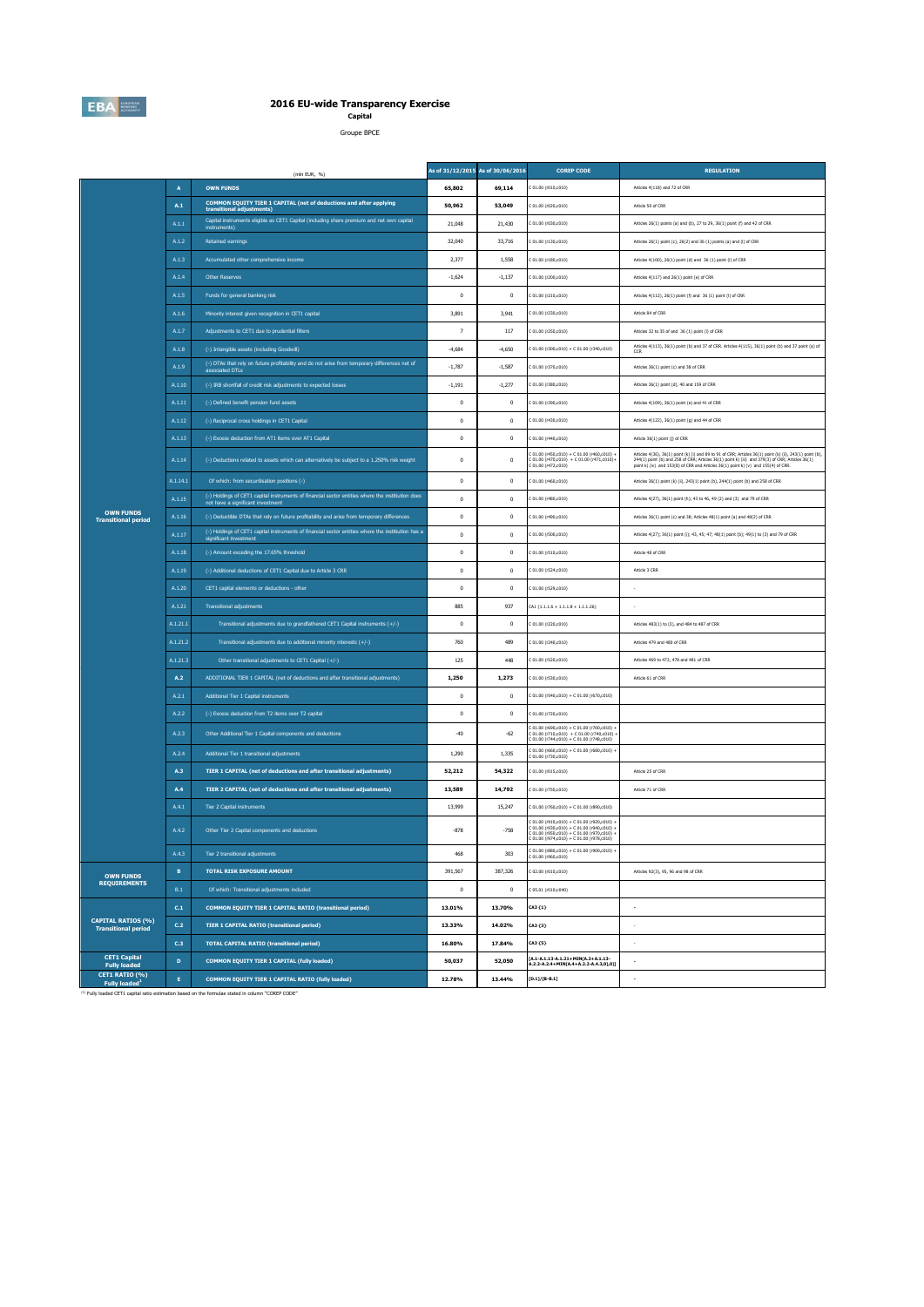

## **Risk exposure amounts**

Groupe BPCE

|                                                                                                   | as of 31/12/2015 as of 30/06/2016 |         |
|---------------------------------------------------------------------------------------------------|-----------------------------------|---------|
| (mln EUR)                                                                                         |                                   |         |
| Risk exposure amounts for credit risk                                                             | 334,387                           | 331,343 |
| Risk exposure amount for securitisation and re-securitisations in the banking book                | 12,485                            | 9,867   |
| Risk exposure amount for contributions to the default fund of a CCP                               | 241                               | 270     |
| Risk exposure amount Other credit risk                                                            | 321,661                           | 321,206 |
| Risk exposure amount for position, foreign exchange and commodities (Market risk)                 | 13,668                            | 13,005  |
| of which: Risk exposure amount for securitisation and re-securitisations in the trading book $^1$ | 547                               | 101     |
| Risk exposure amount for Credit Valuation Adjustment                                              | 5,845                             | 5,288   |
| Risk exposure amount for operational risk                                                         | 37,645                            | 37,645  |
| Other risk exposure amounts                                                                       | 23                                | 45      |
| <b>Total Risk Exposure Amount</b>                                                                 | 391,567                           | 387,326 |

 $(1)$  May include hedges, which are not securitisation positions, as per Article 338.3 of CRR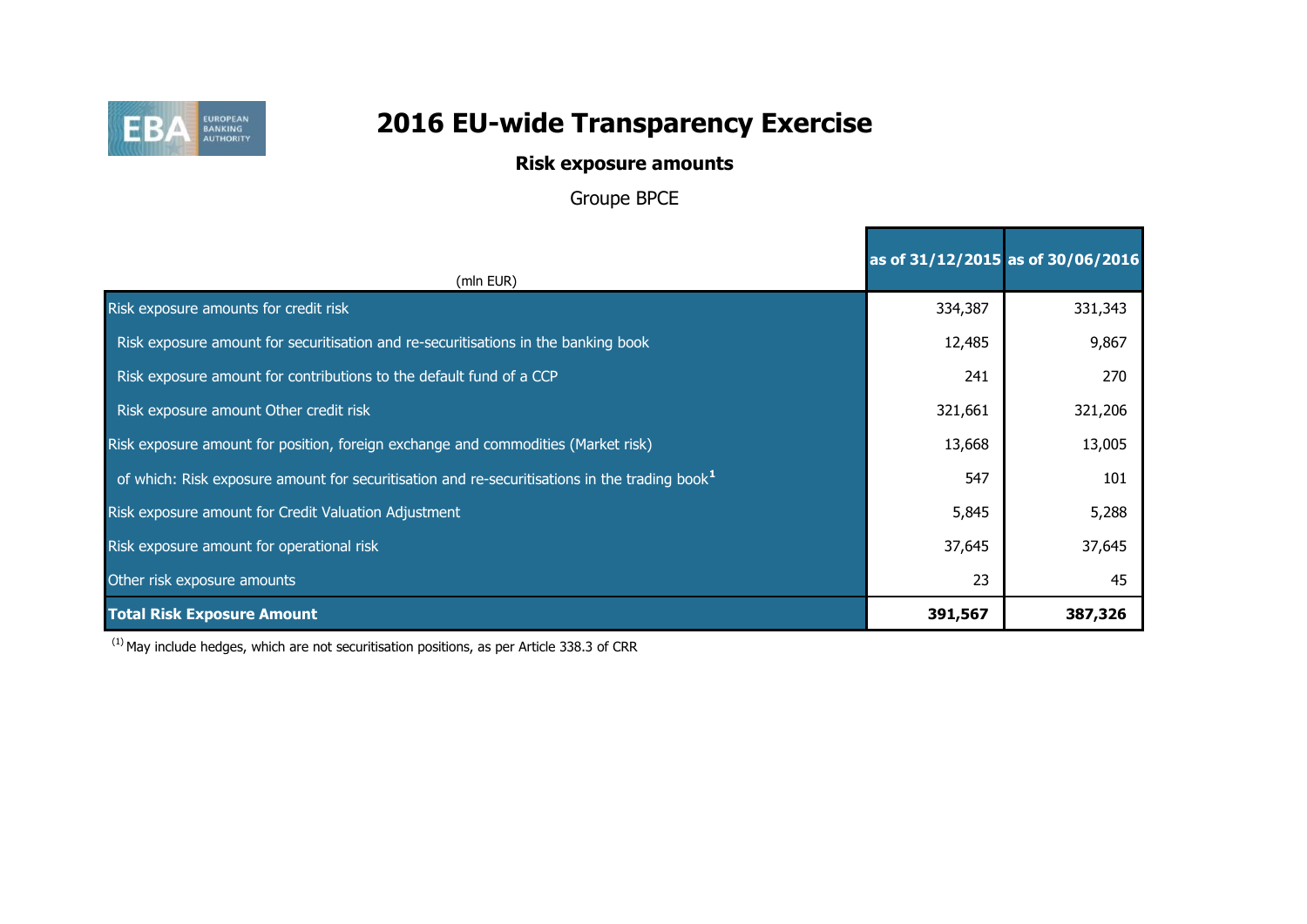

**P&L**

Groupe BPCE

| (mln EUR)                                                                                                                                                       | As of 31/12/2015 | As of<br>30/06/2016 |
|-----------------------------------------------------------------------------------------------------------------------------------------------------------------|------------------|---------------------|
| Interest income                                                                                                                                                 | 27,516           | 12,960              |
| Of which debt securities income                                                                                                                                 | 936              | 701                 |
| Of which loans and advances income                                                                                                                              | 20,712           | 9,467               |
| Interest expenses                                                                                                                                               | 17,513           | 8,174               |
| (Of which deposits expenses)                                                                                                                                    | 6,094            | 2,949               |
| (Of which debt securities issued expenses)                                                                                                                      | 5,481            | 2,566               |
| (Expenses on share capital repayable on demand)                                                                                                                 | $\Omega$         | $\Omega$            |
| Dividend income                                                                                                                                                 | 124              | 100                 |
| Net Fee and commission income                                                                                                                                   | 9,836            | 4,682               |
| Gains or (-) losses on derecognition of financial assets and liabilities not measured at fair value through profit or loss, and of non financial<br>assets, net | 295              | 1,049               |
| Gains or (-) losses on financial assets and liabilities held for trading, net                                                                                   | 1,678            | 1,273               |
| Gains or (-) losses on financial assets and liabilities designated at fair value through profit or loss, net                                                    | 370              | $-385$              |
| Gains or (-) losses from hedge accounting, net                                                                                                                  | $-106$           | $-21$               |
| Exchange differences [gain or (-) loss], net                                                                                                                    | 5                | 98                  |
| Net other operating income /(expenses)                                                                                                                          | 465              | 279                 |
| TOTAL OPERATING INCOME, NET                                                                                                                                     | 22,670           | 11,860              |
| (Administrative expenses)                                                                                                                                       | 14,692           | 7,703               |
| (Depreciation)                                                                                                                                                  | 900              | 435                 |
| (Provisions or (-) reversal of provisions)                                                                                                                      | 123              | 5                   |
| (Commitments and guarantees given)                                                                                                                              | $-5$             | $-4$                |
| (Other provisions)                                                                                                                                              | 128              | $\mathsf q$         |
| Of which pending legal issues and tax litigation <sup>1</sup>                                                                                                   | 149              |                     |
| Of which restructuring <sup>1</sup>                                                                                                                             | $-9$             |                     |
| (Impairment or (-) reversal of impairment on financial assets not measured at fair value through profit or loss)                                                | 1,708            | 759                 |
| (Loans and receivables)                                                                                                                                         | 1,650            | 717                 |
| (Held to maturity investments, AFS assets and financial assets measured at cost)                                                                                | 58               | 42                  |
| (Impairment or (-) reversal of impairment of investments in subsidaries, joint ventures and associates and on non-financial assets)                             | 50               | 36                  |
| (of which Goodwill)                                                                                                                                             | 19               | 1                   |
| Negative goodwill recognised in profit or loss                                                                                                                  | $\Omega$         | $\mathbf{0}$        |
| Share of the profit or (-) loss of investments in subsidaries, joint ventures and associates                                                                    | 650              | 336                 |
| Profit or (-) loss from non-current assets and disposal groups classified as held for sale not qualifying as discontinued operations                            | 17               | $\mathbf{0}$        |
| PROFIT OR (-) LOSS BEFORE TAX FROM CONTINUING OPERATIONS                                                                                                        | 5,865            | 3,258               |
| PROFIT OR (-) LOSS AFTER TAX FROM CONTINUING OPERATIONS                                                                                                         | 3,738            | 2,626               |
| Profit or (-) loss after tax from discontinued operations                                                                                                       | $\Omega$         | $\Omega$            |
| PROFIT OR (-) LOSS FOR THE YEAR                                                                                                                                 | 3,738            | 2,626               |
| Of which attributable to owners of the parent                                                                                                                   | 3,243            | 2.427               |

<sup>(1)</sup> Information available only as of end of the year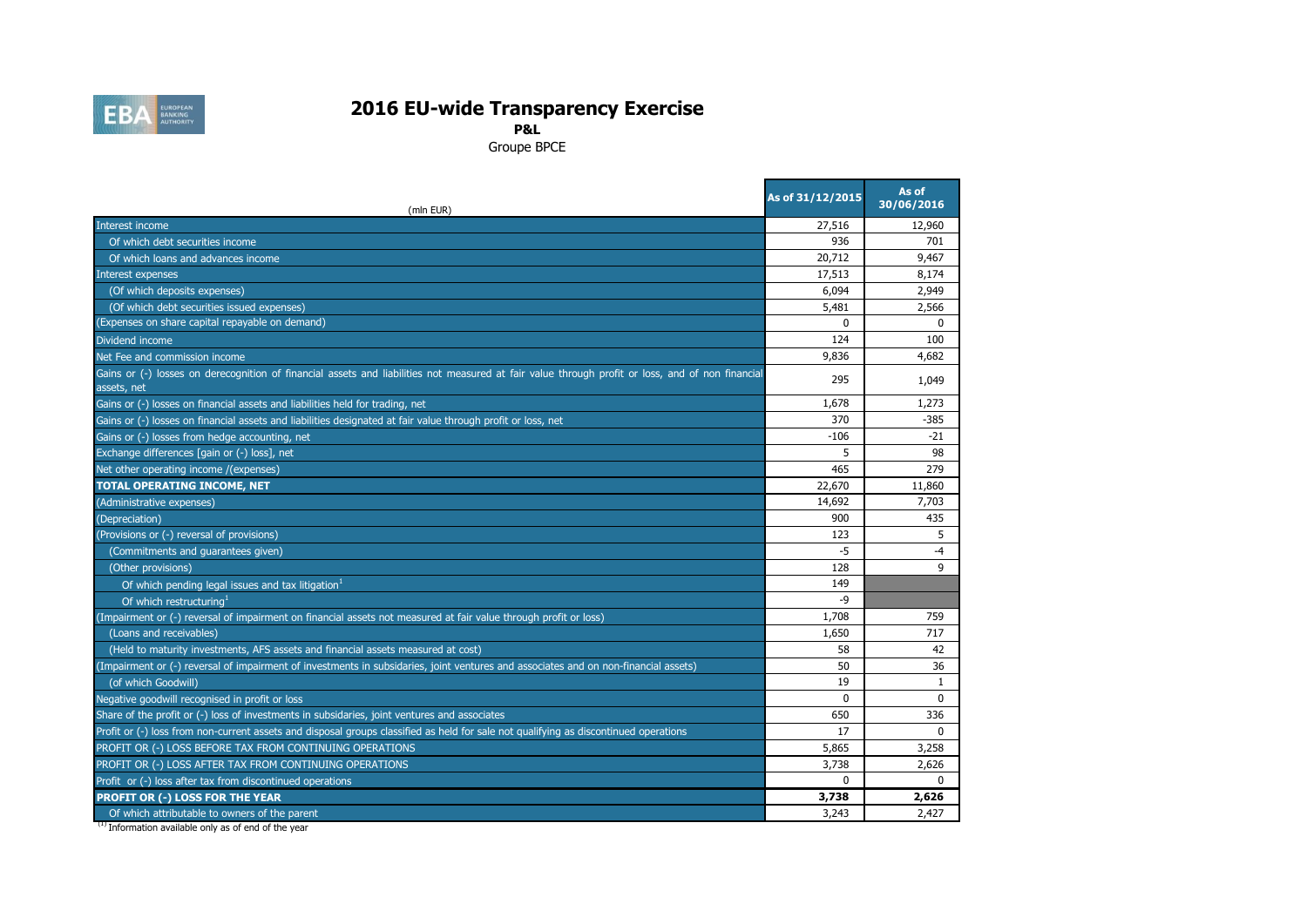**EBA** EUROPEAN

# **2016 EU-wide Transparency Exercise<br>Market Risk<br>Groupe BPCE**

|                         |                                                                |                                                       |                                                                                                                      |                                 |                                                                                                                |                                                                                                                                                                         | <b>IM</b>                                              |                               |              |                                                     |                        |                                                       |                                                                                                                      |                                          |                                                                                                                |                                                                                            | <b>IM</b>                            |                                                         |              |                                                     |                               |                                                       |
|-------------------------|----------------------------------------------------------------|-------------------------------------------------------|----------------------------------------------------------------------------------------------------------------------|---------------------------------|----------------------------------------------------------------------------------------------------------------|-------------------------------------------------------------------------------------------------------------------------------------------------------------------------|--------------------------------------------------------|-------------------------------|--------------|-----------------------------------------------------|------------------------|-------------------------------------------------------|----------------------------------------------------------------------------------------------------------------------|------------------------------------------|----------------------------------------------------------------------------------------------------------------|--------------------------------------------------------------------------------------------|--------------------------------------|---------------------------------------------------------|--------------|-----------------------------------------------------|-------------------------------|-------------------------------------------------------|
|                         | As of<br>31/12/2015                                            | As of<br>30/06/2016                                   |                                                                                                                      |                                 |                                                                                                                |                                                                                                                                                                         | As of 31/12/2015                                       |                               |              |                                                     |                        |                                                       |                                                                                                                      |                                          |                                                                                                                |                                                                                            | As of 30/06/2016                     |                                                         |              |                                                     |                               |                                                       |
|                         | <b>TOTAL RISK</b><br><b>EXPOSURE</b><br><b>AMOUNT</b><br>2,484 |                                                       |                                                                                                                      |                                 |                                                                                                                | <b>INCREMENTAL</b><br><b>STRESSED VaR (Memorandum</b><br><b>DEFAULT AND</b><br>VaR (Memorandum item)<br><i>item</i> )<br><b>MIGRATION RISK</b><br><b>CAPITAL CHARGE</b> |                                                        |                               |              | ALL PRICE RISKS CAPITAL<br><b>CHARGE FOR CTP</b>    |                        | VaR (Memorandum item)                                 |                                                                                                                      | <b>STRESSED VaR (Memorandum</b><br>item) |                                                                                                                | <b>INCREMENTAL</b><br><b>DEFAULT AND</b><br><b>MIGRATION RISK</b><br><b>CAPITAL CHARGE</b> |                                      | <b>ALL PRICE RISKS CAPITAL</b><br><b>CHARGE FOR CTP</b> |              |                                                     |                               |                                                       |
| (mln EUR)               |                                                                | <b>TOTAL RISK</b><br><b>EXPOSURE</b><br><b>AMOUNT</b> | <b>MULTIPLICATION</b><br>FACTOR (mc) x<br><b>AVERAGE OF</b><br><b>PREVIOUS 60</b><br><b>WORKING DAYS</b><br>(VaRavg) | <b>PREVIOUS</b><br>DAY (VaRt-1) | <b>MULTIPLICATION</b><br>FACTOR (ms) x<br><b>AVERAGE OF</b><br>PREVIOUS 60<br><b>WORKING DAYS</b><br>(SVaRavg) | <b>LATEST</b><br><b>AVAILABLE</b>                                                                                                                                       | <b>12 WEEKS</b><br><b>AVERAGE</b><br>(SVaRt-1) MEASURE | <b>LAST</b><br><b>MEASURE</b> | <b>FLOOR</b> | <b>12 WEEKS</b><br><b>AVERAGE</b><br><b>MEASURE</b> | LAST<br><b>MEASURE</b> | <b>TOTAL RISK</b><br><b>EXPOSURE</b><br><b>AMOUNT</b> | <b>MULTIPLICATION</b><br>FACTOR (mc) x<br><b>AVERAGE OF</b><br><b>PREVIOUS 60</b><br><b>WORKING DAYS</b><br>(VaRavg) | <b>PREVIOUS</b><br>DAY (VaRt-1)          | <b>MULTIPLICATION</b><br>FACTOR (ms) x<br><b>AVERAGE OF</b><br>PREVIOUS 60<br><b>WORKING DAYS</b><br>(SVaRavg) | <b>LATEST</b><br>AVAILABLE AVERAGE                                                         | <b>12 WEEKS</b><br>(SVaRt-1) MEASURE | <b>LAST</b><br><b>MEASURE</b>                           | <b>FLOOR</b> | <b>12 WEEKS</b><br><b>AVERAGE</b><br><b>MEASURE</b> | <b>LAST</b><br><b>MEASURE</b> | <b>TOTAL RISK</b><br><b>EXPOSURE</b><br><b>AMOUNT</b> |
| Traded Debt Instruments |                                                                | 2,058                                                 | 51.                                                                                                                  | 11                              | 149                                                                                                            |                                                                                                                                                                         |                                                        |                               |              |                                                     |                        |                                                       | D.A                                                                                                                  |                                          | 224                                                                                                            |                                                                                            |                                      |                                                         |              |                                                     |                               |                                                       |
| Of which: General risk  | 1,067                                                          | 863                                                   | 36                                                                                                                   |                                 | 121                                                                                                            |                                                                                                                                                                         |                                                        |                               |              |                                                     |                        |                                                       |                                                                                                                      |                                          | 200                                                                                                            |                                                                                            |                                      |                                                         |              |                                                     |                               |                                                       |
| Of which: Specific risk | 1,263                                                          | 872                                                   | 15                                                                                                                   |                                 | $\sim$                                                                                                         |                                                                                                                                                                         |                                                        |                               |              |                                                     |                        |                                                       |                                                                                                                      |                                          | 24                                                                                                             |                                                                                            |                                      |                                                         |              |                                                     |                               |                                                       |
| Equities                | 349                                                            | 510                                                   | 28                                                                                                                   |                                 | 57                                                                                                             |                                                                                                                                                                         |                                                        |                               |              |                                                     |                        |                                                       | $\sim$                                                                                                               |                                          |                                                                                                                |                                                                                            |                                      |                                                         |              |                                                     |                               |                                                       |
| Of which: General risk  |                                                                | 109                                                   | 22                                                                                                                   |                                 | 50                                                                                                             |                                                                                                                                                                         |                                                        |                               |              |                                                     |                        |                                                       |                                                                                                                      |                                          |                                                                                                                |                                                                                            |                                      |                                                         |              |                                                     |                               |                                                       |
| Of which: Specific risk | 172                                                            | 271                                                   |                                                                                                                      |                                 |                                                                                                                |                                                                                                                                                                         |                                                        |                               |              |                                                     |                        |                                                       |                                                                                                                      |                                          |                                                                                                                |                                                                                            |                                      |                                                         |              |                                                     |                               |                                                       |
| Foreign exchange risk   | 2.862                                                          | 3.083                                                 |                                                                                                                      |                                 |                                                                                                                |                                                                                                                                                                         |                                                        |                               |              |                                                     |                        |                                                       |                                                                                                                      |                                          |                                                                                                                |                                                                                            |                                      |                                                         |              |                                                     |                               |                                                       |
| Commodities risk        | 1.110                                                          | 633                                                   |                                                                                                                      |                                 |                                                                                                                |                                                                                                                                                                         |                                                        |                               |              |                                                     |                        |                                                       |                                                                                                                      |                                          |                                                                                                                |                                                                                            |                                      |                                                         |              |                                                     |                               |                                                       |
| <b>Total</b>            | 6.804                                                          | 6.284                                                 | 94                                                                                                                   | 19                              | 254                                                                                                            | 62                                                                                                                                                                      | 202                                                    | 180                           |              |                                                     |                        | 6.863                                                 | 98                                                                                                                   | 21                                       | 332                                                                                                            | 67                                                                                         | 108                                  | 75                                                      | $\bullet$    |                                                     |                               | 6,721                                                 |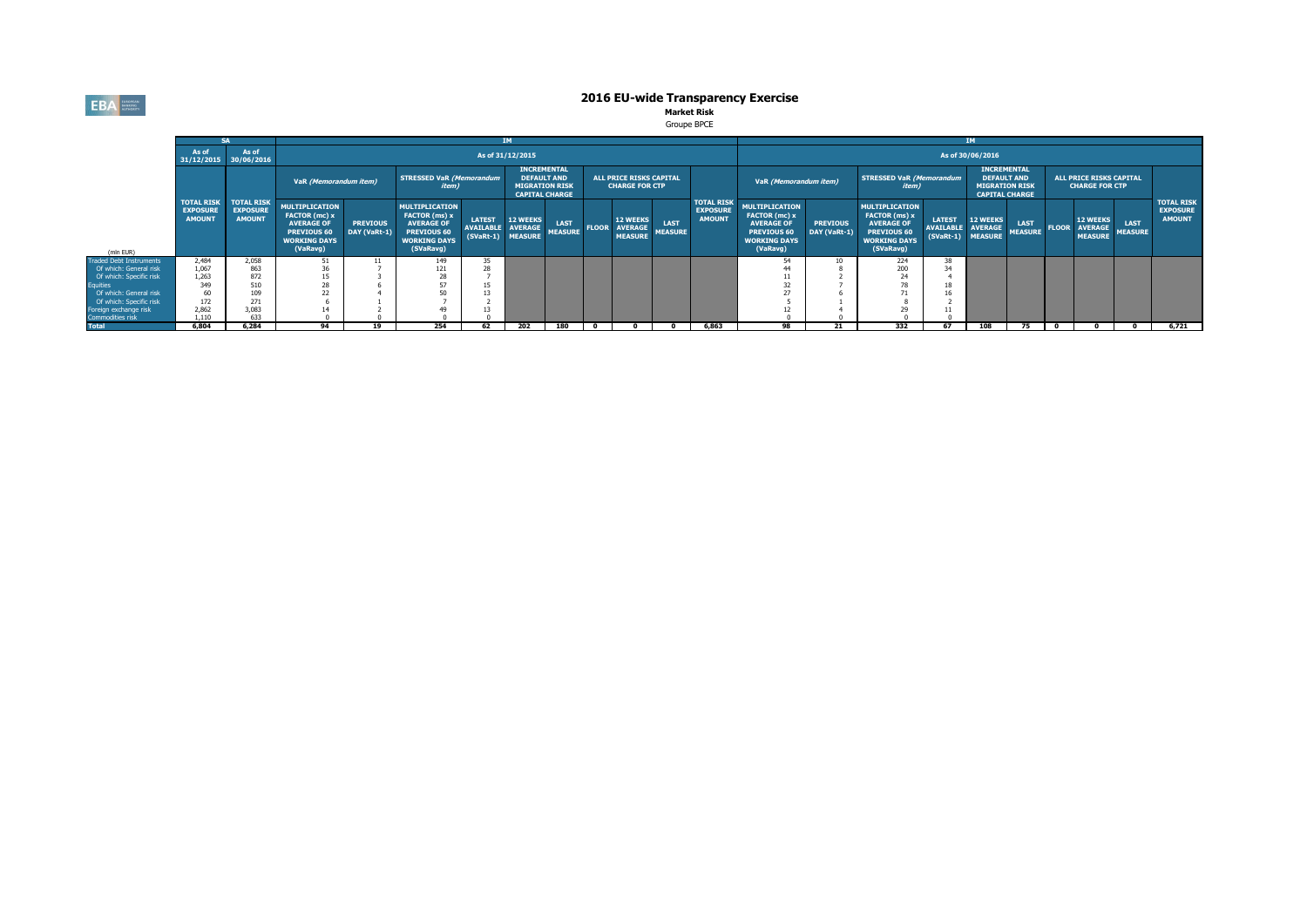

#### **2016 EU-wide Transparency Exercise**

**Credit Risk - Standardised Approach**

Groupe BPCE

|                                                                                                                                                                                                    |                                                                   |                                   |                                       |                                | <b>Standardised Approach</b>                  |                                   |                                       |                                |                                        |
|----------------------------------------------------------------------------------------------------------------------------------------------------------------------------------------------------|-------------------------------------------------------------------|-----------------------------------|---------------------------------------|--------------------------------|-----------------------------------------------|-----------------------------------|---------------------------------------|--------------------------------|----------------------------------------|
|                                                                                                                                                                                                    |                                                                   |                                   |                                       | As of 31/12/2015               |                                               |                                   |                                       | As of 30/06/2016               |                                        |
|                                                                                                                                                                                                    | (mln EUR, %)                                                      | Original<br>Exposure <sup>1</sup> | <b>Exposure</b><br>Value <sup>1</sup> | <b>Risk exposure</b><br>amount | Value<br>adjustments and<br><b>provisions</b> | Original<br>Exposure <sup>1</sup> | <b>Exposure</b><br>Value <sup>1</sup> | <b>Risk exposure</b><br>amount | Value<br>adjustments and<br>provisions |
|                                                                                                                                                                                                    | <b>Central governments or central banks</b>                       | 88.441                            | 100.720                               | 8.260                          |                                               | 103.108                           | 113,495                               | 8.347                          |                                        |
|                                                                                                                                                                                                    | <b>Regional governments or local authorities</b>                  | 59,108                            | 66.781                                | 13,942                         |                                               | 58.376                            | 65,679                                | 13.523                         |                                        |
|                                                                                                                                                                                                    | <b>Public sector entities</b>                                     | 22.364                            | 19.521                                | 3.427                          |                                               | 22.232                            | 19,251                                | 3.655                          |                                        |
|                                                                                                                                                                                                    | <b>Multilateral Development Banks</b>                             | 1.347                             | 1,347                                 | $\Omega$                       |                                               | 236                               | 235                                   | O                              |                                        |
|                                                                                                                                                                                                    | <b>International Organisations</b>                                | 656                               | 656                                   | $\Omega$                       |                                               | 790                               | 790                                   | O                              |                                        |
|                                                                                                                                                                                                    | <b>Institutions</b>                                               | 18.309                            | 17,409                                | 2.313                          |                                               | 17.524                            | 17,856                                | 2.062                          |                                        |
|                                                                                                                                                                                                    | <b>Corporates</b>                                                 | 91.101                            | 73,204                                | 60.039                         |                                               | 91.069                            | 72,828                                | 57,848                         |                                        |
|                                                                                                                                                                                                    | of which: SME                                                     | 23,221                            | 17.915                                | 15,492                         |                                               | 21.654                            | 18.393                                | 16.212                         |                                        |
|                                                                                                                                                                                                    | <b>Retail</b>                                                     | 21.647                            | 9,806                                 | 6.896                          |                                               | 21,737                            | 9.627                                 | 6.861                          |                                        |
|                                                                                                                                                                                                    | of which: SMF                                                     | 2.645                             | 2.323                                 | 1.357                          |                                               | 2.563                             | 2.181                                 | 1.340                          |                                        |
| Consolidated data                                                                                                                                                                                  | Secured by mortgages on immovable property                        | 62.561                            | 49.780                                | 19,786                         |                                               | 67.607                            | 54,445                                | 21,733                         |                                        |
|                                                                                                                                                                                                    | of which: SME                                                     | 5,680                             | 5.582                                 | 2.463                          |                                               | 6.399                             | 6.247                                 | 2.635                          |                                        |
|                                                                                                                                                                                                    | <b>Exposures in default</b>                                       | 10,408                            | 5.415                                 | 6.182                          | 3.872                                         | 10.884                            | 5.537                                 | 6.212                          | 4.071                                  |
|                                                                                                                                                                                                    | Items associated with particularly high risk                      | 17                                | 17                                    | 25                             |                                               | 17                                | 17                                    | 25                             |                                        |
|                                                                                                                                                                                                    | <b>Covered bonds</b>                                              | 280                               | 280                                   | 209                            |                                               | 302                               | 302                                   | 230                            |                                        |
|                                                                                                                                                                                                    | Claims on institutions and corporates with a ST credit assessment | 1.979                             | 1.987                                 | 174                            |                                               | 2.613                             | 2.620                                 | 365                            |                                        |
|                                                                                                                                                                                                    | <b>Collective investments undertakings (CIU)</b>                  | 1,330                             | 1,330                                 | 1.120                          |                                               | 1.557                             | 1.557                                 | 1.535                          |                                        |
|                                                                                                                                                                                                    | <b>Equity</b>                                                     | 123                               | 123                                   | 106                            |                                               | 85                                | 85                                    | 66                             |                                        |
|                                                                                                                                                                                                    | <b>Securitisation</b>                                             | 9.024                             | 8.897                                 | 10,449                         |                                               | 8.224                             | 8.101                                 | 7.918                          |                                        |
|                                                                                                                                                                                                    | <b>Other exposures</b>                                            | 8.260                             | 8.259                                 | 8.204                          |                                               | 4.068                             | 4.068                                 | 4.003                          |                                        |
| (1) Original exposure, unlike Exposure value, is reported before taking into account any effect due to credit conversion factors or credit risk mitigation techniques (e.g. substitution effects). | <b>Standardised Total</b>                                         | 396,955                           | 365.531                               | 141.133                        | 4.534                                         | 410,428                           | 376,494                               | 134,384                        | 4.678                                  |

|               |                                                                                                                                                                                                                                             |                                          |                          |                                | <b>Standardised Approach</b>                        |                                   |                                       |                                |                                                     |
|---------------|---------------------------------------------------------------------------------------------------------------------------------------------------------------------------------------------------------------------------------------------|------------------------------------------|--------------------------|--------------------------------|-----------------------------------------------------|-----------------------------------|---------------------------------------|--------------------------------|-----------------------------------------------------|
|               |                                                                                                                                                                                                                                             |                                          |                          | As of 31/12/2015               |                                                     |                                   |                                       | As of 30/06/2016               |                                                     |
|               | (mln EUR, %)                                                                                                                                                                                                                                | <b>Original</b><br>Exposure <sup>1</sup> | <b>Exposure</b><br>Value | <b>Risk exposure</b><br>amount | Value<br>adiustments and<br>provisions <sup>2</sup> | Original<br>Exposure <sup>1</sup> | <b>Exposure</b><br>Value <sup>1</sup> | <b>Risk exposure</b><br>amount | Value<br>adjustments and<br>provisions <sup>2</sup> |
|               | <b>Central governments or central banks</b>                                                                                                                                                                                                 | 81,784                                   | 93,785                   | 7.568                          |                                                     | 94,829                            | 104.942                               | 7.704                          |                                                     |
|               | <b>Regional governments or local authorities</b>                                                                                                                                                                                            | 50,729                                   | 57.808                   | 11.732                         |                                                     | 49.177                            | 56,445                                | 11.287                         |                                                     |
|               | <b>Public sector entities</b>                                                                                                                                                                                                               | 22.066                                   | 19,407                   | 3.377                          |                                                     | 21,500                            | 18,687                                | 3.561                          |                                                     |
|               | <b>Multilateral Development Banks</b>                                                                                                                                                                                                       | 36                                       | 36                       | n                              |                                                     | 32                                | 32                                    |                                |                                                     |
|               | <b>International Organisations</b>                                                                                                                                                                                                          | $\overline{\phantom{a}}$                 | $\overline{ }$           |                                |                                                     | 3                                 | 3                                     | $\Omega$                       |                                                     |
|               | <b>Institutions</b>                                                                                                                                                                                                                         | 7.114                                    | 6.631                    | 1.017                          |                                                     | 6.407                             | 6.863                                 | 887                            |                                                     |
|               | <b>Corporates</b>                                                                                                                                                                                                                           | 79,722                                   | 63.185                   | 53.522                         |                                                     | 78,999                            | 61.722                                | 51.049                         |                                                     |
|               | of which: SMF                                                                                                                                                                                                                               | 22,986                                   | 17.224                   | 15.079                         |                                                     | 21.403                            | 18.196                                | 16.021                         |                                                     |
|               | <b>Retail</b>                                                                                                                                                                                                                               | 18.861                                   | 7.282                    | 5.198                          |                                                     | 18.653                            | 6.799                                 | 4.883                          |                                                     |
|               | of which: SME                                                                                                                                                                                                                               | 1.721                                    | 1.516                    | 873                            |                                                     | 1.806                             | 1.527                                 | 973                            |                                                     |
| <b>FRANCE</b> | Secured by mortgages on immovable property                                                                                                                                                                                                  | 58,688                                   | 45.953                   | 18.356                         |                                                     | 63,950                            | 50.844                                | 20,400                         |                                                     |
|               | of which: SMF                                                                                                                                                                                                                               | 5.523                                    | 5.425                    | 2.386                          |                                                     | 6.386                             | 6.235                                 | 2.630                          |                                                     |
|               | <b>Exposures in default</b>                                                                                                                                                                                                                 | 8.151                                    | 4.207                    | 4.839                          | 2.832                                               | 8,628                             | 4.377                                 | 4.943                          | 2,990                                               |
|               | Items associated with particularly high risk                                                                                                                                                                                                | $\mathsf{Q}$                             | ۹                        | 14                             |                                                     | 10                                | 10                                    | 15                             |                                                     |
|               | <b>Covered bonds</b>                                                                                                                                                                                                                        | 40                                       | 40                       | 15                             |                                                     | 39                                | 39                                    | 14                             |                                                     |
|               | Claims on institutions and corporates with a ST credit assessment                                                                                                                                                                           | 908                                      | 915                      | 29                             |                                                     | 1.379                             | 1.387                                 | 171                            |                                                     |
|               | Collective investments undertakings (CIU)                                                                                                                                                                                                   | 870                                      | 870                      | 931                            |                                                     | 1.154                             | 1.154                                 | 1.412                          |                                                     |
|               | Equity                                                                                                                                                                                                                                      | 101                                      | 101                      | 84                             |                                                     | 58                                | 58                                    | 40                             |                                                     |
|               | <b>Securitisation</b>                                                                                                                                                                                                                       |                                          |                          |                                |                                                     |                                   |                                       |                                |                                                     |
|               | <b>Other exposures</b>                                                                                                                                                                                                                      | 5.426                                    | 5.426                    | 5,380                          |                                                     | 2.921                             | 2.921                                 | 2.872                          |                                                     |
|               | <b>Standardised Total<sup>2</sup></b><br>(1) Original exposure, unlike Exposure value, is reported before taking into account any effect due to credit conversion factors or credit risk mitigation techniques (e.g. substitution effects). |                                          |                          |                                | 3,376                                               |                                   |                                       |                                | 3,493                                               |

|               |                                                                   |                                   |                                       |                                | <b>Standardised Approach</b>                        |                                   |                                       |                                |                                                     |
|---------------|-------------------------------------------------------------------|-----------------------------------|---------------------------------------|--------------------------------|-----------------------------------------------------|-----------------------------------|---------------------------------------|--------------------------------|-----------------------------------------------------|
|               |                                                                   |                                   |                                       | As of 31/12/2015               |                                                     |                                   |                                       | As of 30/06/2016               |                                                     |
|               |                                                                   | Original<br>Exposure <sup>1</sup> | <b>Exposure</b><br>Value <sup>1</sup> | <b>Risk exposure</b><br>amount | Value<br>adjustments and<br>provisions <sup>2</sup> | Original<br>Exposure <sup>1</sup> | <b>Exposure</b><br>Value <sup>1</sup> | <b>Risk exposure</b><br>amount | Value<br>adjustments and<br>provisions <sup>2</sup> |
|               | (mln EUR, %)<br><b>Central governments or central banks</b>       |                                   | 205                                   | $\Omega$                       |                                                     |                                   | 208                                   | $\Omega$                       |                                                     |
|               | <b>Regional governments or local authorities</b>                  | 146<br>2.426                      | 2.056                                 | 561                            |                                                     | 151<br>2.402                      | 2.091                                 | 575                            |                                                     |
|               | <b>Public sector entities</b>                                     | $\overline{2}$                    | $\overline{2}$                        | 0                              |                                                     | 20                                | 20                                    | 4                              |                                                     |
|               | <b>Multilateral Development Banks</b>                             | 288                               | 288                                   | n                              |                                                     | $\Omega$                          | $\Omega$                              | $\Omega$                       |                                                     |
|               | <b>International Organisations</b>                                | $^{\circ}$                        | $^{\circ}$                            | 0                              |                                                     | $\Omega$                          | $\Omega$                              | $\Omega$                       |                                                     |
|               | <b>Institutions</b>                                               | 1.439                             | 1.451                                 | 135                            |                                                     | 3.432                             | 3.438                                 | 102                            |                                                     |
|               | <b>Corporates</b>                                                 | 834                               | 1.136                                 | 321                            |                                                     | 1.758                             | 2.004                                 | 655                            |                                                     |
|               | of which: SME                                                     | $\overline{2}$                    | 306                                   | 154                            |                                                     | 11                                | 11                                    | 11                             |                                                     |
|               | <b>Retail</b>                                                     | $\overline{9}$                    | $\overline{7}$                        | 5                              |                                                     | $\mathbf{Q}$                      | 5                                     |                                |                                                     |
|               | of which: SME                                                     |                                   | $\overline{1}$                        | $\mathbf{0}$                   |                                                     | $\Omega$                          | $\Omega$                              | $\Omega$                       |                                                     |
| UNITED STATES | Secured by mortgages on immovable property                        | 83                                | 81                                    | 30                             |                                                     | 99                                | 97                                    | 37                             |                                                     |
|               | of which: SMF                                                     | $\Omega$                          | $^{\circ}$                            | $\Omega$                       |                                                     | $\Omega$                          | $\Omega$                              | $\Omega$                       |                                                     |
|               | <b>Exposures in default</b>                                       |                                   | 1                                     |                                | $\mathbf{R}$                                        | $\overline{2}$                    |                                       | $\mathbf{1}$                   | $\Omega$                                            |
|               | Items associated with particularly high risk                      | $\Omega$                          | $^{\circ}$                            | $\theta$                       |                                                     | $\Omega$                          | $\Omega$                              | $\theta$                       |                                                     |
|               | <b>Covered bonds</b>                                              | $\Omega$                          | $\Omega$                              | $\mathbf{0}$                   |                                                     | $\Omega$                          | $\Omega$                              |                                |                                                     |
|               | Claims on institutions and corporates with a ST credit assessment | 69                                | 69                                    | 3                              |                                                     | 202                               | 202                                   | 5                              |                                                     |
|               | <b>Collective investments undertakings (CIU)</b>                  | $\theta$                          | $^{\circ}$                            | n                              |                                                     | $\Omega$                          | $\Omega$                              | $\Omega$                       |                                                     |
|               | Equity                                                            | $\Omega$                          | $\Omega$                              | $\Omega$                       |                                                     | $\Omega$                          | $\Omega$                              | $\Omega$                       |                                                     |
|               | <b>Securitisation</b>                                             |                                   |                                       |                                |                                                     |                                   |                                       |                                |                                                     |
|               | <b>Other exposures</b>                                            | 1.169                             | 1.169                                 | 1.169                          |                                                     | 572                               | 572                                   | 572                            |                                                     |
|               | <b>Standardised Total<sup>2</sup></b>                             |                                   |                                       |                                | $\overline{\mathbf{A}}$                             |                                   |                                       |                                |                                                     |

<sup>13</sup> Original exposure, unlike Exposure and archive and a state of the state of the state of the state of the state of the state of the state of the state of the state of the state of the state of the state of the state of

|                                                                   |                                   |                                       |                  |                                                                   | <b>Standardised Approach</b>      |                                |                                |                                                     |
|-------------------------------------------------------------------|-----------------------------------|---------------------------------------|------------------|-------------------------------------------------------------------|-----------------------------------|--------------------------------|--------------------------------|-----------------------------------------------------|
|                                                                   |                                   |                                       | As of 31/12/2015 |                                                                   |                                   |                                | As of 30/06/2016               |                                                     |
| (mln EUR, %)                                                      | Original<br>Exposure <sup>1</sup> | <b>Exposure</b><br>Value <sup>1</sup> | amount           | Value<br>Risk exposure adjustments and<br>provisions <sup>2</sup> | Original<br>Exposure <sup>1</sup> | Exposure<br>Value <sup>1</sup> | <b>Risk exposure</b><br>amount | Value<br>adjustments and<br>provisions <sup>2</sup> |
| <b>Central governments or central banks</b>                       | $\Omega$                          |                                       | 0                |                                                                   | $\mathbf{0}$                      |                                | $\mathbf{0}$                   |                                                     |
| <b>Regional governments or local authorities</b>                  | $\Omega$                          | 0                                     |                  |                                                                   | $\Omega$                          | $\Omega$                       | $\Omega$                       |                                                     |
| <b>Public sector entities</b>                                     | $\Omega$                          | $^{\circ}$                            |                  |                                                                   | $\Omega$                          |                                | $\Omega$                       |                                                     |
| <b>Multilateral Development Banks</b>                             | 6                                 | 6                                     |                  |                                                                   | $\Omega$                          | $\Omega$                       |                                |                                                     |
| <b>International Organisations</b>                                | $\Omega$                          | $\Omega$                              | O                |                                                                   | $\Omega$                          | $\Omega$                       | $\theta$                       |                                                     |
| <b>Institutions</b>                                               | 7.340                             | 7.342                                 | 352              |                                                                   | 4.856                             | 4,858                          | 282                            |                                                     |
| <b>Corporates</b>                                                 | 2.176                             | 2.169                                 | 242              |                                                                   | 2.285                             | 2,278                          | 312                            |                                                     |
| of which: SMF                                                     | $\Omega$                          | $\Omega$                              | n                |                                                                   | 20                                | 15                             | 15                             |                                                     |
| <b>Retail</b>                                                     | 13                                | 11                                    | 8                |                                                                   | 14                                | 11                             | $\mathbf{8}$                   |                                                     |
| of which: SMF                                                     | $\Omega$                          | $\Omega$                              | n                |                                                                   | $^{\circ}$                        | $\Omega$                       | $\Omega$                       |                                                     |
| UNITED KINGDOM Secured by mortgages on immovable property         | 289                               | 281                                   | 106              |                                                                   | 299                               | 289                            | 109                            |                                                     |
| of which: SMF                                                     | $\Omega$                          | $^{\circ}$                            | 0                |                                                                   | $\Omega$                          | $\Omega$                       | $\Omega$                       |                                                     |
| <b>Exposures in default</b>                                       | 13                                | $\mathbf{Q}$                          | 10               | $\overline{\mathbf{3}}$                                           | 12                                | 8                              | $\mathbf{Q}$                   | $\overline{4}$                                      |
| Items associated with particularly high risk                      | $\Omega$                          | $^{\circ}$                            | n                |                                                                   | $\Omega$                          | $\Omega$                       | $\Omega$                       |                                                     |
| <b>Covered bonds</b>                                              | $\Omega$                          | $\Omega$                              | n                |                                                                   | $\Omega$                          | $\Omega$                       |                                |                                                     |
| Claims on institutions and corporates with a ST credit assessment | 498                               | 498                                   | 11               |                                                                   | 75                                | 75                             |                                |                                                     |
| <b>Collective investments undertakings (CIU)</b>                  | $\Omega$                          | 0                                     |                  |                                                                   | $\Omega$                          | $\Omega$                       |                                |                                                     |
| <b>Equity</b>                                                     | $\Omega$                          | $\Omega$                              |                  |                                                                   | $\Omega$                          | $\Omega$                       | $\Omega$                       |                                                     |
| <b>Securitisation</b>                                             |                                   |                                       |                  |                                                                   |                                   |                                |                                |                                                     |
| <b>Other exposures</b>                                            | 1.407                             | 1.407                                 | 1.407            |                                                                   | 281                               | 281                            | 281                            |                                                     |
| <b>Standardised Total<sup>2</sup></b>                             |                                   |                                       |                  | $\overline{\mathbf{3}}$                                           |                                   |                                |                                | $\overline{a}$                                      |

<sup>(1)</sup> Original exposure, unlike Exposure value, is reported before taking into account any effect due to credit conversion factors or credit risk mitigation techniques (e.g. substitution effects).<br><sup>(2)</sup> Total value adjustm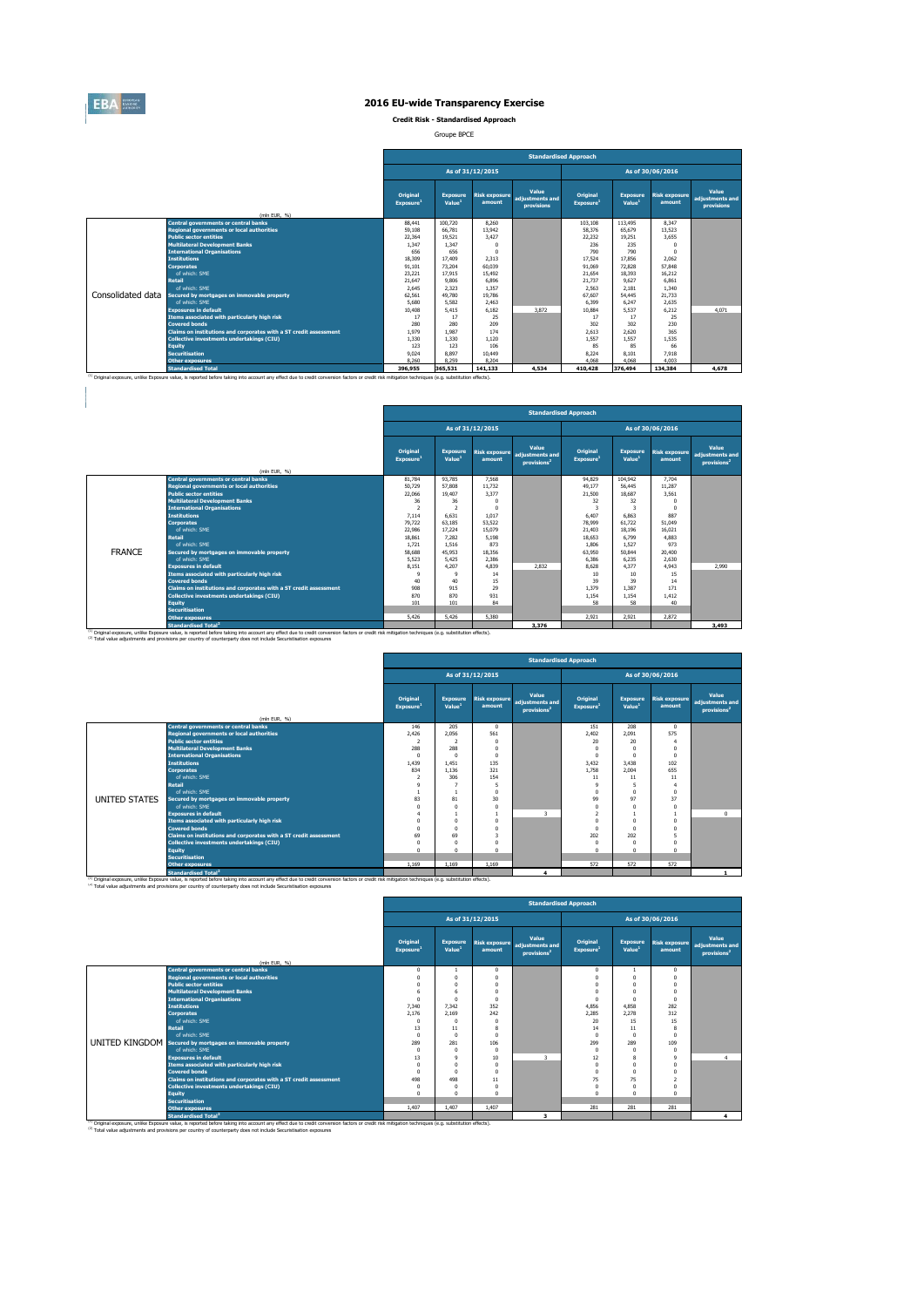

**Credit Risk - Standardised Approach**

Groupe BPCE

|              |                                                                   |                                   |                                       |                  | <b>Standardised Approach</b>                                      |            |                                                                                                                                                                                                                                                                                                                                                                                                                                                                                                                                                                                                              |          |   |
|--------------|-------------------------------------------------------------------|-----------------------------------|---------------------------------------|------------------|-------------------------------------------------------------------|------------|--------------------------------------------------------------------------------------------------------------------------------------------------------------------------------------------------------------------------------------------------------------------------------------------------------------------------------------------------------------------------------------------------------------------------------------------------------------------------------------------------------------------------------------------------------------------------------------------------------------|----------|---|
|              |                                                                   |                                   |                                       | As of 31/12/2015 |                                                                   |            | As of 30/06/2016<br>Value<br>Original<br><b>Exposure</b><br><b>Risk exposure</b><br>adjustments and<br>Value <sup>1</sup><br>Exposure <sup>1</sup><br>amount<br>provisions <sup>2</sup><br>4.093<br>4.086<br>105<br>1.599<br>1.593<br>319<br>$\Omega$<br>$\Omega$<br>$\Omega$<br>$\Omega$<br>n<br>$\Omega$<br>n<br>$\Omega$<br>27<br>29<br>22<br>375<br>291<br>296<br>$\mathbf{1}$<br>12<br>10 <sup>10</sup><br>$\overline{2}$<br>$\mathcal{P}$<br>$\mathbf{1}$<br>93<br>35<br>92<br>$\Omega$<br>$\Omega$<br>0<br>17<br>18<br>14<br>$\overline{4}$<br>$\Omega$<br>$\theta$<br>0<br>$\Omega$<br>$\Omega$<br>0 |          |   |
|              |                                                                   | Original<br>Exposure <sup>1</sup> | <b>Exposure</b><br>Value <sup>1</sup> | amount           | Value<br>Risk exposure adjustments and<br>provisions <sup>2</sup> |            |                                                                                                                                                                                                                                                                                                                                                                                                                                                                                                                                                                                                              |          |   |
|              | (mln EUR, %)                                                      |                                   |                                       |                  |                                                                   |            |                                                                                                                                                                                                                                                                                                                                                                                                                                                                                                                                                                                                              |          |   |
|              | <b>Central governments or central banks</b>                       | 3.106                             | 3.113                                 | 101              |                                                                   |            |                                                                                                                                                                                                                                                                                                                                                                                                                                                                                                                                                                                                              |          |   |
|              | <b>Regional governments or local authorities</b>                  | 1,560                             | 1.552                                 | 310              |                                                                   |            |                                                                                                                                                                                                                                                                                                                                                                                                                                                                                                                                                                                                              |          |   |
|              | <b>Public sector entities</b>                                     | $\overline{\phantom{a}}$          | $\overline{2}$                        |                  |                                                                   |            |                                                                                                                                                                                                                                                                                                                                                                                                                                                                                                                                                                                                              |          |   |
|              | <b>Multilateral Development Banks</b>                             | $\Omega$                          | $\mathbf{0}$                          | $\Omega$         |                                                                   |            |                                                                                                                                                                                                                                                                                                                                                                                                                                                                                                                                                                                                              |          |   |
|              | <b>International Organisations</b>                                | $\Omega$                          | $\Omega$                              | $\Omega$         |                                                                   |            |                                                                                                                                                                                                                                                                                                                                                                                                                                                                                                                                                                                                              |          |   |
|              | <b>Institutions</b>                                               | 25                                | 27                                    | 20               |                                                                   |            |                                                                                                                                                                                                                                                                                                                                                                                                                                                                                                                                                                                                              |          |   |
|              | <b>Corporates</b>                                                 | 388                               | 308                                   | 238              |                                                                   |            |                                                                                                                                                                                                                                                                                                                                                                                                                                                                                                                                                                                                              |          |   |
|              | of which: SME                                                     |                                   | $\overline{1}$                        |                  |                                                                   |            |                                                                                                                                                                                                                                                                                                                                                                                                                                                                                                                                                                                                              |          |   |
|              | <b>Retail</b>                                                     | 13                                | 11                                    | 8                |                                                                   |            |                                                                                                                                                                                                                                                                                                                                                                                                                                                                                                                                                                                                              |          |   |
|              | of which: SMF                                                     | 3                                 | 3                                     |                  |                                                                   |            |                                                                                                                                                                                                                                                                                                                                                                                                                                                                                                                                                                                                              |          |   |
| <b>ITALY</b> | Secured by mortgages on immovable property                        | 100                               | 99                                    | 38               |                                                                   |            |                                                                                                                                                                                                                                                                                                                                                                                                                                                                                                                                                                                                              |          |   |
|              | of which: SME                                                     |                                   |                                       | $\Omega$         |                                                                   |            |                                                                                                                                                                                                                                                                                                                                                                                                                                                                                                                                                                                                              |          |   |
|              | <b>Exposures in default</b>                                       | 21                                | 15                                    | 17               | 6                                                                 |            |                                                                                                                                                                                                                                                                                                                                                                                                                                                                                                                                                                                                              |          |   |
|              | Items associated with particularly high risk                      | $\Omega$                          | $\mathbf{0}$                          | $\Omega$         |                                                                   |            |                                                                                                                                                                                                                                                                                                                                                                                                                                                                                                                                                                                                              |          |   |
|              | <b>Covered bonds</b>                                              | $\Omega$                          | $\Omega$                              | n                |                                                                   |            |                                                                                                                                                                                                                                                                                                                                                                                                                                                                                                                                                                                                              |          |   |
|              | Claims on institutions and corporates with a ST credit assessment |                                   | 5                                     |                  |                                                                   | $\sqrt{2}$ | $\Omega$                                                                                                                                                                                                                                                                                                                                                                                                                                                                                                                                                                                                     | $\Omega$ |   |
|              | Collective investments undertakings (CIU)                         | 387                               | 387                                   | 77               |                                                                   | 364        | 364                                                                                                                                                                                                                                                                                                                                                                                                                                                                                                                                                                                                          | 73       |   |
|              | Equity                                                            | $\Omega$                          | $\Omega$                              | $\Omega$         |                                                                   | 6          | 6                                                                                                                                                                                                                                                                                                                                                                                                                                                                                                                                                                                                            | 6        |   |
|              | <b>Securitisation</b>                                             |                                   |                                       |                  |                                                                   |            |                                                                                                                                                                                                                                                                                                                                                                                                                                                                                                                                                                                                              |          |   |
|              | <b>Other exposures</b>                                            | 58                                | 58                                    | 50               |                                                                   | 31         | 31                                                                                                                                                                                                                                                                                                                                                                                                                                                                                                                                                                                                           | 19       |   |
|              | <b>Standardised Total<sup>2</sup></b>                             |                                   |                                       |                  | 6                                                                 |            |                                                                                                                                                                                                                                                                                                                                                                                                                                                                                                                                                                                                              |          | 5 |

|                                                                                                                                                                                                               |                                                                   |                                   |                                       |                                | <b>Standardised Approach</b>                        |                                   | As of 30/06/2016<br><b>Exposure</b><br><b>Risk exposure</b><br>Value <sup>1</sup><br>amount<br>38<br>38<br>$\circ$<br>182<br>168<br>8 |                          |                                                     |  |  |  |  |  |  |
|---------------------------------------------------------------------------------------------------------------------------------------------------------------------------------------------------------------|-------------------------------------------------------------------|-----------------------------------|---------------------------------------|--------------------------------|-----------------------------------------------------|-----------------------------------|---------------------------------------------------------------------------------------------------------------------------------------|--------------------------|-----------------------------------------------------|--|--|--|--|--|--|
|                                                                                                                                                                                                               |                                                                   |                                   |                                       | As of 31/12/2015               |                                                     |                                   |                                                                                                                                       |                          |                                                     |  |  |  |  |  |  |
|                                                                                                                                                                                                               | (mln EUR, %)                                                      | Original<br>Exposure <sup>1</sup> | <b>Exposure</b><br>Value <sup>1</sup> | <b>Risk exposure</b><br>amount | Value<br>adiustments and<br>provisions <sup>2</sup> | Original<br>Exposure <sup>1</sup> |                                                                                                                                       |                          | Value<br>adjustments and<br>provisions <sup>2</sup> |  |  |  |  |  |  |
|                                                                                                                                                                                                               | <b>Central governments or central banks</b>                       | 395                               | 395                                   | $^{\circ}$                     |                                                     |                                   |                                                                                                                                       |                          |                                                     |  |  |  |  |  |  |
|                                                                                                                                                                                                               | <b>Regional governments or local authorities</b>                  | 173                               | 144                                   | q                              |                                                     |                                   |                                                                                                                                       |                          |                                                     |  |  |  |  |  |  |
|                                                                                                                                                                                                               | <b>Public sector entities</b>                                     | 61                                | 61                                    | 5                              |                                                     | 35                                | 35                                                                                                                                    |                          |                                                     |  |  |  |  |  |  |
|                                                                                                                                                                                                               | <b>Multilateral Development Banks</b>                             | $\Omega$                          | $\Omega$                              | n                              |                                                     | O                                 |                                                                                                                                       | $\theta$                 |                                                     |  |  |  |  |  |  |
|                                                                                                                                                                                                               | <b>International Organisations</b>                                | $\Omega$                          | $\Omega$                              | n                              |                                                     | $\Omega$                          | $\Omega$                                                                                                                              | $\Omega$                 |                                                     |  |  |  |  |  |  |
|                                                                                                                                                                                                               | <b>Institutions</b>                                               | 345                               | 349                                   | 37                             |                                                     | 345                               | 349                                                                                                                                   | 36                       |                                                     |  |  |  |  |  |  |
|                                                                                                                                                                                                               | <b>Corporates</b>                                                 | 246                               | 243                                   | 145                            |                                                     | 245                               | 244                                                                                                                                   | 161                      |                                                     |  |  |  |  |  |  |
|                                                                                                                                                                                                               | of which: SMF                                                     | $\overline{\phantom{a}}$          | $\overline{z}$                        | $\overline{ }$                 |                                                     | 5                                 |                                                                                                                                       |                          |                                                     |  |  |  |  |  |  |
|                                                                                                                                                                                                               | <b>Retail</b>                                                     | $\overline{4}$                    | 3                                     | $\overline{\phantom{a}}$       |                                                     | $\overline{a}$                    |                                                                                                                                       |                          |                                                     |  |  |  |  |  |  |
|                                                                                                                                                                                                               | of which: SME                                                     |                                   |                                       |                                |                                                     | $\Omega$                          | $\Omega$                                                                                                                              | $\Omega$                 |                                                     |  |  |  |  |  |  |
| <b>GERMANY</b>                                                                                                                                                                                                | Secured by mortgages on immovable property                        | 27                                | 27                                    | 11                             |                                                     | 31                                | 31                                                                                                                                    | 12                       |                                                     |  |  |  |  |  |  |
|                                                                                                                                                                                                               | of which: SMF                                                     | 5                                 | 5                                     | $\overline{ }$                 |                                                     |                                   |                                                                                                                                       | $\theta$                 |                                                     |  |  |  |  |  |  |
|                                                                                                                                                                                                               | <b>Exposures in default</b>                                       | $\mathcal{P}$                     |                                       |                                |                                                     | $\overline{2}$                    |                                                                                                                                       | $\overline{\phantom{a}}$ | $\mathbf{1}$                                        |  |  |  |  |  |  |
|                                                                                                                                                                                                               | <b>Items associated with narticularly high risk</b>               | $\Omega$                          | $\Omega$                              | n                              |                                                     |                                   | $\Omega$                                                                                                                              | n                        |                                                     |  |  |  |  |  |  |
|                                                                                                                                                                                                               | <b>Covered bonds</b>                                              | $\Omega$                          | $\Omega$                              | O                              |                                                     |                                   | $\Omega$                                                                                                                              | $\Omega$                 |                                                     |  |  |  |  |  |  |
|                                                                                                                                                                                                               | Claims on institutions and corporates with a ST credit assessment | $\mathcal{P}$                     | $\overline{2}$                        | R                              |                                                     |                                   |                                                                                                                                       | n                        |                                                     |  |  |  |  |  |  |
|                                                                                                                                                                                                               | <b>Collective investments undertakings (CIU)</b>                  | $\Omega$                          | $\Omega$                              |                                |                                                     |                                   |                                                                                                                                       |                          |                                                     |  |  |  |  |  |  |
|                                                                                                                                                                                                               | <b>Equity</b>                                                     | $\Omega$                          | $\Omega$                              | n                              |                                                     | n                                 | $\Omega$                                                                                                                              | $\Omega$                 |                                                     |  |  |  |  |  |  |
|                                                                                                                                                                                                               | <b>Securitisation</b>                                             |                                   |                                       |                                |                                                     |                                   |                                                                                                                                       |                          |                                                     |  |  |  |  |  |  |
|                                                                                                                                                                                                               | <b>Other exposures</b>                                            | 46                                | 46                                    | 46                             |                                                     | 30                                | 30                                                                                                                                    | 30                       |                                                     |  |  |  |  |  |  |
| <sup>(1)</sup> Original exposure, unlike Exposure value, is reported before taking into account any effect due to credit conversion factors or credit risk mitigation techniques (e.g. substitution effects). | <b>Standardised Total<sup>2</sup></b>                             |                                   |                                       |                                | $\mathbf{1}$                                        |                                   |                                                                                                                                       |                          | $\mathbf{1}$                                        |  |  |  |  |  |  |

|                   |                                                                                   |                                          |                                       |                      | <b>Standardised Approach</b>                                      |                                          |                                       |                                |                                                     |
|-------------------|-----------------------------------------------------------------------------------|------------------------------------------|---------------------------------------|----------------------|-------------------------------------------------------------------|------------------------------------------|---------------------------------------|--------------------------------|-----------------------------------------------------|
|                   |                                                                                   |                                          |                                       | As of 31/12/2015     |                                                                   |                                          |                                       | As of 30/06/2016               |                                                     |
|                   |                                                                                   | <b>Original</b><br>Exposure <sup>1</sup> | <b>Exposure</b><br>Value <sup>1</sup> | amount               | Value<br>Risk exposure adjustments and<br>provisions <sup>2</sup> | <b>Original</b><br>Exposure <sup>1</sup> | <b>Exposure</b><br>Value <sup>1</sup> | <b>Risk exposure</b><br>amount | Value<br>adjustments and<br>provisions <sup>2</sup> |
|                   | (mln EUR, %)                                                                      |                                          |                                       |                      |                                                                   |                                          |                                       |                                |                                                     |
|                   | <b>Central governments or central banks</b>                                       | 223                                      | 223                                   | $^{\circ}$           |                                                                   | 169                                      | 169                                   | $\Omega$                       |                                                     |
|                   | <b>Regional governments or local authorities</b><br><b>Public sector entities</b> | $\Omega$                                 | n                                     | $\Omega$             |                                                                   | $\Omega$                                 | $\Omega$                              | $\Omega$                       |                                                     |
|                   |                                                                                   | $\Omega$                                 | n                                     | $\Omega$<br>$\Omega$ |                                                                   |                                          | $\Omega$                              | $\Omega$                       |                                                     |
|                   | <b>Multilateral Development Banks</b><br><b>International Organisations</b>       | 899<br>652                               | 899<br>652                            | $\Omega$             |                                                                   | 203<br>786                               | 203<br>786                            | $\Omega$                       |                                                     |
|                   | <b>Institutions</b>                                                               | 69                                       | 72                                    | 17                   |                                                                   | 57                                       | 60                                    | $\Omega$<br>31                 |                                                     |
|                   | <b>Corporates</b>                                                                 | 323                                      | 277                                   | 248                  |                                                                   | 328                                      | 283                                   | 233                            |                                                     |
|                   | of which: SMF                                                                     | 70                                       | 65                                    | 64                   |                                                                   | 76                                       | 65                                    | 64                             |                                                     |
|                   | <b>Retail</b>                                                                     | 95                                       | $\overline{20}$                       | 47                   |                                                                   | 97                                       | 71                                    | 47                             |                                                     |
|                   | of which: SMF                                                                     | 16                                       | 12                                    | 6                    |                                                                   | 17                                       | 15                                    | 3                              |                                                     |
| <b>LUXEMBOURG</b> | Secured by mortgages on immovable property                                        | 502                                      | 501                                   | 188                  |                                                                   | 509                                      | 508                                   | 188                            |                                                     |
|                   | of which: SMF                                                                     | 68                                       | 68                                    | 34                   |                                                                   | 3                                        | 3                                     |                                |                                                     |
|                   | <b>Exposures in default</b>                                                       | 124                                      | 28                                    | 30                   | 94                                                                | 172                                      | 65                                    | 36                             | 105                                                 |
|                   | Items associated with particularly high risk                                      |                                          | n                                     | $\Omega$             |                                                                   |                                          | 0                                     | $\Omega$                       |                                                     |
|                   | <b>Covered bonds</b>                                                              |                                          | n                                     | $\Omega$             |                                                                   | n                                        | $\Omega$                              | $\Omega$                       |                                                     |
|                   | Claims on institutions and corporates with a ST credit assessment                 | п,                                       | $\overline{ }$                        | $\overline{4}$       |                                                                   | 8                                        | 8                                     | $\overline{z}$                 |                                                     |
|                   | Collective investments undertakings (CIU)                                         | 54                                       | 54                                    | 72                   |                                                                   | 34                                       | 34                                    | 35                             |                                                     |
|                   | <b>Equity</b>                                                                     |                                          | $\Omega$                              | $\Omega$             |                                                                   | ń                                        | $\Omega$                              | $\Omega$                       |                                                     |
|                   | <b>Securitisation</b>                                                             |                                          |                                       |                      |                                                                   |                                          |                                       |                                |                                                     |
|                   | <b>Other exposures</b>                                                            | 3                                        | 3                                     | 3                    |                                                                   | $\Omega$                                 | $^{\circ}$                            | $\Omega$                       |                                                     |
|                   | <b>Standardised Total<sup>2</sup></b>                                             |                                          |                                       |                      | 95                                                                |                                          |                                       |                                | 108                                                 |

|                    |                                                                                                                                                                                                                                                                                                                         |                                          |                                       |                                |                                                     | <b>Standardised Approach</b>      |                                       |                                |                                                     |
|--------------------|-------------------------------------------------------------------------------------------------------------------------------------------------------------------------------------------------------------------------------------------------------------------------------------------------------------------------|------------------------------------------|---------------------------------------|--------------------------------|-----------------------------------------------------|-----------------------------------|---------------------------------------|--------------------------------|-----------------------------------------------------|
|                    |                                                                                                                                                                                                                                                                                                                         |                                          |                                       | As of 31/12/2015               |                                                     |                                   |                                       | As of 30/06/2016               |                                                     |
|                    | (mln EUR, %)                                                                                                                                                                                                                                                                                                            | <b>Original</b><br>Exposure <sup>1</sup> | <b>Exposure</b><br>Value <sup>1</sup> | <b>Risk exposure</b><br>amount | Value<br>adiustments and<br>provisions <sup>2</sup> | Original<br>Exposure <sup>1</sup> | <b>Exposure</b><br>Value <sup>1</sup> | <b>Risk exposure</b><br>amount | Value<br>adjustments and<br>provisions <sup>2</sup> |
|                    | <b>Central governments or central banks</b>                                                                                                                                                                                                                                                                             | 298                                      | 298                                   | $\Omega$                       |                                                     | 317                               | 317                                   | $\Omega$                       |                                                     |
|                    | <b>Regional governments or local authorities</b>                                                                                                                                                                                                                                                                        | 114                                      | 114                                   | n                              |                                                     | $^{\circ}$                        | n                                     | 0                              |                                                     |
|                    | <b>Public sector entities</b>                                                                                                                                                                                                                                                                                           | $\Omega$                                 | $\Omega$                              |                                |                                                     | 401                               | 401                                   |                                |                                                     |
|                    | <b>Multilateral Development Banks</b>                                                                                                                                                                                                                                                                                   | $\Omega$                                 | $\Omega$                              |                                |                                                     | $\Omega$                          |                                       |                                |                                                     |
|                    | <b>International Organisations</b>                                                                                                                                                                                                                                                                                      | $^{\circ}$                               | $\Omega$                              |                                |                                                     | $\Omega$                          |                                       |                                |                                                     |
|                    | <b>Institutions</b>                                                                                                                                                                                                                                                                                                     | 8                                        | $\mathbf{Q}$                          |                                |                                                     | $\Omega$                          |                                       |                                |                                                     |
|                    | <b>Corporates</b>                                                                                                                                                                                                                                                                                                       | 575                                      | 470                                   | 361                            |                                                     | 423                               | 421                                   | 261                            |                                                     |
|                    | of which: SMF                                                                                                                                                                                                                                                                                                           | $\Omega$                                 | $\Omega$                              | n                              |                                                     | 10                                | 10                                    | 10                             |                                                     |
|                    | <b>Retail</b>                                                                                                                                                                                                                                                                                                           | 64                                       | 64                                    |                                |                                                     | 4                                 |                                       | з                              |                                                     |
|                    | of which: SMF                                                                                                                                                                                                                                                                                                           | $\Omega$                                 | $\Omega$                              | n                              |                                                     | $\Omega$                          |                                       |                                |                                                     |
| <b>NETHERLANDS</b> | Secured by mortgages on immovable property                                                                                                                                                                                                                                                                              | 24                                       | 24                                    | ٩                              |                                                     | 22                                | 22                                    | a                              |                                                     |
|                    | of which: SMF                                                                                                                                                                                                                                                                                                           | $\Omega$                                 | $\Omega$                              | O                              |                                                     |                                   |                                       |                                |                                                     |
|                    | <b>Exposures in default</b>                                                                                                                                                                                                                                                                                             | 5                                        | 5                                     | 8                              | $\Omega$                                            |                                   |                                       |                                | $\circ$                                             |
|                    | Items associated with particularly high risk                                                                                                                                                                                                                                                                            | $\Omega$                                 | $\Omega$                              |                                |                                                     | $\Omega$                          |                                       |                                |                                                     |
|                    | <b>Covered bonds</b>                                                                                                                                                                                                                                                                                                    | $\Omega$                                 | $\Omega$                              |                                |                                                     |                                   |                                       |                                |                                                     |
|                    | Claims on institutions and corporates with a ST credit assessment                                                                                                                                                                                                                                                       | $\overline{ }$                           | $\overline{2}$                        | p.                             |                                                     |                                   |                                       |                                |                                                     |
|                    | Collective investments undertakings (CIU)                                                                                                                                                                                                                                                                               | $\Omega$                                 | $\Omega$                              |                                |                                                     |                                   |                                       |                                |                                                     |
|                    | <b>Equity</b>                                                                                                                                                                                                                                                                                                           | $\Omega$                                 | $\Omega$                              |                                |                                                     | $\Omega$                          |                                       |                                |                                                     |
|                    | <b>Securitisation</b>                                                                                                                                                                                                                                                                                                   |                                          |                                       |                                |                                                     |                                   |                                       |                                |                                                     |
|                    | <b>Other exposures</b>                                                                                                                                                                                                                                                                                                  | $^{\circ}$                               | $\Omega$                              | $^{\circ}$                     |                                                     | $^{\circ}$                        | $\Omega$                              | $\Omega$                       |                                                     |
|                    | <b>Standardised Total<sup>2</sup></b>                                                                                                                                                                                                                                                                                   |                                          |                                       |                                | $\Omega$                                            |                                   |                                       |                                | $\mathbf{0}$                                        |
|                    | (1) Original exposure, unlike Exposure value, is reported before taking into account any effect due to credit conversion factors or credit risk mitigation techniques (e.g. substitution effects).<br>(2) Total value adjustments and provisions per country of counterparty does not include Securistisation exposures |                                          |                                       |                                |                                                     |                                   |                                       |                                |                                                     |

 $\mathbf{r}$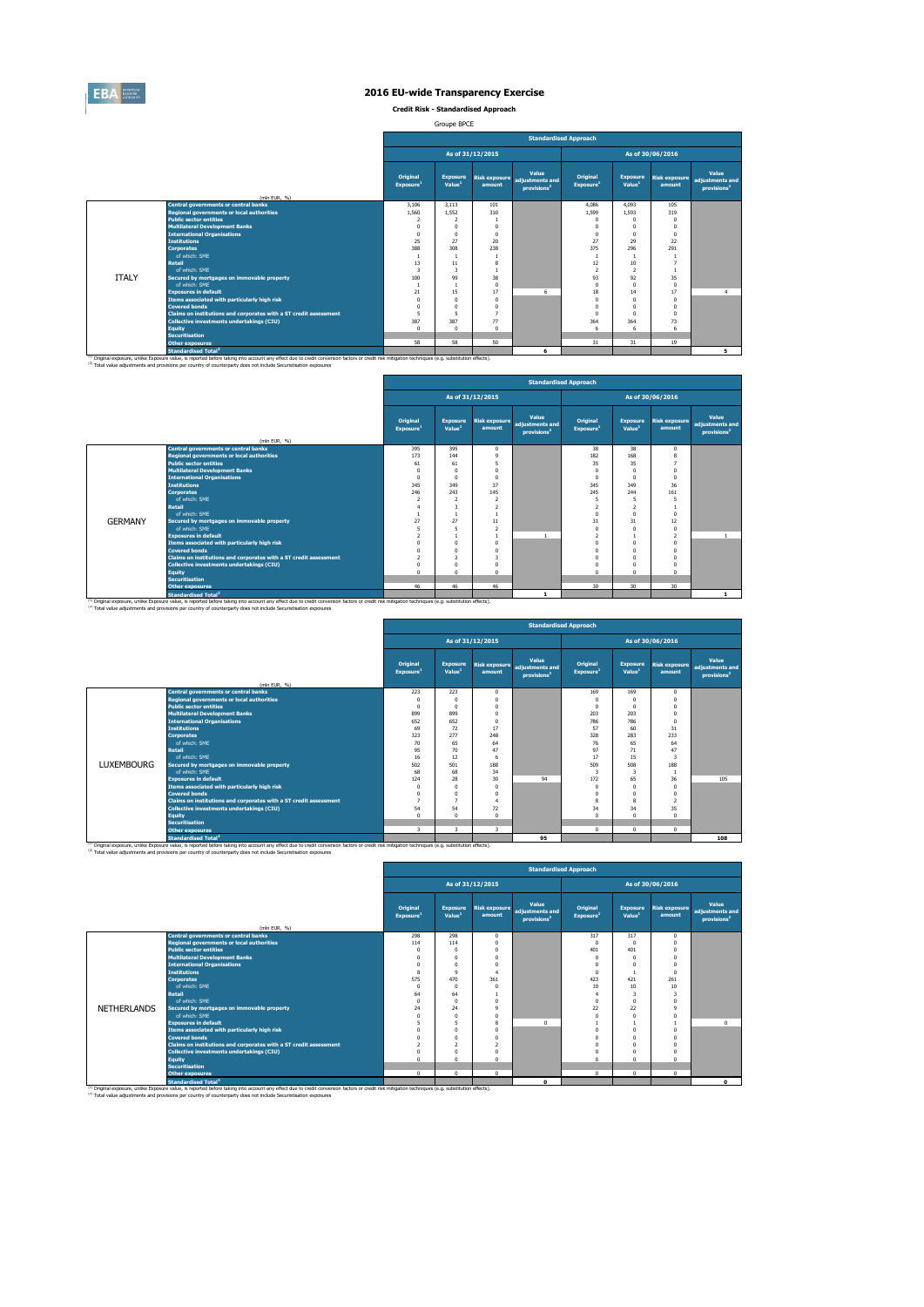

**Credit Risk - Standardised Approach**

Groupe BPCE

|              |                                                                                                                                                                                                                                                                                                                         |                                   |                                       |                                | <b>Standardised Approach</b>                        |                                   |                                       |                                |                                                     |
|--------------|-------------------------------------------------------------------------------------------------------------------------------------------------------------------------------------------------------------------------------------------------------------------------------------------------------------------------|-----------------------------------|---------------------------------------|--------------------------------|-----------------------------------------------------|-----------------------------------|---------------------------------------|--------------------------------|-----------------------------------------------------|
|              |                                                                                                                                                                                                                                                                                                                         |                                   |                                       | As of 31/12/2015               |                                                     |                                   |                                       | As of 30/06/2016               |                                                     |
|              |                                                                                                                                                                                                                                                                                                                         | Original<br>Exposure <sup>1</sup> | <b>Exposure</b><br>Value <sup>1</sup> | <b>Risk exposure</b><br>amount | Value<br>adiustments and<br>provisions <sup>2</sup> | Original<br>Exposure <sup>1</sup> | <b>Exposure</b><br>Value <sup>1</sup> | <b>Risk exposure</b><br>amount | Value<br>adiustments and<br>provisions <sup>2</sup> |
|              | (mln EUR, %)                                                                                                                                                                                                                                                                                                            |                                   |                                       |                                |                                                     |                                   |                                       |                                |                                                     |
|              | <b>Central governments or central banks</b><br><b>Regional governments or local authorities</b>                                                                                                                                                                                                                         | 124<br>618                        | 148<br>594                            | $\Omega$<br>20                 |                                                     | 652<br>622                        | 678<br>596                            | $\Omega$<br>20                 |                                                     |
|              | <b>Public sector entities</b>                                                                                                                                                                                                                                                                                           |                                   | 3                                     | з                              |                                                     | 3                                 | з                                     | -3                             |                                                     |
|              | <b>Multilateral Development Banks</b>                                                                                                                                                                                                                                                                                   |                                   |                                       | 0                              |                                                     | $\Omega$                          | n                                     |                                |                                                     |
|              | <b>International Organisations</b>                                                                                                                                                                                                                                                                                      | $\Omega$                          | $\theta$                              | 0                              |                                                     | $\Omega$                          | $\Omega$                              | $\Omega$                       |                                                     |
|              | <b>Institutions</b>                                                                                                                                                                                                                                                                                                     | 76                                | 135                                   | 50                             |                                                     | 64                                | 121                                   | 42                             |                                                     |
|              | <b>Corporates</b>                                                                                                                                                                                                                                                                                                       | 215                               | 206                                   | 205                            |                                                     | 169                               | 160                                   | 155                            |                                                     |
|              | of which: SMF                                                                                                                                                                                                                                                                                                           | 10                                | $\circ$                               | $\mathbf{Q}$                   |                                                     | 6                                 | 5                                     | 5                              |                                                     |
|              | <b>Retail</b>                                                                                                                                                                                                                                                                                                           |                                   | 6                                     |                                |                                                     | 5                                 | 4                                     |                                |                                                     |
|              | of which: SMF                                                                                                                                                                                                                                                                                                           |                                   | A                                     | $\overline{ }$                 |                                                     | $\overline{z}$                    | $\overline{2}$                        |                                |                                                     |
| <b>SPAIN</b> | Secured by mortgages on immovable property                                                                                                                                                                                                                                                                              | 15                                | 15                                    |                                |                                                     | 16                                | 16                                    |                                |                                                     |
|              | of which: SMF                                                                                                                                                                                                                                                                                                           |                                   | s                                     | $\overline{ }$                 |                                                     |                                   |                                       |                                |                                                     |
|              | <b>Exposures in default</b>                                                                                                                                                                                                                                                                                             |                                   |                                       |                                | $\Omega$                                            |                                   |                                       |                                | $\Omega$                                            |
|              | Items associated with particularly high risk                                                                                                                                                                                                                                                                            | $\Omega$                          | $\Omega$                              | n                              |                                                     | $\Omega$                          | $\Omega$                              | $\Omega$                       |                                                     |
|              | <b>Covered bonds</b>                                                                                                                                                                                                                                                                                                    | 53                                | 53                                    | 26                             |                                                     | 53                                | 53                                    | 27                             |                                                     |
|              | Claims on institutions and corporates with a ST credit assessment                                                                                                                                                                                                                                                       | 25                                | 25                                    |                                |                                                     | 15                                | 15                                    | $\Omega$                       |                                                     |
|              | Collective investments undertakings (CIU)                                                                                                                                                                                                                                                                               | $\Omega$                          | $\theta$                              | 0                              |                                                     | $\Omega$                          | 0                                     |                                |                                                     |
|              | <b>Equity</b>                                                                                                                                                                                                                                                                                                           |                                   | $\Omega$                              | n                              |                                                     | $\Omega$                          | $\theta$                              |                                |                                                     |
|              | <b>Securitisation</b>                                                                                                                                                                                                                                                                                                   |                                   |                                       |                                |                                                     |                                   |                                       |                                |                                                     |
|              | <b>Other exposures</b>                                                                                                                                                                                                                                                                                                  | 14                                | 14                                    | 13                             |                                                     | 16                                | 16                                    | 16                             |                                                     |
|              | Standardised Total <sup>2</sup>                                                                                                                                                                                                                                                                                         |                                   |                                       |                                | $\Omega$                                            |                                   |                                       |                                | $\bullet$                                           |
|              | (1) Original exposure, unlike Exposure value, is reported before taking into account any effect due to credit conversion factors or credit risk mitigation techniques (e.g. substitution effects).<br>(2) Total value adjustments and provisions per country of counterparty does not include Securistisation exposures |                                   |                                       |                                |                                                     |                                   |                                       |                                |                                                     |

|             |                                                                                                                                                                                                                                                                                                                                    |                                          |                                       |                                |                                                     | <b>Standardised Approach</b>      |                                       |                                |                                                     |
|-------------|------------------------------------------------------------------------------------------------------------------------------------------------------------------------------------------------------------------------------------------------------------------------------------------------------------------------------------|------------------------------------------|---------------------------------------|--------------------------------|-----------------------------------------------------|-----------------------------------|---------------------------------------|--------------------------------|-----------------------------------------------------|
|             |                                                                                                                                                                                                                                                                                                                                    |                                          |                                       | As of 31/12/2015               |                                                     |                                   |                                       | As of 30/06/2016               |                                                     |
|             | (mln EUR, %)                                                                                                                                                                                                                                                                                                                       | <b>Original</b><br>Exposure <sup>1</sup> | <b>Exposure</b><br>Value <sup>1</sup> | <b>Risk exposure</b><br>amount | Value<br>adiustments and<br>provisions <sup>2</sup> | Original<br>Exposure <sup>1</sup> | <b>Exposure</b><br>Value <sup>1</sup> | <b>Risk exposure</b><br>amount | Value<br>adjustments and<br>provisions <sup>2</sup> |
|             | <b>Central governments or central banks</b>                                                                                                                                                                                                                                                                                        | 33                                       | 34                                    | $\Omega$                       |                                                     | 43                                | 43                                    | $\Omega$                       |                                                     |
|             | <b>Regional governments or local authorities</b>                                                                                                                                                                                                                                                                                   | 763                                      | 1.542                                 | 337                            |                                                     | 766                               | 1.477                                 | 323                            |                                                     |
|             | <b>Public sector entities</b>                                                                                                                                                                                                                                                                                                      | $\Omega$                                 | $\Omega$                              | n                              |                                                     | $\Omega$                          | $\Omega$                              | $\Omega$                       |                                                     |
|             | <b>Multilateral Development Banks</b>                                                                                                                                                                                                                                                                                              | $\Omega$                                 | $\Omega$                              | O                              |                                                     | O                                 |                                       | $\Omega$                       |                                                     |
|             | <b>International Organisations</b>                                                                                                                                                                                                                                                                                                 |                                          |                                       | n                              |                                                     |                                   |                                       | $\Omega$                       |                                                     |
|             | <b>Institutions</b>                                                                                                                                                                                                                                                                                                                | 759                                      | 52                                    | 40                             |                                                     | 807                               | 102                                   | 90                             |                                                     |
|             | <b>Corporates</b>                                                                                                                                                                                                                                                                                                                  | 402                                      | 276                                   | 245                            |                                                     | 456                               | 402                                   | 352                            |                                                     |
|             | of which: SME                                                                                                                                                                                                                                                                                                                      | 100                                      | 26                                    | 23                             |                                                     | 25                                | 22                                    | 19                             |                                                     |
|             | <b>Retail</b>                                                                                                                                                                                                                                                                                                                      |                                          | 5                                     | 3                              |                                                     | 5                                 |                                       | 3                              |                                                     |
|             | of which: SMF                                                                                                                                                                                                                                                                                                                      | $\Omega$                                 | $\Omega$                              | n                              |                                                     | $\Omega$                          | $\Omega$                              | $\Omega$                       |                                                     |
| SWITZERLAND | Secured by mortgages on immovable property                                                                                                                                                                                                                                                                                         | 165                                      | 158                                   | 58                             |                                                     | 261                               | 247                                   | 89                             |                                                     |
|             | of which: SMF                                                                                                                                                                                                                                                                                                                      | 11                                       | 11                                    | 5                              |                                                     | $\Omega$                          | $\Omega$                              | $\Omega$                       |                                                     |
|             | <b>Exposures in default</b>                                                                                                                                                                                                                                                                                                        | 41                                       | 20                                    | 20                             | 21                                                  | 29                                |                                       | $\overline{\phantom{a}}$       | 26                                                  |
|             | <b>Items associated with narticularly high risk</b>                                                                                                                                                                                                                                                                                | $\Omega$                                 | $\Omega$                              | n                              |                                                     | $\Omega$                          | $\Omega$                              | $\Omega$                       |                                                     |
|             | <b>Covered bonds</b>                                                                                                                                                                                                                                                                                                               | $\Omega$                                 | $\Omega$                              |                                |                                                     |                                   |                                       |                                |                                                     |
|             | Claims on institutions and corporates with a ST credit assessment                                                                                                                                                                                                                                                                  | $\Omega$                                 | $\Omega$                              |                                |                                                     |                                   |                                       | $\Omega$                       |                                                     |
|             | Collective investments undertakings (CIU)                                                                                                                                                                                                                                                                                          | $\Omega$                                 | $\Omega$                              |                                |                                                     |                                   |                                       | 15                             |                                                     |
|             | <b>Equity</b>                                                                                                                                                                                                                                                                                                                      | $\Omega$                                 | $\Omega$                              | n                              |                                                     | n                                 | $\Omega$                              | $\Omega$                       |                                                     |
|             | <b>Securitisation</b>                                                                                                                                                                                                                                                                                                              |                                          |                                       |                                |                                                     |                                   |                                       |                                |                                                     |
|             | <b>Other exposures</b>                                                                                                                                                                                                                                                                                                             |                                          |                                       |                                |                                                     | $\Omega$                          | $\Omega$                              | $\Omega$                       |                                                     |
|             | <b>Standardised Total<sup>2</sup></b>                                                                                                                                                                                                                                                                                              |                                          |                                       |                                | 21                                                  |                                   |                                       |                                | 26                                                  |
|             | <sup>(1)</sup> Original exposure, unlike Exposure value, is reported before taking into account any effect due to credit conversion factors or credit risk mitigation techniques (e.g. substitution effects).<br>(2) Total value adjustments and provisions per country of counterparty does not include Securistisation exposures |                                          |                                       |                                |                                                     |                                   |                                       |                                |                                                     |

|                |                                                                        |                                   |                                       |                      | <b>Standardised Approach</b>                                      |                                   |                                       |                                |                                                     |
|----------------|------------------------------------------------------------------------|-----------------------------------|---------------------------------------|----------------------|-------------------------------------------------------------------|-----------------------------------|---------------------------------------|--------------------------------|-----------------------------------------------------|
|                |                                                                        |                                   |                                       | As of 31/12/2015     |                                                                   |                                   |                                       | As of 30/06/2016               |                                                     |
|                |                                                                        | Original<br>Exposure <sup>1</sup> | <b>Exposure</b><br>Value <sup>1</sup> | amount               | Value<br>Risk exposure adjustments and<br>provisions <sup>2</sup> | Original<br>Exposure <sup>1</sup> | <b>Exposure</b><br>Value <sup>1</sup> | <b>Risk exposure</b><br>amount | Value<br>adjustments and<br>provisions <sup>2</sup> |
|                | (mln EUR, %)                                                           |                                   |                                       |                      |                                                                   |                                   |                                       |                                |                                                     |
|                | <b>Central governments or central banks</b>                            | 648<br>143                        | 649<br>139                            | $\Omega$             |                                                                   | 527<br>235                        | 527<br>231                            | $\Omega$                       |                                                     |
|                | <b>Regional governments or local authorities</b>                       |                                   |                                       | 10                   |                                                                   |                                   |                                       |                                |                                                     |
|                | <b>Public sector entities</b><br><b>Multilateral Development Banks</b> | 3<br>$\Omega$                     | з<br>$\Omega$                         | $\Omega$<br>$\Omega$ |                                                                   | 3                                 | 3<br>$\Omega$                         | $\Omega$<br>$\Omega$           |                                                     |
|                | <b>International Organisations</b>                                     | $\Omega$                          | $\theta$                              |                      |                                                                   | $^{\circ}$                        | $\Omega$                              | $\Omega$                       |                                                     |
|                | <b>Institutions</b>                                                    | 16                                | 34                                    | R                    |                                                                   | $\Omega$<br>11                    | 35                                    | 6                              |                                                     |
|                | <b>Corporates</b>                                                      | 407                               | 319                                   | 286                  |                                                                   | 483                               | 397                                   | 352                            |                                                     |
|                | of which: SME                                                          | 20                                | 13                                    | 13                   |                                                                   | 49                                | 29                                    | 27                             |                                                     |
|                | <b>Retail</b>                                                          | 14                                | 11                                    |                      |                                                                   | 356                               | 354                                   | 265                            |                                                     |
|                | of which: SMF                                                          |                                   | ¢                                     |                      |                                                                   | 4                                 | 4                                     | $\overline{\phantom{a}}$       |                                                     |
| <b>BELGIUM</b> | Secured by mortgages on immovable property                             | 1.016                             | 1.012                                 | 387                  |                                                                   | 585                               | 582                                   | 221                            |                                                     |
|                | of which: SME                                                          |                                   | л                                     | 3                    |                                                                   | $\Omega$                          | $\Omega$                              | $\Omega$                       |                                                     |
|                | <b>Exposures in default</b>                                            | 40                                | 30                                    | 32                   | 10                                                                | 47                                | 30                                    | 35                             | 12                                                  |
|                | Items associated with particularly high risk                           | $\Omega$                          | O                                     |                      |                                                                   | $\Omega$                          | $\Omega$                              | $\Omega$                       |                                                     |
|                | <b>Covered bonds</b>                                                   | $\Omega$                          | O                                     | $\Omega$             |                                                                   | $\Omega$                          | $\Omega$                              | $\Omega$                       |                                                     |
|                | Claims on institutions and corporates with a ST credit assessment      |                                   |                                       |                      |                                                                   | 5                                 | 5                                     |                                |                                                     |
|                | Collective investments undertakings (CIU)                              | $\Omega$                          | n                                     |                      |                                                                   | $^{\circ}$                        | $\Omega$                              | $\Omega$                       |                                                     |
|                | <b>Equity</b>                                                          | $\Omega$                          | $\Omega$                              |                      |                                                                   | $\Omega$                          | $\Omega$                              | $\Omega$                       |                                                     |
|                | <b>Securitisation</b>                                                  |                                   |                                       |                      |                                                                   |                                   |                                       |                                |                                                     |
|                | <b>Other exposures</b>                                                 | $^{\circ}$                        | $\mathbf{0}$                          | $\Omega$             |                                                                   | $\mathbf 0$                       | $\mathbf{0}$                          | $\mathbf{0}$                   |                                                     |
|                | <b>Standardised Total<sup>2</sup></b>                                  |                                   |                                       |                      | 10                                                                |                                   |                                       |                                | 12                                                  |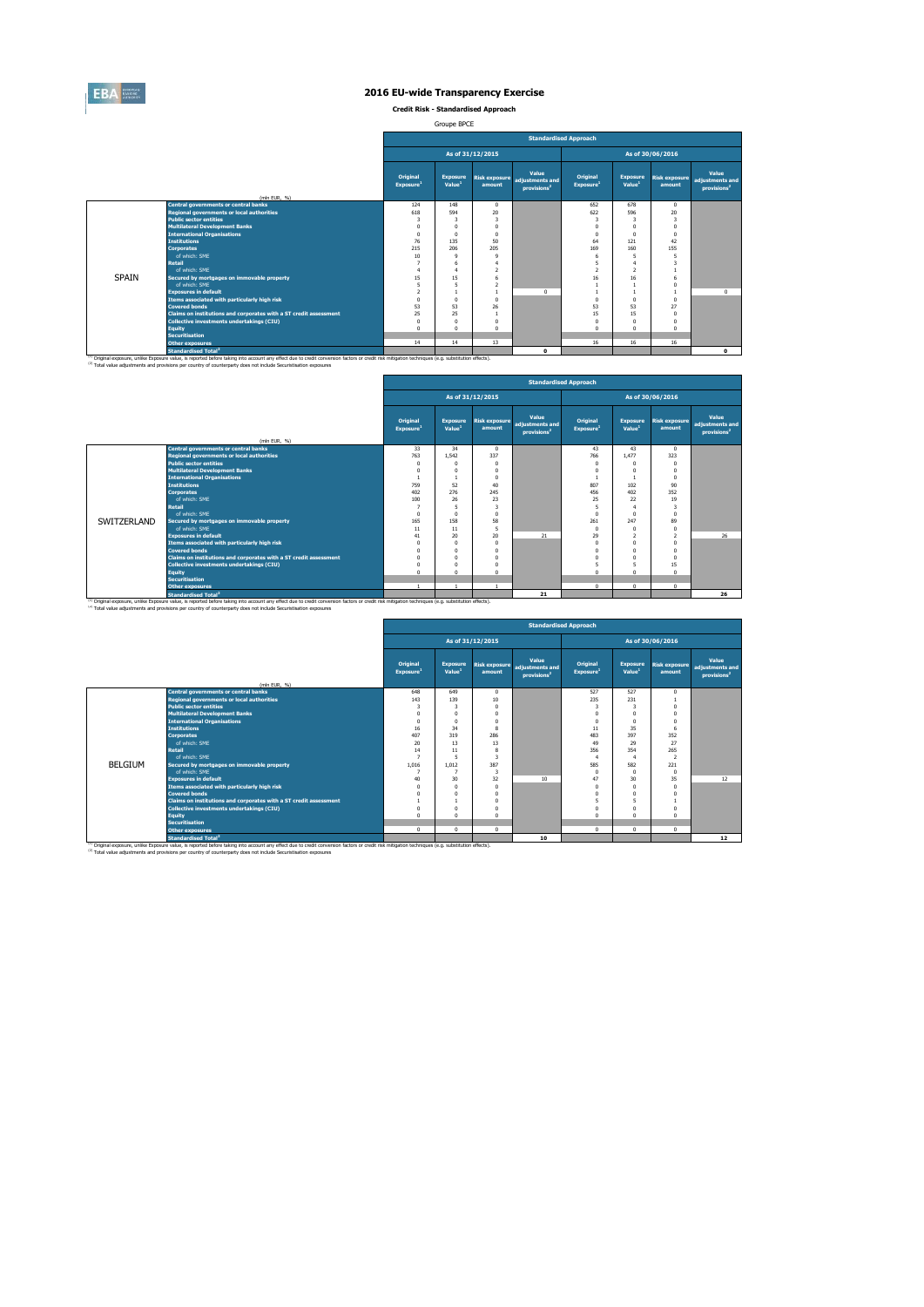

**Credit Risk - IRB Approach** Groupe BPCE

|                   |                       |                                                                                                                                                                                                               |         |                                       |                                       |                  |                             | <b>IRB Approach</b>         |         |                                |                                       |                  |                                                                                                                                                                                    |                             |
|-------------------|-----------------------|---------------------------------------------------------------------------------------------------------------------------------------------------------------------------------------------------------------|---------|---------------------------------------|---------------------------------------|------------------|-----------------------------|-----------------------------|---------|--------------------------------|---------------------------------------|------------------|------------------------------------------------------------------------------------------------------------------------------------------------------------------------------------|-----------------------------|
|                   |                       |                                                                                                                                                                                                               |         |                                       |                                       | As of 31/12/2015 |                             |                             |         |                                |                                       | As of 30/06/2016 |                                                                                                                                                                                    |                             |
|                   |                       |                                                                                                                                                                                                               |         | <b>Original Exposure</b> <sup>1</sup> | <b>Exposure</b><br>Value <sup>1</sup> |                  | <b>Risk exposure amount</b> | Value<br>adiustments<br>and |         | Original Exposure <sup>1</sup> | <b>Exposure</b><br>Value <sup>1</sup> |                  |                                                                                                                                                                                    | Value<br>adiustments<br>and |
|                   |                       | (mln EUR, %)                                                                                                                                                                                                  |         | Of which:<br>defaulted                |                                       |                  | Of which:<br>defaulted      | provisions                  |         | Of which:<br>defaulted         |                                       |                  | <b>Risk exposure amount</b><br>Of which:<br>defaulted<br>985<br>n<br>8.109<br>3.330<br>74.063<br>5.068<br>189<br>4.384<br>1.436<br>672<br>764<br>30<br>2.918<br>1.955<br>963<br>63 | provisions                  |
|                   |                       | <b>Central banks and central governments</b>                                                                                                                                                                  | 94.821  | 55                                    | 97.546                                | 809              |                             | 66                          | 90.106  | 50                             | 92.217                                |                  |                                                                                                                                                                                    | 59                          |
|                   | <b>Institutions</b>   |                                                                                                                                                                                                               | 33.511  | 103                                   | 31,760                                | 7,660            |                             | 91                          | 37.573  | 92                             | 35.643                                |                  |                                                                                                                                                                                    | 83                          |
|                   | <b>Corporates</b>     |                                                                                                                                                                                                               | 184,253 | 7.466                                 | 151.675                               | 70.801           | 2.006                       | 3.574                       | 194.211 | 8.075                          | 161.577                               |                  |                                                                                                                                                                                    | 3.659                       |
|                   |                       | Corporates - Of Which: Specialised Lending                                                                                                                                                                    | 21.084  | 1.166                                 | 17.522                                | 4.433            |                             | 347                         | 22.024  | 1.176                          | 18,454                                |                  |                                                                                                                                                                                    | 341                         |
|                   |                       | Corporates - Of Which: SME                                                                                                                                                                                    | 22.517  | 1.351                                 | 19.892                                | 14.831           | 189                         | 642                         | 24.547  | 1.644                          | 21.629                                | 15.848           |                                                                                                                                                                                    | 817                         |
|                   | <b>Retail</b>         |                                                                                                                                                                                                               | 311.883 | 10.207                                | 304,909                               | 58.238           | 4.405                       | 5.542                       | 319,631 | 10.095                         | 312,332                               | 59.553           |                                                                                                                                                                                    | 5.501                       |
|                   |                       | Retail - Secured on real estate property                                                                                                                                                                      | 190.121 | 3.727                                 | 187.664                               | 32,443           | 1.335                       | 1.422                       | 197.131 | 3,879                          | 194,402                               | 34.465           |                                                                                                                                                                                    | 1.476                       |
|                   |                       | Retail - Secured on real estate property - Of Which: SME                                                                                                                                                      | 34,616  | 1.586                                 | 34,230                                | 13,489           | 595                         | 642                         | 37,068  | 1.684                          | 36,650                                | 15.017           |                                                                                                                                                                                    | 697                         |
| Consolidated data |                       | Retail - Secured on real estate property - Of Which: non-                                                                                                                                                     | 155,505 | 2.141                                 | 153.434                               | 18.954           | 740                         | 780                         | 160.063 | 2.194                          | 157.752                               | 19.447           |                                                                                                                                                                                    | 779                         |
|                   |                       | <b>Retail - Qualifying Revolving</b>                                                                                                                                                                          | 9,408   | 221                                   | 8.254                                 | 1.637            | 31                          | 207                         | 9.411   | 216                            | 8.260                                 | 1.675            |                                                                                                                                                                                    | 199                         |
|                   |                       | <b>Retail - Other Retail</b>                                                                                                                                                                                  | 112.353 | 6.259                                 | 108.991                               | 24.158           | 3.039                       | 3.913                       | 113,089 | 6.000                          | 109,669                               | 23.413           |                                                                                                                                                                                    | 3.826                       |
|                   |                       | Retail - Other Retail - Of Which: SME                                                                                                                                                                         | 38.233  | 4.129                                 | 35,696                                | 12.751           | 2,088                       | 2.599                       | 36.511  | 3.916                          | 34.078                                | 11.826           |                                                                                                                                                                                    | 2.519                       |
|                   |                       | Retail - Other Retail - Of Which: non-SME                                                                                                                                                                     | 74,120  | 2.130                                 | 73.295                                | 11.407           | 952                         | 1.315                       | 76,578  | 2.084                          | 75.591                                | 11.588           |                                                                                                                                                                                    | 1.306                       |
|                   | <b>Equity</b>         |                                                                                                                                                                                                               | 13.247  | 25                                    | 13.247                                | 44.623           | 56                          |                             | 12.843  | 24                             | 12.843                                | 43.213           |                                                                                                                                                                                    |                             |
|                   | <b>Securitisation</b> |                                                                                                                                                                                                               | 12.465  |                                       | 9.902                                 | 2.036            |                             | 201                         | 12,656  |                                | 10.593                                | 1.949            |                                                                                                                                                                                    | 117                         |
|                   |                       | Other non credit-obligation assets                                                                                                                                                                            |         |                                       |                                       | 8.845            |                             |                             |         |                                |                                       | 8.817            |                                                                                                                                                                                    |                             |
|                   | <b>IRB Total</b>      |                                                                                                                                                                                                               |         |                                       |                                       | 193.013          |                             |                             |         |                                |                                       | 196,689          |                                                                                                                                                                                    |                             |
|                   |                       | <sup>(1)</sup> Original exposure, unlike Exposure value, is reported before taking into account any effect due to credit conversion factors or credit risk mitigation techniques (e.g. substitution effects). |         |                                       |                                       |                  |                             |                             |         |                                |                                       |                  |                                                                                                                                                                                    |                             |

|                                                                                                                                                                                                              |                                                           | <b>IRB Approach</b> |                                |                    |                  |                             |                      |         |                                |                    |                  |                             |                      |  |  |
|--------------------------------------------------------------------------------------------------------------------------------------------------------------------------------------------------------------|-----------------------------------------------------------|---------------------|--------------------------------|--------------------|------------------|-----------------------------|----------------------|---------|--------------------------------|--------------------|------------------|-----------------------------|----------------------|--|--|
|                                                                                                                                                                                                              |                                                           |                     |                                |                    | As of 31/12/2015 |                             |                      |         |                                |                    | As of 30/06/2016 |                             |                      |  |  |
|                                                                                                                                                                                                              |                                                           |                     | Original Exposure <sup>1</sup> | <b>Exposure</b>    |                  | <b>Risk exposure amount</b> | Value<br>adiustments |         | Original Exposure <sup>1</sup> | <b>Exposure</b>    |                  | <b>Risk exposure amount</b> | Value<br>adiustments |  |  |
|                                                                                                                                                                                                              | (mln EUR. %)                                              |                     | Of which:<br>defaulted         | Value <sup>1</sup> |                  | Of which:<br>defaulted      | and<br>provisions    |         | Of which:<br>defaulted         | Value <sup>1</sup> |                  | Of which:<br>defaulted      | and<br>provisions    |  |  |
|                                                                                                                                                                                                              | <b>Central banks and central governments</b>              | 72,086              | n                              | 72.365             |                  |                             |                      | 62,398  | $^{\circ}$                     | 62.262             |                  | n                           |                      |  |  |
|                                                                                                                                                                                                              | <b>Institutions</b>                                       | 8.747               | 18                             | 8,389              | 1.985            |                             | 14                   | 10.111  | 18                             | 9.542              | 2.264            | $\Omega$                    | 13                   |  |  |
|                                                                                                                                                                                                              | <b>Corporates</b>                                         | 98,687              | 3.225                          | 81.941             | 43,619           | 620                         | 1.755                | 102.978 | 3.571                          | 85,944             | 43.866           | 902                         | 1.741                |  |  |
|                                                                                                                                                                                                              | Corporates - Of Which: Specialised Lending                | 4.310               | 136                            | 3.952              | 1.129            | $\sqrt{2}$                  | 69                   | 4.737   | 152                            | 4.284              | 1.182            |                             | 55                   |  |  |
|                                                                                                                                                                                                              | Comorates - Of Which: SME                                 | 21,738              | 1.235                          | 19.324             | 14.269           | 179                         | 617                  | 23,620  | 1.525                          | 20.914             | 15.197           | 182                         | 759                  |  |  |
|                                                                                                                                                                                                              | <b>Retail</b>                                             | 308,880             | 10.113                         | 302.010            | 57.784           | 4,370                       | 5.499                | 316,626 | 10,004                         | 309,436            | 59.092           | 4.348                       | 5.457                |  |  |
|                                                                                                                                                                                                              | Retail - Secured on real estate property                  | 188,911             | 3.682                          | 186.465            | 32.233           | 1.320                       | 1.403                | 195,886 | 3.837                          | 193.170            | 34.239           | 1.422                       | 1.456                |  |  |
|                                                                                                                                                                                                              | Retail - Secured on real estate property - Of Which: SME  | 34,530              | 1.580                          | 34.144             | 13,451           | 594                         | 640                  | 36.975  | 1.678                          | 36.558             | 14.974           | 670                         | 695                  |  |  |
| <b>FRANCE</b>                                                                                                                                                                                                | Retail - Secured on real estate property - Of Which: non- | 154,380             | 2.102                          | 152.321            | 18,782           | 726                         | 763                  | 158,911 | 2,159                          | 156.612            | 19.265           | 752                         | 760                  |  |  |
|                                                                                                                                                                                                              | <b>Retail - Qualifying Revolving</b>                      | 9.356               | 220                            | 8.206              | 1.629            | 31                          | 206                  | 9.357   | 215                            | 8.212              | 1.667            | 30                          | 198                  |  |  |
|                                                                                                                                                                                                              | <b>Retail - Other Retail</b>                              | 110,614             | 6.210                          | 107.339            | 23,922           | 3.019                       | 3.891                | 111.383 | 5.951                          | 108.054            | 23.186           | 2.896                       | 3.803                |  |  |
|                                                                                                                                                                                                              | Retail - Other Retail - Of Which: SME                     | 38.145              | 4.119                          | 35.619             | 12.721           | 2.084                       | 2.594                | 36,423  | 3,906                          | 34,001             | 11,792           | 1.951                       | 2.514                |  |  |
|                                                                                                                                                                                                              | Retail - Other Retail - Of Which: non-SME                 | 72,469              | 2.091                          | 71,720             | 11.202           | 935                         | 1.297                | 74,960  | 2.045                          | 74.053             | 11.393           | 945                         | 1.289                |  |  |
|                                                                                                                                                                                                              | <b>Equity</b>                                             | 12.197              | 8                              | 12,203             | 41,304           | 15                          |                      | 11.637  | $\mathbf{A}$                   | 11.643             | 39,400           | 14                          |                      |  |  |
|                                                                                                                                                                                                              | <b>Securitisation</b>                                     |                     |                                |                    |                  |                             |                      |         |                                |                    |                  |                             |                      |  |  |
|                                                                                                                                                                                                              | Other non credit-obligation assets                        |                     |                                |                    |                  |                             |                      |         |                                |                    |                  |                             |                      |  |  |
| <sup>(3)</sup> Original exposure, unlike Exposure value, is reported before taking into account any effect due to credit conversion factors or credit risk mitigation techniques (e.g. substitution effects) | <b>IRB Total</b>                                          |                     |                                |                    |                  |                             |                      |         |                                |                    |                  |                             |                      |  |  |

|                                              | <b>IRB Approach</b>                                                                                                                                                                                                                                                                                                                                                                                                                                                                                                                     |                                                                |                                             |                                                                                     |                                        |                                                                                                                                                                                                                                          |                        |                                                                          |                                                     |                                                                                     |                                    |                                    |  |
|----------------------------------------------|-----------------------------------------------------------------------------------------------------------------------------------------------------------------------------------------------------------------------------------------------------------------------------------------------------------------------------------------------------------------------------------------------------------------------------------------------------------------------------------------------------------------------------------------|----------------------------------------------------------------|---------------------------------------------|-------------------------------------------------------------------------------------|----------------------------------------|------------------------------------------------------------------------------------------------------------------------------------------------------------------------------------------------------------------------------------------|------------------------|--------------------------------------------------------------------------|-----------------------------------------------------|-------------------------------------------------------------------------------------|------------------------------------|------------------------------------|--|
|                                              |                                                                                                                                                                                                                                                                                                                                                                                                                                                                                                                                         |                                                                | As of 31/12/2015                            |                                                                                     |                                        |                                                                                                                                                                                                                                          |                        |                                                                          | As of 30/06/2016                                    |                                                                                     |                                    |                                    |  |
|                                              |                                                                                                                                                                                                                                                                                                                                                                                                                                                                                                                                         |                                                                | Exposure                                    |                                                                                     |                                        | Value<br>adjustments                                                                                                                                                                                                                     |                        |                                                                          | Exposure                                            |                                                                                     |                                    | Value<br>adjustments               |  |
| (min EUR, %)                                 | Of which:<br>defaulted                                                                                                                                                                                                                                                                                                                                                                                                                                                                                                                  |                                                                |                                             |                                                                                     | Of which:<br>defaulted                 | provisions                                                                                                                                                                                                                               |                        | Of which:<br>defaulted                                                   |                                                     |                                                                                     | Of which:<br>defaulted             | and<br>provisions                  |  |
| <b>Central banks and central governments</b> | 8.954                                                                                                                                                                                                                                                                                                                                                                                                                                                                                                                                   | $\Omega$                                                       | 9,499                                       |                                                                                     |                                        |                                                                                                                                                                                                                                          | 13,975                 | n                                                                        | 14.493                                              | n                                                                                   |                                    | $\Omega$                           |  |
|                                              |                                                                                                                                                                                                                                                                                                                                                                                                                                                                                                                                         |                                                                |                                             |                                                                                     |                                        |                                                                                                                                                                                                                                          |                        |                                                                          |                                                     |                                                                                     |                                    | 28                                 |  |
|                                              |                                                                                                                                                                                                                                                                                                                                                                                                                                                                                                                                         |                                                                |                                             |                                                                                     |                                        |                                                                                                                                                                                                                                          |                        |                                                                          |                                                     |                                                                                     |                                    | 212                                |  |
|                                              |                                                                                                                                                                                                                                                                                                                                                                                                                                                                                                                                         |                                                                |                                             |                                                                                     |                                        |                                                                                                                                                                                                                                          |                        |                                                                          |                                                     |                                                                                     |                                    | 20                                 |  |
|                                              | 11                                                                                                                                                                                                                                                                                                                                                                                                                                                                                                                                      |                                                                | 11                                          |                                                                                     |                                        |                                                                                                                                                                                                                                          |                        |                                                                          |                                                     |                                                                                     |                                    |                                    |  |
|                                              |                                                                                                                                                                                                                                                                                                                                                                                                                                                                                                                                         |                                                                |                                             |                                                                                     |                                        |                                                                                                                                                                                                                                          |                        |                                                                          |                                                     |                                                                                     |                                    |                                    |  |
|                                              |                                                                                                                                                                                                                                                                                                                                                                                                                                                                                                                                         |                                                                |                                             |                                                                                     |                                        |                                                                                                                                                                                                                                          |                        |                                                                          |                                                     |                                                                                     |                                    |                                    |  |
|                                              |                                                                                                                                                                                                                                                                                                                                                                                                                                                                                                                                         |                                                                |                                             |                                                                                     |                                        |                                                                                                                                                                                                                                          |                        |                                                                          |                                                     |                                                                                     |                                    |                                    |  |
|                                              |                                                                                                                                                                                                                                                                                                                                                                                                                                                                                                                                         |                                                                |                                             |                                                                                     |                                        |                                                                                                                                                                                                                                          |                        |                                                                          |                                                     |                                                                                     |                                    |                                    |  |
|                                              |                                                                                                                                                                                                                                                                                                                                                                                                                                                                                                                                         |                                                                |                                             |                                                                                     |                                        |                                                                                                                                                                                                                                          |                        |                                                                          |                                                     |                                                                                     |                                    |                                    |  |
|                                              |                                                                                                                                                                                                                                                                                                                                                                                                                                                                                                                                         |                                                                |                                             |                                                                                     |                                        |                                                                                                                                                                                                                                          |                        |                                                                          |                                                     |                                                                                     |                                    |                                    |  |
|                                              |                                                                                                                                                                                                                                                                                                                                                                                                                                                                                                                                         |                                                                |                                             |                                                                                     |                                        |                                                                                                                                                                                                                                          |                        |                                                                          |                                                     |                                                                                     |                                    |                                    |  |
|                                              |                                                                                                                                                                                                                                                                                                                                                                                                                                                                                                                                         |                                                                |                                             |                                                                                     |                                        |                                                                                                                                                                                                                                          |                        |                                                                          |                                                     |                                                                                     |                                    |                                    |  |
| <b>Equity</b>                                |                                                                                                                                                                                                                                                                                                                                                                                                                                                                                                                                         |                                                                |                                             |                                                                                     |                                        |                                                                                                                                                                                                                                          |                        |                                                                          |                                                     |                                                                                     |                                    |                                    |  |
|                                              |                                                                                                                                                                                                                                                                                                                                                                                                                                                                                                                                         |                                                                |                                             |                                                                                     |                                        |                                                                                                                                                                                                                                          |                        |                                                                          |                                                     |                                                                                     |                                    |                                    |  |
|                                              |                                                                                                                                                                                                                                                                                                                                                                                                                                                                                                                                         |                                                                |                                             |                                                                                     |                                        |                                                                                                                                                                                                                                          |                        |                                                                          |                                                     |                                                                                     |                                    |                                    |  |
| <b>IRB Total</b>                             |                                                                                                                                                                                                                                                                                                                                                                                                                                                                                                                                         |                                                                |                                             |                                                                                     |                                        |                                                                                                                                                                                                                                          |                        |                                                                          |                                                     |                                                                                     |                                    |                                    |  |
|                                              | <b>Institutions</b><br><b>Corporates</b><br>Corporates - Of Which: Specialised Lending<br>Corporates - Of Which: SME<br><b>Retail</b><br>Retail - Secured on real estate property<br>Retail - Secured on real estate property - Of Which: SME<br>Retail - Secured on real estate property - Of Which: non-<br><b>Retail - Qualifying Revolving</b><br><b>Retail - Other Retail</b><br>Retail - Other Retail - Of Which: SME<br>Retail - Other Retail - Of Which: non-SME<br><b>Securitisation</b><br>Other non credit-obligation assets | 3.843<br>19.804<br>4.271<br>103<br>61<br>60<br>39<br>37<br>223 | <b>Original Exposure</b><br>31<br>740<br>19 | Value <sup>1</sup><br>3.826<br>15.347<br>3.275<br>97<br>61<br>60<br>33<br>33<br>217 | 791<br>5.024<br>780<br>18<br>10<br>688 | <b>Risk exposure amount</b><br>240<br>(3) Original exposure, unlike Exposure value, is reported before taking into account any effect due to credit conversion factors or credit risk mitigation techniques (e.g. substitution effects). | and<br>30<br>138<br>11 | 5.583<br>20,894<br>4.335<br>108<br>66<br>65<br>3<br>39<br>٠<br>38<br>191 | Original Exposure <sup>1</sup><br>29<br>1.057<br>19 | Value <sup>1</sup><br>5.603<br>16.761<br>3,403<br>98<br>65<br>64<br>30<br>30<br>185 | 763<br>6.583<br>1.065<br>15<br>604 | <b>Risk exposure amount</b><br>947 |  |

|                |                       |                                                                                                                                                                                                               |                |                                |                                       | <b>IRB Approach</b> |                             |                             |                           |                        |                                       |                  |                             |                             |  |  |  |  |
|----------------|-----------------------|---------------------------------------------------------------------------------------------------------------------------------------------------------------------------------------------------------------|----------------|--------------------------------|---------------------------------------|---------------------|-----------------------------|-----------------------------|---------------------------|------------------------|---------------------------------------|------------------|-----------------------------|-----------------------------|--|--|--|--|
|                |                       |                                                                                                                                                                                                               |                |                                |                                       | As of 31/12/2015    |                             |                             |                           |                        |                                       | As of 30/06/2016 |                             |                             |  |  |  |  |
|                |                       |                                                                                                                                                                                                               |                | Original Exposure <sup>1</sup> | <b>Exposure</b><br>Value <sup>1</sup> |                     | <b>Risk exposure amount</b> | Value<br>adjustments<br>and | <b>Original Exposure1</b> |                        | <b>Exposure</b><br>Value <sup>1</sup> |                  | <b>Risk exposure amount</b> | Value<br>adjustments<br>and |  |  |  |  |
|                |                       | (min EUR, %)                                                                                                                                                                                                  |                | Of which:<br>defaulted         |                                       |                     | Of which:<br>defaulted      | provisions                  |                           | Of which:<br>defaulted |                                       |                  | Of which:<br>defaulted      | provisions                  |  |  |  |  |
|                |                       | <b>Central banks and central governments</b>                                                                                                                                                                  | 133            |                                | 133                                   |                     | $\sqrt{2}$                  |                             | 128                       |                        | 128                                   |                  |                             |                             |  |  |  |  |
|                | <b>Institutions</b>   |                                                                                                                                                                                                               | 6.628          | $\Omega$                       | 6.611                                 | 1.102               | $\Omega$                    |                             | 5.874                     |                        | 5.820                                 | 1.064            |                             |                             |  |  |  |  |
|                | <b>Corporates</b>     |                                                                                                                                                                                                               | 4.422          | 378                            | 3,360                                 | 1.647               |                             | 82                          | 5.160                     | 331                    | 4.180                                 | 1.831            |                             | 81                          |  |  |  |  |
|                |                       | Corporates - Of Which: Specialised Lending                                                                                                                                                                    | 935            | 365                            | 862                                   | 210                 | $\Omega$                    | 67                          | 1.005                     | 319                    | 883                                   | 270              |                             | 69                          |  |  |  |  |
|                |                       | Corporates - Of Which: SME                                                                                                                                                                                    | 33             |                                | 29                                    | 41                  |                             |                             | 24                        |                        | 22                                    | 21               |                             |                             |  |  |  |  |
|                | <b>Retail</b>         |                                                                                                                                                                                                               | 177            |                                | 174                                   | 33                  |                             |                             | 175                       | 12                     | 172                                   | 33               |                             |                             |  |  |  |  |
|                |                       | Retail - Secured on real estate property                                                                                                                                                                      | 131            |                                | 130                                   | 22                  |                             |                             | 131                       |                        | 130                                   | 22               |                             |                             |  |  |  |  |
|                |                       | Retail - Secured on real estate property - Of Which: SME                                                                                                                                                      | $\overline{2}$ |                                |                                       |                     |                             |                             |                           |                        |                                       |                  |                             |                             |  |  |  |  |
| UNITED KINGDOM |                       | Retail - Secured on real estate property - Of Which: non-                                                                                                                                                     | 129            |                                | 128                                   | 21                  |                             |                             | 129                       |                        | 128                                   | 21               |                             |                             |  |  |  |  |
|                |                       | <b>Retail - Qualifving Revolving</b>                                                                                                                                                                          |                |                                |                                       |                     | n                           |                             | 5                         |                        |                                       |                  |                             |                             |  |  |  |  |
|                |                       | <b>Retail - Other Retail</b>                                                                                                                                                                                  | 42             |                                | 39                                    | 10                  |                             |                             | 39                        |                        | 37                                    |                  |                             |                             |  |  |  |  |
|                |                       | Retail - Other Retail - Of Which: SME                                                                                                                                                                         |                |                                |                                       |                     | $\theta$                    |                             | $\overline{ }$            |                        |                                       |                  |                             |                             |  |  |  |  |
|                |                       | Retail - Other Retail - Of Which: non-SME                                                                                                                                                                     | 39             |                                | 37                                    |                     |                             |                             | 36                        |                        | 35                                    |                  |                             |                             |  |  |  |  |
|                | <b>Equity</b>         |                                                                                                                                                                                                               | 82             |                                | 82                                    | 272                 | $\theta$                    |                             | 72                        |                        | 72                                    | 235              |                             |                             |  |  |  |  |
|                | <b>Securitisation</b> |                                                                                                                                                                                                               |                |                                |                                       |                     |                             |                             |                           |                        |                                       |                  |                             |                             |  |  |  |  |
|                |                       | Other non credit-obligation assets                                                                                                                                                                            |                |                                |                                       |                     |                             |                             |                           |                        |                                       |                  |                             |                             |  |  |  |  |
|                | <b>IRB Total</b>      | <sup>(1)</sup> Original exposure, unlike Exposure value, is reported before taking into account any effect due to credit conversion factors or credit risk mitigation techniques (e.g. substitution effects). |                |                                |                                       |                     |                             |                             |                           |                        |                                       |                  |                             |                             |  |  |  |  |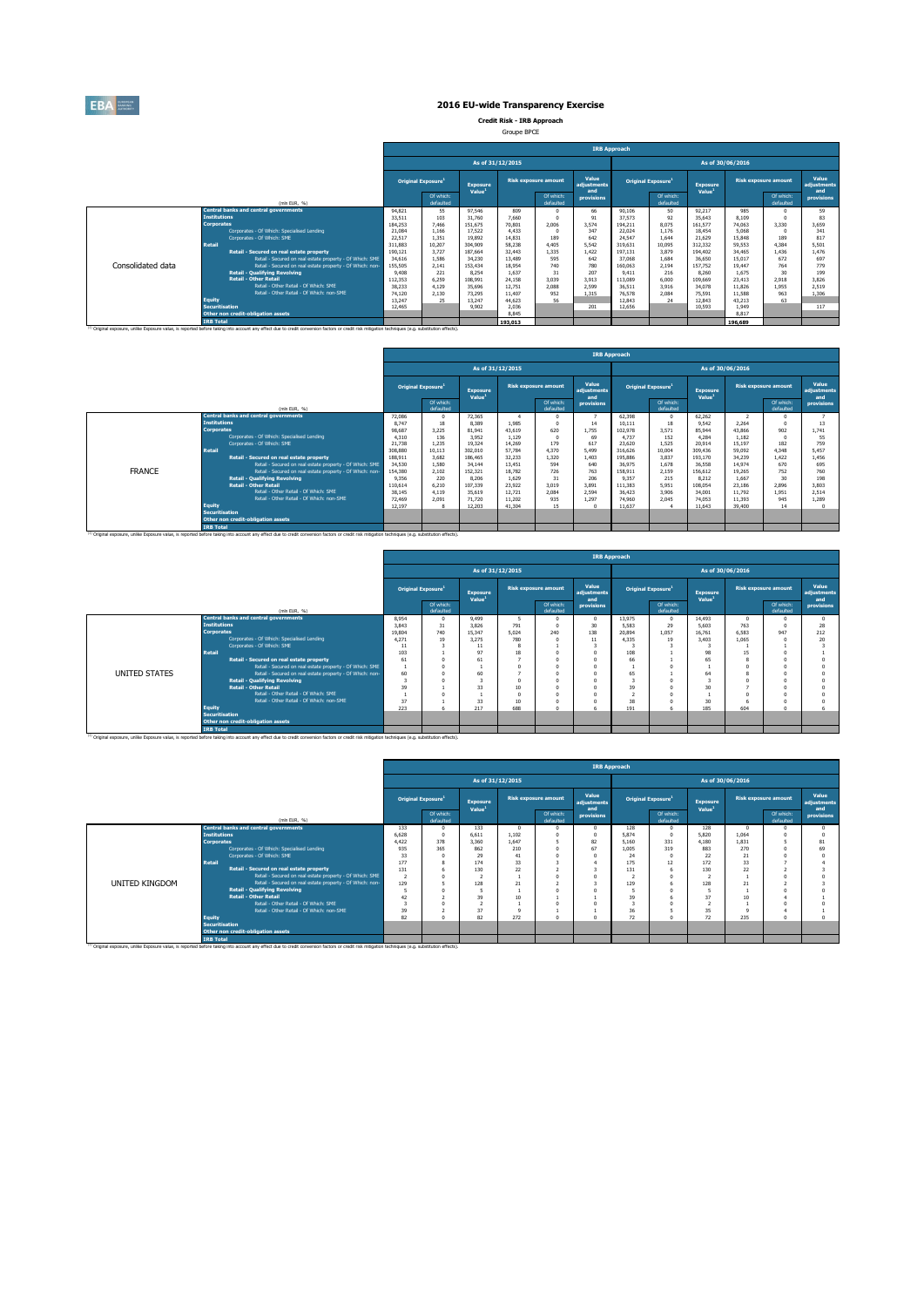

**Credit Risk - IRB Approach**

| Groupe BPCE |  |
|-------------|--|
|             |  |

|              |                       |                                                                                                                                                                                                    |                                |                        |                                |       |                             | <b>IRB Approach</b>         |                                |                        |                                       |       |                             |                             |
|--------------|-----------------------|----------------------------------------------------------------------------------------------------------------------------------------------------------------------------------------------------|--------------------------------|------------------------|--------------------------------|-------|-----------------------------|-----------------------------|--------------------------------|------------------------|---------------------------------------|-------|-----------------------------|-----------------------------|
|              |                       |                                                                                                                                                                                                    |                                |                        | As of 31/12/2015               |       |                             |                             |                                |                        | As of 30/06/2016                      |       |                             |                             |
|              |                       |                                                                                                                                                                                                    | Original Exposure <sup>1</sup> |                        | Exposure<br>Value <sup>1</sup> |       | <b>Risk exposure amount</b> | Value<br>adjustments<br>and | Original Exposure <sup>1</sup> |                        | <b>Exposure</b><br>Value <sup>1</sup> |       | <b>Risk exposure amount</b> | Value<br>adjustments<br>and |
|              |                       | (mln EUR. 96)                                                                                                                                                                                      |                                | Of which:<br>defaulted |                                |       | Of which:<br>defaulted      | provisions                  |                                | Of which:<br>defaulted |                                       |       | Of which:<br>defaulted      | provisions                  |
|              |                       | <b>Central banks and central governments</b>                                                                                                                                                       | 958                            | $\Omega$               | 958                            | 117   |                             | $\Omega$                    | 1.769                          |                        | 1.769                                 | 213   | $\Omega$                    |                             |
|              | <b>Institutions</b>   |                                                                                                                                                                                                    | 246                            | $\Omega$               | 239                            | 166   | $\Omega$                    | $\Omega$                    | 200                            |                        | 192                                   | 158   | $\Omega$                    |                             |
|              | <b>Corporates</b>     |                                                                                                                                                                                                    | 4.982                          | 320                    | 4.149                          | 2.128 | 49                          | 109                         | 4.916                          | 304                    | 4.262                                 | 2.341 | 51                          | 114                         |
|              |                       | Corporates - Of Which: Soecialised Lending                                                                                                                                                         | 1.979                          | 193                    | 1.739                          | 476   |                             | 20                          | 1.907                          | 192                    | 1.786                                 | 520   |                             | 35                          |
|              |                       | Corporates - Of Which: SME                                                                                                                                                                         | 25                             |                        | 26                             | 25    |                             |                             | 24                             |                        | 25                                    | 23    |                             |                             |
|              | Retail                |                                                                                                                                                                                                    | 69                             |                        | 67                             | 23    |                             |                             | 63                             |                        | 62                                    | 20    |                             |                             |
|              |                       | Retail - Secured on real estate property                                                                                                                                                           | 33                             |                        | 33                             |       |                             |                             | 32                             |                        | 31                                    |       |                             |                             |
|              |                       | Retail - Secured on real estate property - Of Which: SME                                                                                                                                           | $\overline{2}$                 |                        |                                |       |                             |                             |                                |                        |                                       |       |                             |                             |
| <b>ITALY</b> |                       | Retail - Secured on real estate property - Of Which: non-<br><b>Retail - Qualifying Revolving</b>                                                                                                  | 30                             |                        | 30                             |       |                             |                             | 29                             |                        | 29                                    |       |                             |                             |
|              |                       | <b>Retail - Other Retail</b>                                                                                                                                                                       | 34                             |                        | 33                             | 14    |                             |                             | 30                             |                        | 28                                    | 11    |                             |                             |
|              |                       | Retail - Other Retail - Of Which: SME                                                                                                                                                              |                                |                        |                                |       |                             |                             | ۹                              |                        |                                       |       |                             |                             |
|              |                       | Retail - Other Retail - Of Which: non-SME                                                                                                                                                          | 31                             |                        | 30                             | 13    |                             |                             | 27                             |                        | 26                                    | 10    |                             |                             |
|              | <b>Equity</b>         |                                                                                                                                                                                                    | 11                             |                        | 11                             | 39    | 19                          | $\theta$                    | $\Omega$                       |                        | $\Omega$                              | 32    | 16                          |                             |
|              | <b>Securitisation</b> | Other non credit-obligation assets                                                                                                                                                                 |                                |                        |                                |       |                             |                             |                                |                        |                                       |       |                             |                             |
|              | <b>IRB Total</b>      |                                                                                                                                                                                                    |                                |                        |                                |       |                             |                             |                                |                        |                                       |       |                             |                             |
|              |                       | [1] Original exposure, unlike Exposure value, is reported before taking into account any effect due to credit conversion factors or credit risk mitigation techniques (e.g. substitution effects). |                                |                        |                                |       |                             |                             |                                |                        |                                       |       |                             |                             |

|                |                       |                                                                                                                                                                                                    |                         |                                       |                                |                  |                             | <b>IRB Approach</b>         |       |                                |                                       |       |                             |                             |
|----------------|-----------------------|----------------------------------------------------------------------------------------------------------------------------------------------------------------------------------------------------|-------------------------|---------------------------------------|--------------------------------|------------------|-----------------------------|-----------------------------|-------|--------------------------------|---------------------------------------|-------|-----------------------------|-----------------------------|
|                |                       |                                                                                                                                                                                                    |                         |                                       |                                | As of 31/12/2015 |                             |                             |       |                                | As of 30/06/2016                      |       |                             |                             |
|                |                       |                                                                                                                                                                                                    |                         | <b>Original Exposure</b> <sup>1</sup> | Exposure<br>Value <sup>1</sup> |                  | <b>Risk exposure amount</b> | Value<br>adjustments<br>and |       | Original Exposure <sup>1</sup> | <b>Exposure</b><br>Value <sup>1</sup> |       | <b>Risk exposure amount</b> | Value<br>adiustments<br>and |
|                |                       | (min EUR, %)                                                                                                                                                                                       |                         | Of which:<br>defaulted                |                                |                  | Of which:<br>defaulted      | provisions                  |       | Of which:<br>defaulted         |                                       |       | Of which:<br>defaulted      | provisions                  |
|                |                       | <b>Central banks and central governments</b>                                                                                                                                                       | 1.674                   |                                       | 1.766                          |                  |                             | $^{\circ}$                  | 1.106 | $\Omega$                       | 1.179                                 |       |                             |                             |
|                | <b>Institutions</b>   |                                                                                                                                                                                                    | 2.188                   |                                       | 2.115                          | 398              |                             | $\circ$                     | 1.516 |                                | 1.312                                 | 339   |                             |                             |
|                | <b>Corporates</b>     |                                                                                                                                                                                                    | 5.612                   |                                       | 5.456                          | 1.953            |                             | $\mathbf{g}$                | 6.111 |                                | 5.876                                 | 2.232 |                             |                             |
|                |                       | Corporates - Of Which: Specialised Lending                                                                                                                                                         | 405                     |                                       | 369                            | 65               |                             | $\Omega$                    | 404   |                                | 379                                   | 73    |                             |                             |
|                |                       | Corporates - Of Which: SME                                                                                                                                                                         | 13                      |                                       | 13                             | 14               |                             | $\Omega$                    |       |                                |                                       |       |                             |                             |
|                | <b>Retail</b>         |                                                                                                                                                                                                    | 91                      |                                       | 85                             | 14               |                             |                             | 91    |                                | 85                                    | 13    |                             |                             |
|                |                       | Retail - Secured on real estate property                                                                                                                                                           | 56                      |                                       | 56                             |                  |                             |                             | 57    |                                | 57                                    |       |                             |                             |
|                |                       | Retail - Secured on real estate property - Of Which: SME                                                                                                                                           | $\overline{\mathbf{z}}$ |                                       |                                |                  |                             |                             |       |                                |                                       |       |                             |                             |
| <b>GERMANY</b> |                       | Retail - Secured on real estate property - Of Which: non-                                                                                                                                          | 53                      |                                       | 53                             |                  |                             |                             | 54    |                                | 54                                    |       |                             |                             |
|                |                       | <b>Retail - Qualifying Revolving</b>                                                                                                                                                               |                         |                                       |                                |                  |                             | $\Omega$                    |       |                                |                                       |       |                             |                             |
|                |                       | <b>Retail - Other Retail</b>                                                                                                                                                                       | 30                      |                                       | 25                             |                  |                             |                             | 29    |                                | 25                                    |       |                             |                             |
|                |                       | Retail - Other Retail - Of Which: SME                                                                                                                                                              |                         |                                       |                                |                  |                             |                             |       |                                |                                       |       |                             |                             |
|                |                       | Retail - Other Retail - Of Which: non-SME                                                                                                                                                          | 24                      |                                       | 20                             |                  |                             |                             | 24    |                                | 20                                    |       |                             |                             |
|                | <b>Equity</b>         |                                                                                                                                                                                                    |                         |                                       |                                | 14               |                             | $\Omega$                    | 12    |                                | 12                                    | 45    | $\Omega$                    |                             |
|                | <b>Securitisation</b> |                                                                                                                                                                                                    |                         |                                       |                                |                  |                             |                             |       |                                |                                       |       |                             |                             |
|                |                       | Other non credit-obligation assets                                                                                                                                                                 |                         |                                       |                                |                  |                             |                             |       |                                |                                       |       |                             |                             |
|                | <b>IRB Total</b>      |                                                                                                                                                                                                    |                         |                                       |                                |                  |                             |                             |       |                                |                                       |       |                             |                             |
|                |                       | (1) Original exposure, unlike Exposure value, is reported before taking into account any effect due to credit conversion factors or credit risk mitigation techniques (e.g. substitution effects). |                         |                                       |                                |                  |                             |                             |       |                                |                                       |       |                             |                             |

|            |                       |                                                           | <b>IRB Approach</b> |                                       |                                |                  |                             |                             |       |                                |                                       |       |                             |                      |
|------------|-----------------------|-----------------------------------------------------------|---------------------|---------------------------------------|--------------------------------|------------------|-----------------------------|-----------------------------|-------|--------------------------------|---------------------------------------|-------|-----------------------------|----------------------|
|            |                       |                                                           |                     |                                       |                                | As of 31/12/2015 |                             |                             |       |                                | As of 30/06/2016                      |       |                             |                      |
|            |                       |                                                           |                     | <b>Original Exposure</b> <sup>1</sup> | Exposure<br>Value <sup>1</sup> |                  | <b>Risk exposure amount</b> | Value<br>adiustments<br>and |       | Original Exposure <sup>1</sup> | <b>Exposure</b><br>Value <sup>1</sup> |       | <b>Risk exposure amount</b> | Value<br>adjustments |
|            |                       | (min EUR, %)                                              |                     | Of which:<br>defaulted                |                                |                  | Of which:<br>defaulted      | provisions                  |       | Of which:<br>defaulted         |                                       |       | Of which:<br>defaulted      | and<br>provisions    |
|            |                       | <b>Central banks and central governments</b>              | 1.340               | $\Omega$                              | 1.340                          | 22               | $\Omega$                    | $\Omega$                    | 1.244 | n                              | 1.244                                 | 33    |                             |                      |
|            | <b>Institutions</b>   |                                                           | 711                 |                                       | 715                            | 133              | $\Omega$                    | $\Omega$                    | 1.705 |                                | 1.719                                 | 144   |                             |                      |
|            | <b>Corporates</b>     |                                                           | 4.405               | 219                                   | 3.841                          | 1.594            | 49                          | 133                         | 5.194 | 315                            | 4.290                                 | 1.553 | 252                         | 149                  |
|            |                       | Corporates - Of Which: Specialised Lending                | 568                 | 38                                    | 564                            | 75               | $\sqrt{2}$                  | 13                          | 547   | 35                             | 546                                   | 73    |                             | 18                   |
|            |                       | Corporates - Of Which: SME                                | 16                  |                                       | 16                             | 28               |                             |                             | 69    |                                | 69                                    | 64    |                             |                      |
|            | <b>Retail</b>         |                                                           | 75                  |                                       | 70                             | 14               |                             |                             | 77    |                                | 72                                    | 18    |                             |                      |
|            |                       | Retail - Secured on real estate property                  | 40                  |                                       | 39                             |                  |                             |                             | 39    |                                | 38                                    |       |                             |                      |
|            |                       | Retail - Secured on real estate property - Of Which: SME  | 6                   |                                       |                                |                  |                             |                             |       |                                |                                       |       |                             |                      |
| LUXEMBOURG |                       | Retail - Secured on real estate property - Of Which: non- | 34                  |                                       | 34                             |                  |                             |                             | 34    |                                | 33                                    |       |                             |                      |
|            |                       | <b>Retail - Qualifying Revolving</b>                      |                     |                                       |                                |                  |                             |                             |       |                                |                                       |       |                             |                      |
|            |                       | <b>Retail - Other Retail</b>                              | 33                  |                                       | 29                             |                  |                             |                             | 36    |                                | 33                                    |       |                             |                      |
|            |                       | Retail - Other Retail - Of Which: SME                     | 11                  |                                       |                                |                  |                             |                             | 16    |                                | 14                                    |       |                             |                      |
|            |                       | Retail - Other Retail - Of Which: non-SME                 | 23                  |                                       | 21                             |                  |                             |                             | 21    |                                | 19                                    |       |                             |                      |
|            | <b>Equity</b>         |                                                           | 322                 |                                       | 322                            | 998              | $\Omega$                    |                             | 590   |                                | 590                                   | 1.758 |                             |                      |
|            | <b>Securitisation</b> |                                                           |                     |                                       |                                |                  |                             |                             |       |                                |                                       |       |                             |                      |
|            |                       | Other non credit-obligation assets                        |                     |                                       |                                |                  |                             |                             |       |                                |                                       |       |                             |                      |
|            | <b>IRB Total</b>      |                                                           |                     |                                       |                                |                  |                             |                             |       |                                |                                       |       |                             |                      |

|                    |                       |                                                                                                                                                                                                               | <b>IRB Approach</b> |                                |                                |                  |                             |                             |                  |                                |                                       |       |                             |                             |  |  |
|--------------------|-----------------------|---------------------------------------------------------------------------------------------------------------------------------------------------------------------------------------------------------------|---------------------|--------------------------------|--------------------------------|------------------|-----------------------------|-----------------------------|------------------|--------------------------------|---------------------------------------|-------|-----------------------------|-----------------------------|--|--|
|                    |                       |                                                                                                                                                                                                               |                     |                                |                                | As of 31/12/2015 |                             |                             | As of 30/06/2016 |                                |                                       |       |                             |                             |  |  |
|                    |                       |                                                                                                                                                                                                               |                     | Original Exposure <sup>1</sup> | Exposure<br>Value <sup>1</sup> |                  | <b>Risk exposure amount</b> | Value<br>adiustments<br>and |                  | Original Exposure <sup>1</sup> | <b>Exposure</b><br>Value <sup>1</sup> |       | <b>Risk exposure amount</b> | Value<br>adjustments<br>and |  |  |
|                    |                       | (mln EUR, %)                                                                                                                                                                                                  |                     | Of which:<br>defaulted         |                                |                  | Of which:<br>defaulted      | provisions                  |                  | Of which:<br>defaulted         |                                       |       | Of which:<br>defaulted      | provisions                  |  |  |
|                    |                       | <b>Central banks and central governments</b>                                                                                                                                                                  | 558                 |                                | 624                            |                  | $\Omega$                    | $\Omega$                    | 648              |                                | 698                                   |       |                             |                             |  |  |
|                    | <b>Institutions</b>   |                                                                                                                                                                                                               | 596                 |                                | 596                            | 84               | $\Omega$                    | $\Omega$                    | 430              |                                | 430                                   | 49    |                             |                             |  |  |
|                    | <b>Corporates</b>     |                                                                                                                                                                                                               | 5.553               | 166                            | 4,448                          | 2.633            | 111                         | 37                          | 4.711            | 200                            | 4.097                                 | 1.664 | 195                         |                             |  |  |
|                    |                       | Corporates - Of Which: Specialised Lending                                                                                                                                                                    | 420                 |                                | 314                            | 121              | $\sqrt{2}$                  |                             | 541              | 43                             | 434                                   | 96    |                             |                             |  |  |
|                    |                       | Corporates - Of Which: SME                                                                                                                                                                                    |                     |                                |                                |                  |                             | n                           |                  |                                |                                       |       |                             |                             |  |  |
|                    | <b>Retail</b>         |                                                                                                                                                                                                               | 29                  |                                | 28                             |                  |                             |                             | 27               |                                | 26                                    |       |                             |                             |  |  |
|                    |                       | Retail - Secured on real estate property                                                                                                                                                                      | 18                  |                                | 18                             |                  |                             |                             | 17               |                                | 17                                    |       |                             |                             |  |  |
|                    |                       | Retail - Secured on real estate property - Of Which: SME                                                                                                                                                      | $\sim$              |                                |                                |                  |                             |                             |                  |                                |                                       |       |                             |                             |  |  |
| <b>NETHERLANDS</b> |                       | Retail - Secured on real estate property - Of Which: non-                                                                                                                                                     | 17                  |                                |                                |                  |                             |                             | 16               |                                | 16                                    |       |                             |                             |  |  |
|                    |                       | <b>Retail - Qualifving Revolving</b>                                                                                                                                                                          |                     |                                |                                |                  |                             |                             |                  |                                |                                       |       |                             |                             |  |  |
|                    |                       | <b>Retail - Other Retail</b>                                                                                                                                                                                  |                     |                                |                                |                  |                             |                             |                  |                                |                                       |       |                             |                             |  |  |
|                    |                       | Retail - Other Retail - Of Which: SME                                                                                                                                                                         |                     |                                |                                |                  |                             |                             |                  |                                |                                       |       |                             |                             |  |  |
|                    |                       | Retail - Other Retail - Of Which: non-SME                                                                                                                                                                     |                     |                                |                                |                  |                             |                             |                  |                                |                                       |       |                             |                             |  |  |
|                    | <b>Equity</b>         |                                                                                                                                                                                                               |                     |                                |                                |                  |                             | n                           |                  |                                |                                       |       |                             |                             |  |  |
|                    | <b>Securitisation</b> |                                                                                                                                                                                                               |                     |                                |                                |                  |                             |                             |                  |                                |                                       |       |                             |                             |  |  |
|                    |                       | Other non credit-obligation assets                                                                                                                                                                            |                     |                                |                                |                  |                             |                             |                  |                                |                                       |       |                             |                             |  |  |
|                    | <b>IRB Total</b>      |                                                                                                                                                                                                               |                     |                                |                                |                  |                             |                             |                  |                                |                                       |       |                             |                             |  |  |
|                    |                       | <sup>(1)</sup> Original exposure, unlike Exposure value, is reported before taking into account any effect due to credit conversion factors or credit risk mitigation techniques (e.g. substitution effects). |                     |                                |                                |                  |                             |                             |                  |                                |                                       |       |                             |                             |  |  |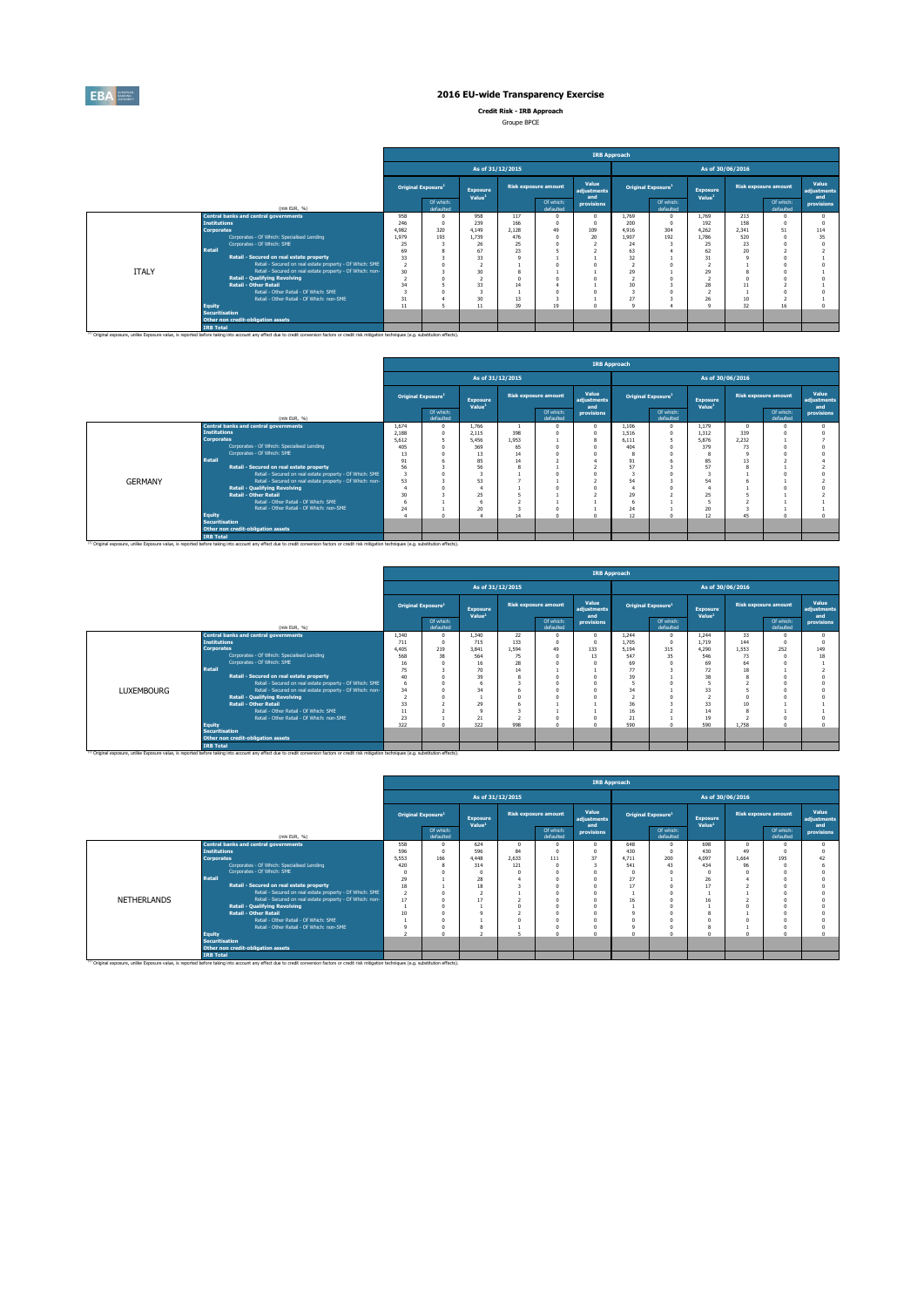

**Credit Risk - IRB Approach**

| Groupe BPCE |  |
|-------------|--|
|             |  |

|              |                                                                                                                                                                                                    | <b>IRB Approach</b>            |                        |                                       |                             |                        |                             |                                |                        |                                       |                             |                        |                             |  |  |
|--------------|----------------------------------------------------------------------------------------------------------------------------------------------------------------------------------------------------|--------------------------------|------------------------|---------------------------------------|-----------------------------|------------------------|-----------------------------|--------------------------------|------------------------|---------------------------------------|-----------------------------|------------------------|-----------------------------|--|--|
|              |                                                                                                                                                                                                    |                                |                        | As of 31/12/2015                      |                             |                        |                             | As of 30/06/2016               |                        |                                       |                             |                        |                             |  |  |
|              |                                                                                                                                                                                                    | Original Exposure <sup>1</sup> |                        | <b>Exposure</b><br>Value <sup>1</sup> | <b>Risk exposure amount</b> |                        | Value<br>adjustments<br>and | Original Exposure <sup>1</sup> |                        | <b>Exposure</b><br>Value <sup>1</sup> | <b>Risk exposure amount</b> |                        | Value<br>adjustments<br>and |  |  |
|              | (min EUR, %)                                                                                                                                                                                       |                                | Of which:<br>defaulted |                                       |                             | Of which:<br>defaulted | provisions                  |                                | Of which:<br>defaulted |                                       |                             | Of which:<br>defaulted | provisions                  |  |  |
|              | <b>Central banks and central governments</b>                                                                                                                                                       | 1,410                          | $\Omega$               | 1,410                                 | 139                         |                        | $\Omega$                    | 871                            |                        | 872                                   | 83                          | $\Omega$               |                             |  |  |
|              | <b>Institutions</b>                                                                                                                                                                                | 1.015                          | $\Omega$               | 931                                   | 405                         |                        |                             | 1.083                          |                        | 998                                   | 430                         |                        |                             |  |  |
|              | <b>Corporates</b>                                                                                                                                                                                  | 3.650                          | 371                    | 2.961                                 | 1.905                       | 303                    | 166                         | 3.491                          | 316                    | 2,808                                 | 1.756                       | 280                    | 170                         |  |  |
|              | Corporates - Of Which: Specialised Lending                                                                                                                                                         | 706                            | 77                     | 658                                   | 340                         |                        | 66                          | 696                            | 53                     | 646                                   | 312                         |                        |                             |  |  |
|              | Corporates - Of Which: SME<br>Retail                                                                                                                                                               | 89                             |                        | 88                                    | Q1                          |                        |                             | 106                            |                        | 94                                    | 89                          |                        |                             |  |  |
|              | 55                                                                                                                                                                                                 |                                | 53                     | 11                                    |                             |                        | 52                          |                                | 50                     | 10                                    |                             |                        |                             |  |  |
|              | Retail - Secured on real estate property                                                                                                                                                           | 30                             |                        | 30 <sub>1</sub>                       |                             |                        |                             | 30                             |                        | 30                                    |                             |                        |                             |  |  |
|              | Retail - Secured on real estate property - Of Which: SME                                                                                                                                           |                                |                        |                                       |                             |                        |                             |                                |                        |                                       |                             |                        |                             |  |  |
| <b>SPAIN</b> | Retail - Secured on real estate property - Of Which: non-                                                                                                                                          | 29                             |                        | 29                                    |                             |                        |                             | 29                             |                        | 29                                    |                             |                        |                             |  |  |
|              | <b>Retail - Qualifying Revolving</b>                                                                                                                                                               |                                |                        |                                       |                             |                        |                             |                                |                        |                                       |                             |                        |                             |  |  |
|              | <b>Retail - Other Retail</b>                                                                                                                                                                       | 21                             |                        | 20                                    |                             |                        |                             | 19                             |                        | 17                                    |                             |                        |                             |  |  |
|              | Retail - Other Retail - Of Which: SME                                                                                                                                                              |                                |                        |                                       |                             |                        |                             |                                |                        |                                       |                             |                        |                             |  |  |
|              | Retail - Other Retail - Of Which: non-SME                                                                                                                                                          | 18                             |                        | 16                                    |                             |                        | $\alpha$                    | 16<br>$\overline{a}$           |                        | 14<br>$\sim$                          |                             | $\Omega$               |                             |  |  |
|              | <b>Equity</b><br><b>Securitisation</b>                                                                                                                                                             |                                |                        |                                       |                             |                        |                             |                                |                        |                                       |                             |                        |                             |  |  |
|              | Other non credit-obligation assets                                                                                                                                                                 |                                |                        |                                       |                             |                        |                             |                                |                        |                                       |                             |                        |                             |  |  |
|              | <b>IRB Total</b>                                                                                                                                                                                   |                                |                        |                                       |                             |                        |                             |                                |                        |                                       |                             |                        |                             |  |  |
|              |                                                                                                                                                                                                    |                                |                        |                                       |                             |                        |                             |                                |                        |                                       |                             |                        |                             |  |  |
|              | (1) Original exposure, unlike Exposure value, is reported before taking into account any effect due to credit conversion factors or credit risk mitigation techniques (e.g. substitution effects). |                                |                        |                                       |                             |                        |                             |                                |                        |                                       |                             |                        |                             |  |  |

|             |                       |                                                                                                                                                                                                               | <b>IRB Approach</b> |                                |                                |       |                             |                   |                                |                                       |                             |       |                             |            |  |  |
|-------------|-----------------------|---------------------------------------------------------------------------------------------------------------------------------------------------------------------------------------------------------------|---------------------|--------------------------------|--------------------------------|-------|-----------------------------|-------------------|--------------------------------|---------------------------------------|-----------------------------|-------|-----------------------------|------------|--|--|
|             |                       |                                                                                                                                                                                                               |                     |                                | As of 31/12/2015               |       |                             |                   | As of 30/06/2016               |                                       |                             |       |                             |            |  |  |
|             |                       |                                                                                                                                                                                                               |                     | Original Exposure <sup>1</sup> | Exposure<br>Value <sup>1</sup> |       | <b>Risk exposure amount</b> |                   | Original Exposure <sup>1</sup> | <b>Exposure</b><br>Value <sup>1</sup> | <b>Risk exposure amount</b> |       | Value<br>adiustments<br>and |            |  |  |
|             |                       | (min EUR, %)                                                                                                                                                                                                  |                     | Of which:<br>defaulted         |                                |       | Of which:<br>defaulted      | and<br>provisions |                                | Of which:<br>defaulted                |                             |       | Of which:<br>defaulted      | provisions |  |  |
|             |                       | <b>Central banks and central governments</b>                                                                                                                                                                  |                     |                                | 52                             |       |                             |                   |                                | $\Omega$                              | $\circ$                     |       |                             |            |  |  |
|             | <b>Institutions</b>   |                                                                                                                                                                                                               | 522                 |                                | 496                            | 56    |                             |                   | 523                            |                                       | 522                         | 76    |                             |            |  |  |
|             | <b>Corporates</b>     |                                                                                                                                                                                                               | 3,859               | 25                             | 2.901                          | 1.014 |                             | 28                | 4,899                          | 33                                    | 3,867                       | 1.499 |                             |            |  |  |
|             |                       | Corporates - Of Which: Soecialised Lending                                                                                                                                                                    | 75                  |                                | 75                             |       |                             |                   | 73                             |                                       | 73                          |       |                             |            |  |  |
|             |                       | Corporates - Of Which: SME                                                                                                                                                                                    |                     |                                |                                |       |                             |                   |                                |                                       |                             |       |                             |            |  |  |
|             | <b>Retail</b>         |                                                                                                                                                                                                               | 359                 | 18                             | 348                            | 68    |                             |                   | 360                            | 16                                    | 350                         | 71    |                             |            |  |  |
|             |                       | Retail - Secured on real estate property                                                                                                                                                                      | 267                 | 14                             | 262                            | 55    |                             |                   | 269                            | 13                                    | 265                         | 58    |                             |            |  |  |
|             |                       | Retail - Secured on real estate property - Of Which: SME                                                                                                                                                      |                     |                                |                                |       |                             |                   |                                |                                       |                             |       |                             |            |  |  |
| SWITZERLAND |                       | Retail - Secured on real estate property - Of Which: non-                                                                                                                                                     | 262                 |                                | 258                            | 53    |                             |                   | 264                            | 13                                    | 260                         | 54    |                             |            |  |  |
|             |                       | <b>Retail - Qualifying Revolving</b>                                                                                                                                                                          |                     |                                |                                |       |                             |                   |                                |                                       |                             |       |                             |            |  |  |
|             |                       | <b>Retail - Other Retail</b>                                                                                                                                                                                  | 84                  |                                | 78                             | 12    |                             |                   | 83                             |                                       | 77                          | 12    |                             |            |  |  |
|             |                       | Retail - Other Retail - Of Which: SME                                                                                                                                                                         |                     |                                |                                |       |                             |                   |                                |                                       |                             |       |                             |            |  |  |
|             |                       | Retail - Other Retail - Of Which: non-SME                                                                                                                                                                     | 81                  |                                | 76                             | 11    |                             |                   | 80                             |                                       | 75                          | 12    |                             |            |  |  |
|             | <b>Equity</b>         |                                                                                                                                                                                                               | 21                  |                                | 21                             | 74    |                             |                   | 17                             |                                       |                             | 62    |                             |            |  |  |
|             | <b>Securitisation</b> |                                                                                                                                                                                                               |                     |                                |                                |       |                             |                   |                                |                                       |                             |       |                             |            |  |  |
|             |                       | Other non credit-obligation assets                                                                                                                                                                            |                     |                                |                                |       |                             |                   |                                |                                       |                             |       |                             |            |  |  |
|             | <b>IRB Total</b>      |                                                                                                                                                                                                               |                     |                                |                                |       |                             |                   |                                |                                       |                             |       |                             |            |  |  |
|             |                       | <sup>(1)</sup> Original exposure, unlike Exposure value, is reported before taking into account any effect due to credit conversion factors or credit risk mitigation techniques (e.g. substitution effects). |                     |                                |                                |       |                             |                   |                                |                                       |                             |       |                             |            |  |  |

|         |                                                                                                                                                                                                               |       | <b>IRB Approach</b> |                                       |                                       |                  |                             |                   |                                |                                       |       |                             |                             |            |  |
|---------|---------------------------------------------------------------------------------------------------------------------------------------------------------------------------------------------------------------|-------|---------------------|---------------------------------------|---------------------------------------|------------------|-----------------------------|-------------------|--------------------------------|---------------------------------------|-------|-----------------------------|-----------------------------|------------|--|
|         |                                                                                                                                                                                                               |       |                     |                                       |                                       | As of 31/12/2015 |                             | As of 30/06/2016  |                                |                                       |       |                             |                             |            |  |
|         |                                                                                                                                                                                                               |       |                     | <b>Original Exposure</b> <sup>1</sup> | <b>Exposure</b><br>Value <sup>1</sup> |                  | <b>Risk exposure amount</b> |                   | Original Exposure <sup>1</sup> | <b>Exposure</b><br>Value <sup>1</sup> |       | <b>Risk exposure amount</b> | Value<br>adjustments<br>and |            |  |
|         | (min EUR, %)                                                                                                                                                                                                  |       |                     | Of which:<br>defaulted                |                                       |                  | Of which:<br>defaulted      | and<br>provisions |                                | Of which:<br>defaulted                |       |                             | Of which:<br>defaulted      | provisions |  |
|         | <b>Central banks and central governments</b>                                                                                                                                                                  |       | 1,800               |                                       | 1,800                                 |                  |                             | $\Omega$          | 2.028                          | $\Omega$                              | 2.028 |                             |                             |            |  |
|         | <b>Institutions</b>                                                                                                                                                                                           |       | 235                 |                                       | 235                                   | 32               |                             |                   | 345                            |                                       | 344   | 47                          |                             |            |  |
|         | Corporates                                                                                                                                                                                                    | 1.010 |                     | 889                                   | 451                                   |                  |                             | 1.585             |                                | 1.356                                 | 513   |                             |                             |            |  |
|         | Corporates - Of Which: Specialised Lending<br>Corporates - Of Which: SME<br><b>Retail</b>                                                                                                                     |       |                     |                                       | 137                                   | 23               |                             | $\Omega$          | 159                            |                                       | 144   | 24                          |                             |            |  |
|         |                                                                                                                                                                                                               |       |                     |                                       |                                       |                  |                             |                   |                                |                                       |       |                             |                             |            |  |
|         |                                                                                                                                                                                                               |       |                     |                                       | 188                                   | 29               |                             |                   | 199                            |                                       | 187   | $\overline{2}$              |                             |            |  |
|         | Retail - Secured on real estate property                                                                                                                                                                      |       | 137                 |                                       | 136                                   |                  |                             |                   | 136                            |                                       | 135   |                             |                             |            |  |
|         | Retail - Secured on real estate property - Of Which: SME                                                                                                                                                      |       |                     |                                       |                                       |                  |                             |                   |                                |                                       |       |                             |                             |            |  |
| BELGIUM | Retail - Secured on real estate property - Of Which: non-                                                                                                                                                     |       | 131                 |                                       | 130                                   | 15               |                             |                   | 128                            |                                       | 127   |                             |                             |            |  |
|         | <b>Retail - Qualifving Revolving</b>                                                                                                                                                                          |       |                     |                                       |                                       |                  |                             |                   |                                |                                       |       |                             |                             |            |  |
|         | <b>Retail - Other Retail</b>                                                                                                                                                                                  |       | 57                  |                                       | 48                                    |                  |                             |                   | 57                             |                                       | 47    | 11                          |                             |            |  |
|         | Retail - Other Retail - Of Which: SME                                                                                                                                                                         |       |                     |                                       |                                       |                  |                             | $\Omega$          |                                |                                       |       |                             |                             |            |  |
|         | Retail - Other Retail - Of Which: non-SME                                                                                                                                                                     |       | 50                  |                                       |                                       |                  |                             |                   | 51                             |                                       | 41    |                             |                             |            |  |
|         | <b>Equity</b>                                                                                                                                                                                                 |       | 47                  |                                       | 47                                    | 174              |                             |                   | 58                             |                                       | 58    | 214                         |                             |            |  |
|         | <b>Securitisation</b>                                                                                                                                                                                         |       |                     |                                       |                                       |                  |                             |                   |                                |                                       |       |                             |                             |            |  |
|         | Other non credit-obligation assets                                                                                                                                                                            |       |                     |                                       |                                       |                  |                             |                   |                                |                                       |       |                             |                             |            |  |
|         | <b>IRB Total</b>                                                                                                                                                                                              |       |                     |                                       |                                       |                  |                             |                   |                                |                                       |       |                             |                             |            |  |
|         | <sup>(1)</sup> Original exposure, unlike Exposure value, is reported before taking into account any effect due to credit conversion factors or credit risk mitigation techniques (e.g. substitution effects). |       |                     |                                       |                                       |                  |                             |                   |                                |                                       |       |                             |                             |            |  |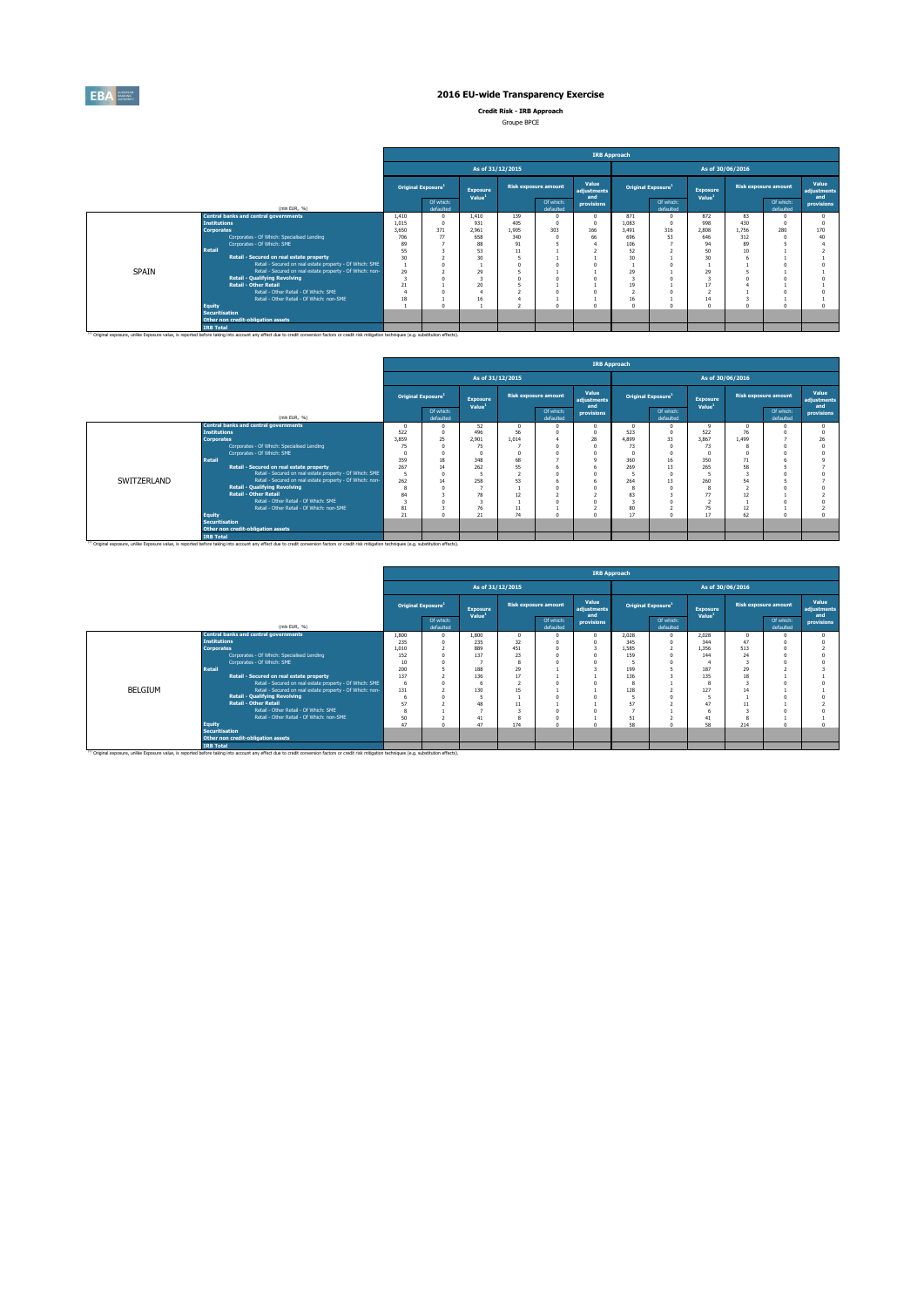#### **Sovereign Exposure**

#### Groupe BPCE

| (mln EUR)                                          |                |                                          |                |                 |                                         |            |                      |           | As of 31/12/2015 |                   |           |            |                          |           |            |             |           |            |
|----------------------------------------------------|----------------|------------------------------------------|----------------|-----------------|-----------------------------------------|------------|----------------------|-----------|------------------|-------------------|-----------|------------|--------------------------|-----------|------------|-------------|-----------|------------|
|                                                    |                |                                          |                |                 |                                         |            |                      |           |                  |                   |           |            |                          |           |            |             |           |            |
|                                                    |                |                                          |                |                 | Memo: breakdown by accounting portfolio |            |                      |           |                  |                   |           |            |                          |           |            |             |           |            |
|                                                    |                | <b>Financial assets: Carrying Amount</b> |                |                 |                                         |            | <b>Designated at</b> |           |                  |                   |           |            |                          |           |            |             |           |            |
| <b>Country / Region</b>                            |                |                                          |                | <b>Held for</b> |                                         |            | fair value           |           |                  | Available-for-    |           |            | <b>Loans and</b>         |           |            | Held-to-    |           |            |
|                                                    |                | of which:                                | of which:      | trading         | of which:                               | of which:  | through profit       | of which: | of which:        | sale <sup>3</sup> | of which: | of which:  | Receivables <sup>4</sup> | of which: | of which:  | maturity    | of which: | of which:  |
|                                                    |                | loans and                                | debt           |                 | Loans and                               | Debt       | or loss <sup>2</sup> | Loans and | Debt             |                   | Loans and | Debt       |                          | Loans and | Debt       | investments | Loans and | Debt       |
|                                                    |                | advances                                 | securities     |                 | advances                                | securities |                      | advances  | securities       |                   | advances  | securities |                          | advances  | securities |             | advances  | securities |
| <b>TOTAL - ALL COUNTRIES</b>                       | 193,334.4      | 132,207.3                                | 61,127.2       | 14,809.1        | 0.0                                     | 14,809.1   | 6,248.3              | 6,208.2   | 40.1             | 30,881.1          | 0.0       | 30,881.1   | 134,497.1                | 125,998.1 | 8,499.0    | 6,897.4     | 0.0       | 6,897.4    |
| <b>Austria</b>                                     | 1,014.6        | 0.0                                      | 1,014.6        |                 |                                         |            |                      |           |                  |                   |           |            |                          |           |            |             |           |            |
| <b>Belgium</b>                                     | 2,406.5        | 0.0                                      | 2,406.5        |                 |                                         |            |                      |           |                  |                   |           |            |                          |           |            |             |           |            |
| <b>Bulgaria</b>                                    | 0.0            | 0.0                                      | 0.0            |                 |                                         |            |                      |           |                  |                   |           |            |                          |           |            |             |           |            |
| <b>Croatia</b>                                     | 0.0            | 0.0                                      | 0.0            |                 |                                         |            |                      |           |                  |                   |           |            |                          |           |            |             |           |            |
| <b>Cyprus</b>                                      | 0.0            | 0.0                                      | 0.0            |                 |                                         |            |                      |           |                  |                   |           |            |                          |           |            |             |           |            |
| <b>Czech Republic</b>                              | 0.0            | 0.0                                      | 0.0            |                 |                                         |            |                      |           |                  |                   |           |            |                          |           |            |             |           |            |
| <b>Denmark</b>                                     | 0.0            | 0.0<br>0.0                               | 0.0            |                 |                                         |            |                      |           |                  |                   |           |            |                          |           |            |             |           |            |
| <b>Estonia</b><br><b>Finland</b>                   | 0.0<br>270.8   | 0.0                                      | 0.0<br>270.8   |                 |                                         |            |                      |           |                  |                   |           |            |                          |           |            |             |           |            |
| France                                             | 155.024.8      | 26,998.6                                 | 28,026.2       |                 |                                         |            |                      |           |                  |                   |           |            |                          |           |            |             |           |            |
| <b>Germany</b>                                     | 4.303.3        | 0.0                                      | 4,303.3        |                 |                                         |            |                      |           |                  |                   |           |            |                          |           |            |             |           |            |
| Greece                                             | 0.5            | 0.0                                      | 0.5            |                 |                                         |            |                      |           |                  |                   |           |            |                          |           |            |             |           |            |
| <b>Hungary</b>                                     | 1.5            | 0.0                                      | 1.5            |                 |                                         |            |                      |           |                  |                   |           |            |                          |           |            |             |           |            |
| <b>Ireland</b>                                     | 149.4          | 0.0                                      | 149.4          |                 |                                         |            |                      |           |                  |                   |           |            |                          |           |            |             |           |            |
| <b>Italy</b>                                       | 8,098.8        | 555.8                                    | 7,542.9        |                 |                                         |            |                      |           |                  |                   |           |            |                          |           |            |             |           |            |
| Latvia                                             | 14.4           | 0.0                                      | 14.4           |                 |                                         |            |                      |           |                  |                   |           |            |                          |           |            |             |           |            |
| Lithuania                                          | 35.8           | 0.0                                      | 35.8           |                 |                                         |            |                      |           |                  |                   |           |            |                          |           |            |             |           |            |
| <b>Luxembourg</b>                                  | 1,115.1        | 0.0                                      | 1,115.1        |                 |                                         |            |                      |           |                  |                   |           |            |                          |           |            |             |           |            |
| <b>Malta</b>                                       | 0.0            | 0.0                                      | 0.0            |                 |                                         |            |                      |           |                  |                   |           |            |                          |           |            |             |           |            |
| <b>Netherlands</b>                                 | 2,335.7        | 0.1                                      | 2,335.6        |                 |                                         |            |                      |           |                  |                   |           |            |                          |           |            |             |           |            |
| Poland                                             | 511.2          | 0.0                                      | 511.2          |                 |                                         |            |                      |           |                  |                   |           |            |                          |           |            |             |           |            |
| Portugal                                           | 295.8          | 0.0                                      | 295.8          |                 |                                         |            |                      |           |                  |                   |           |            |                          |           |            |             |           |            |
| Romania                                            | 0.0            | 0.0                                      | 0.0            |                 |                                         |            |                      |           |                  |                   |           |            |                          |           |            |             |           |            |
| <b>Slovakia</b>                                    | 0.5            | 0.0                                      | 0.5            |                 |                                         |            |                      |           |                  |                   |           |            |                          |           |            |             |           |            |
| <b>Slovenia</b>                                    | 0.0            | 0.0                                      | 0.0            |                 |                                         |            |                      |           |                  |                   |           |            |                          |           |            |             |           |            |
| <b>Spain</b>                                       | 3,427.3<br>0.0 | 372.2<br>0.0                             | 3,055.1<br>0.0 |                 |                                         |            |                      |           |                  |                   |           |            |                          |           |            |             |           |            |
| Sweden<br><b>United Kinadom</b>                    | 128.7          | 0.0                                      | 128.7          |                 |                                         |            |                      |           |                  |                   |           |            |                          |           |            |             |           |            |
| <b>Iceland</b>                                     | 211.7          | 0.0                                      | 211.7          |                 |                                         |            |                      |           |                  |                   |           |            |                          |           |            |             |           |            |
| Liechtenstein                                      | 0.0            | 0.0                                      | 0.0            |                 |                                         |            |                      |           |                  |                   |           |            |                          |           |            |             |           |            |
| <b>Norway</b>                                      | 87.7           | 0.0                                      | 87.7           |                 |                                         |            |                      |           |                  |                   |           |            |                          |           |            |             |           |            |
| <b>Switzerland</b>                                 | 766.2          | 766.2                                    | 0.0            |                 |                                         |            |                      |           |                  |                   |           |            |                          |           |            |             |           |            |
| <b>Australia</b>                                   | 7.5            | 0.0                                      | 7.5            |                 |                                         |            |                      |           |                  |                   |           |            |                          |           |            |             |           |            |
| Canada                                             | 187.2          | 0.0                                      | 187.2          |                 |                                         |            |                      |           |                  |                   |           |            |                          |           |            |             |           |            |
| China                                              | 857.1          | 857.1                                    | 0.0            |                 |                                         |            |                      |           |                  |                   |           |            |                          |           |            |             |           |            |
| <b>Hong Kong</b>                                   | 261.3          | 0.0                                      | 261.3          |                 |                                         |            |                      |           |                  |                   |           |            |                          |           |            |             |           |            |
| <b>Japan</b>                                       | 4.377.6        | 0.0                                      | 4,377.6        |                 |                                         |            |                      |           |                  |                   |           |            |                          |           |            |             |           |            |
| <b>U.S.</b>                                        | 4,179.3        | 6.1                                      | 4,173.3        |                 |                                         |            |                      |           |                  |                   |           |            |                          |           |            |             |           |            |
| Other advanced economies non EEA                   | 243.9          | 0.0                                      | 243.9          |                 |                                         |            |                      |           |                  |                   |           |            |                          |           |            |             |           |            |
| Other Central and eastern Europe countries non EEA | 53.6           | 27.0                                     | 26.6           |                 |                                         |            |                      |           |                  |                   |           |            |                          |           |            |             |           |            |
| <b>Middle East</b>                                 | 1,522.0        | 1,509.9                                  | 12.1           |                 |                                         |            |                      |           |                  |                   |           |            |                          |           |            |             |           |            |
| <b>Latin America and the Caribbean</b>             | 244.0          | 169.0                                    | 75.0           |                 |                                         |            |                      |           |                  |                   |           |            |                          |           |            |             |           |            |
| <b>Africa</b>                                      | 381.9          | 309.3                                    | 72.6           |                 |                                         |            |                      |           |                  |                   |           |            |                          |           |            |             |           |            |
| <b>Others</b>                                      | 818.8          | 636.2                                    | 182.7          |                 |                                         |            |                      |           |                  |                   |           |            |                          |           |            |             |           |            |

Note:<br>The information reported covers all exposures to "General governments" as defined in paraggin 41 (b) of Annex V of ITS on Supervisory reporting: "central governments, state or regional governments, and both governmen

**Redions:**<br>Other afvanced non EEA: Israel, Korea, New Zealand, Russia, San Marino, Singore and Taiwan.<br>Middle East: Bahain, Dilouti, Iran, Iran, Jordan, Kuran, Libya, Mewhamenn: Semina, Oman, Suna, Suna, Suna, United Arab

(1) Includes "Trading financial assets" portfolio for banks reporting under GAAP

<sup>(2)</sup> Includes "Non-trading non-derivative financial assets measured at fair value through profit or loss" portfolio for banks reporting under GAAP<br><sup>03</sup> Includes "Non-trading non-derivative financial and and the major bank

**EBA**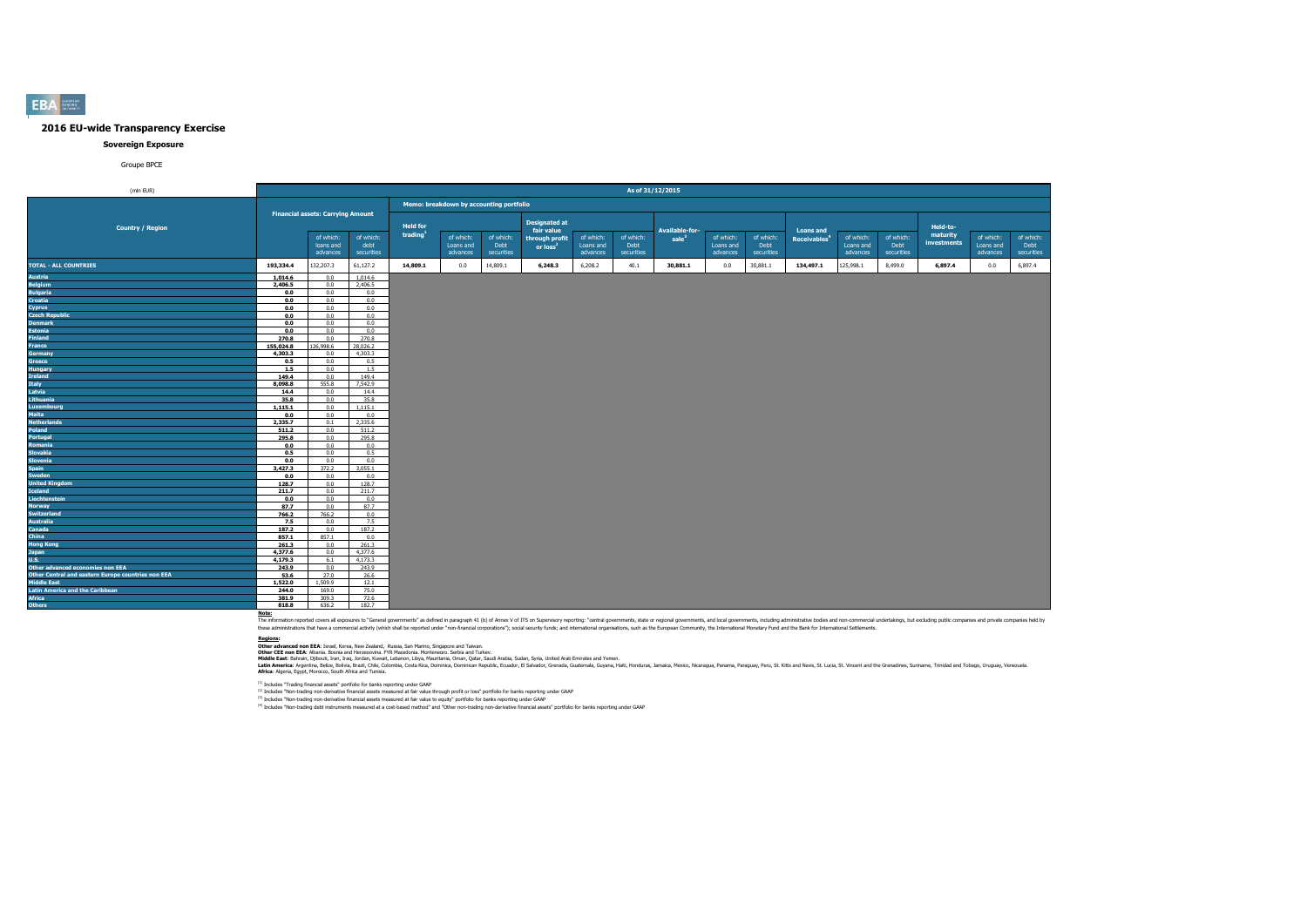#### **Sovereign Exposure**

#### Groupe BPCE

| (mln EUR)                                          |                    |                                          |              |                 |                                         |            |                                    |           | As of 30/06/2016 |                   |           |            |                          |           |            |             |           |            |
|----------------------------------------------------|--------------------|------------------------------------------|--------------|-----------------|-----------------------------------------|------------|------------------------------------|-----------|------------------|-------------------|-----------|------------|--------------------------|-----------|------------|-------------|-----------|------------|
|                                                    |                    |                                          |              |                 |                                         |            |                                    |           |                  |                   |           |            |                          |           |            |             |           |            |
|                                                    |                    |                                          |              |                 | Memo: breakdown by accounting portfolio |            |                                    |           |                  |                   |           |            |                          |           |            |             |           |            |
|                                                    |                    | <b>Financial assets: Carrying Amount</b> |              |                 |                                         |            |                                    |           |                  |                   |           |            |                          |           |            |             |           |            |
| <b>Country / Region</b>                            |                    |                                          |              | <b>Held for</b> |                                         |            | <b>Designated at</b><br>fair value |           |                  | Available-for-    |           |            | <b>Loans and</b>         |           |            | Held-to-    |           |            |
|                                                    |                    | of which:                                | of which:    | trading         | of which:                               | of which:  | through profit                     | of which: | of which:        | sale <sup>3</sup> | of which: | of which:  | Receivables <sup>4</sup> | of which: | of which:  | maturity    | of which: | of which:  |
|                                                    |                    | loans and                                | debt         |                 | Loans and                               | Debt       | or loss <sup>2</sup>               | Loans and | Debt             |                   | Loans and | Debt       |                          | Loans and | Debt       | investments | Loans and | Debt       |
|                                                    |                    | advances                                 | securities   |                 | advances                                | securities |                                    | advances  | securities       |                   | advances  | securities |                          | advances  | securities |             | advances  | securities |
| <b>TOTAL - ALL COUNTRIES</b>                       | 208,031.0          | 143,892.0                                | 64,139.0     | 14,003.1        | 0.0                                     | 14,003.1   | 7,402.2                            | 7,367.3   | 34.8             | 34,336.3          | 0.0       | 34,336.3   | 145,840.1                | 136,524.7 | 9,315.5    | 6,449.4     | 0.0       | 6,449.4    |
| Austria                                            | 1,127.2            | 0.0                                      | 1,127.2      |                 |                                         |            |                                    |           |                  |                   |           |            |                          |           |            |             |           |            |
| <b>Belgium</b>                                     | 2,633.8            | 0.0                                      | 2.633.8      |                 |                                         |            |                                    |           |                  |                   |           |            |                          |           |            |             |           |            |
| <b>Bulgaria</b>                                    | 0.0                | 0.0                                      | 0.0          |                 |                                         |            |                                    |           |                  |                   |           |            |                          |           |            |             |           |            |
| Croatia                                            | 0.0                | 0.0                                      | 0.0          |                 |                                         |            |                                    |           |                  |                   |           |            |                          |           |            |             |           |            |
| Cyprus                                             | 0.0                | 0.0                                      | 0.0          |                 |                                         |            |                                    |           |                  |                   |           |            |                          |           |            |             |           |            |
| <b>Czech Republic</b>                              | 0.0                | 0.0                                      | 0.0          |                 |                                         |            |                                    |           |                  |                   |           |            |                          |           |            |             |           |            |
| <b>Denmark</b>                                     | 0.0                | 0.0                                      | 0.0          |                 |                                         |            |                                    |           |                  |                   |           |            |                          |           |            |             |           |            |
| <b>Estonia</b><br><b>Finland</b>                   | 0.0                | 0.0<br>0.0                               | 0.0<br>635.7 |                 |                                         |            |                                    |           |                  |                   |           |            |                          |           |            |             |           |            |
|                                                    | 635.7<br>167,575.2 | 37.145.5                                 | 30,429.7     |                 |                                         |            |                                    |           |                  |                   |           |            |                          |           |            |             |           |            |
| France<br><b>Germany</b>                           | 2,807.6            | 105.0                                    | 2,702.6      |                 |                                         |            |                                    |           |                  |                   |           |            |                          |           |            |             |           |            |
| Greece                                             | 0.3                | 0.0                                      | 0.3          |                 |                                         |            |                                    |           |                  |                   |           |            |                          |           |            |             |           |            |
| <b>Hungary</b>                                     | 2.4                | 0.0                                      | 2.4          |                 |                                         |            |                                    |           |                  |                   |           |            |                          |           |            |             |           |            |
| Ireland                                            | 282.5              | 0.0                                      | 282.5        |                 |                                         |            |                                    |           |                  |                   |           |            |                          |           |            |             |           |            |
| <b>Italy</b>                                       | 9,743.9            | 771.0                                    | 8.973.0      |                 |                                         |            |                                    |           |                  |                   |           |            |                          |           |            |             |           |            |
| Latvia                                             | 24.4               | 0.0                                      | 24.4         |                 |                                         |            |                                    |           |                  |                   |           |            |                          |           |            |             |           |            |
| Lithuania                                          | 56.2               | 0.0                                      | 56.2         |                 |                                         |            |                                    |           |                  |                   |           |            |                          |           |            |             |           |            |
| Luxembourg                                         | 1,174.0            | 0.0                                      | 1,174.0      |                 |                                         |            |                                    |           |                  |                   |           |            |                          |           |            |             |           |            |
| Malta                                              | 0.0                | 0.0                                      | 0.0          |                 |                                         |            |                                    |           |                  |                   |           |            |                          |           |            |             |           |            |
| <b>Netherlands</b>                                 | 1,461.9            | 0.0                                      | 1,461.9      |                 |                                         |            |                                    |           |                  |                   |           |            |                          |           |            |             |           |            |
| Poland                                             | 638.3              | 0.0                                      | 638.3        |                 |                                         |            |                                    |           |                  |                   |           |            |                          |           |            |             |           |            |
| Portugal                                           | 330.6              | 0.0                                      | 330.6        |                 |                                         |            |                                    |           |                  |                   |           |            |                          |           |            |             |           |            |
| Romania                                            | 0.0                | 0.0                                      | 0.0          |                 |                                         |            |                                    |           |                  |                   |           |            |                          |           |            |             |           |            |
| Slovakia                                           | 12.9               | 0.0                                      | 12.9         |                 |                                         |            |                                    |           |                  |                   |           |            |                          |           |            |             |           |            |
| <b>Slovenia</b>                                    | 0.0                | 0.0                                      | 0.0          |                 |                                         |            |                                    |           |                  |                   |           |            |                          |           |            |             |           |            |
| <b>Spain</b>                                       | 3,677.9            | 199.1                                    | 3,478.8      |                 |                                         |            |                                    |           |                  |                   |           |            |                          |           |            |             |           |            |
| Sweden                                             | 0.0                | 0.0                                      | 0.0          |                 |                                         |            |                                    |           |                  |                   |           |            |                          |           |            |             |           |            |
| <b>United Kingdom</b><br>Iceland                   | 125.7<br>0.0       | 0.0<br>0.0                               | 125.7<br>0.0 |                 |                                         |            |                                    |           |                  |                   |           |            |                          |           |            |             |           |            |
| Liechtenstein                                      | 0.0                | 0.0                                      | 0.0          |                 |                                         |            |                                    |           |                  |                   |           |            |                          |           |            |             |           |            |
| Norway                                             | 0.1                | 0.0                                      | 0.1          |                 |                                         |            |                                    |           |                  |                   |           |            |                          |           |            |             |           |            |
| <b>Switzerland</b>                                 | 767.7              | 767.7                                    | 0.0          |                 |                                         |            |                                    |           |                  |                   |           |            |                          |           |            |             |           |            |
| <b>Australia</b>                                   | 0.0                | 0.0                                      | 0.0          |                 |                                         |            |                                    |           |                  |                   |           |            |                          |           |            |             |           |            |
| Canada                                             | 266.1              | 0.0                                      | 266.1        |                 |                                         |            |                                    |           |                  |                   |           |            |                          |           |            |             |           |            |
| China                                              | 2,149.9            | 2,149.9                                  | 0.0          |                 |                                         |            |                                    |           |                  |                   |           |            |                          |           |            |             |           |            |
| <b>Hong Kong</b>                                   | 191.2              | 0.0                                      | 191.2        |                 |                                         |            |                                    |           |                  |                   |           |            |                          |           |            |             |           |            |
| Japan                                              | 3,656.0            | 0.0                                      | 3.656.0      |                 |                                         |            |                                    |           |                  |                   |           |            |                          |           |            |             |           |            |
| U.S.                                               | 5,388.0            | 0.0                                      | 5,388.0      |                 |                                         |            |                                    |           |                  |                   |           |            |                          |           |            |             |           |            |
| Other advanced economies non EEA                   | 286.8              | 0.0                                      | 286.8        |                 |                                         |            |                                    |           |                  |                   |           |            |                          |           |            |             |           |            |
| Other Central and eastern Europe countries non EEA | 19.8               | 19.3                                     | 0.5          |                 |                                         |            |                                    |           |                  |                   |           |            |                          |           |            |             |           |            |
| Middle East                                        | 1,465.1            | 1,465.1                                  | 0.0          |                 |                                         |            |                                    |           |                  |                   |           |            |                          |           |            |             |           |            |
| <b>Latin America and the Caribbean</b>             | 243.0              | 168.6                                    | 74.4         |                 |                                         |            |                                    |           |                  |                   |           |            |                          |           |            |             |           |            |
| <b>Africa</b>                                      | 497.8              | 438.9                                    | 58.9         |                 |                                         |            |                                    |           |                  |                   |           |            |                          |           |            |             |           |            |
| <b>Others</b>                                      | 789.0              | 662.0                                    | 126.9        |                 |                                         |            |                                    |           |                  |                   |           |            |                          |           |            |             |           |            |

Note:<br>The information reported covers all exposures to "General governments" as defined in paraggin 41 (b) of Annex V of ITS on Supervisory reporting: "central governments, state or regional governments, and both governmen

**Redions:**<br>Other afvanced non EEA: Israel, Korea, New Zealand, Russia, San Marino, Singore and Taiwan.<br>Middle East: Bahain, Dilouti, Iran, Iran, Jordan, Kuran, Libya, Mewhamenn: Semina, Oman, Suna, Suna, Suna, United Arab

(1) Includes "Trading financial assets" portfolio for banks reporting under GAAP

<sup>(2)</sup> Includes "Non-trading non-derivative financial assets measured at fair value through profit or loss" portfolio for banks reporting under GAAP<br><sup>03</sup> Includes "Non-trading non-derivative financial and and the major bank

#### **EBA**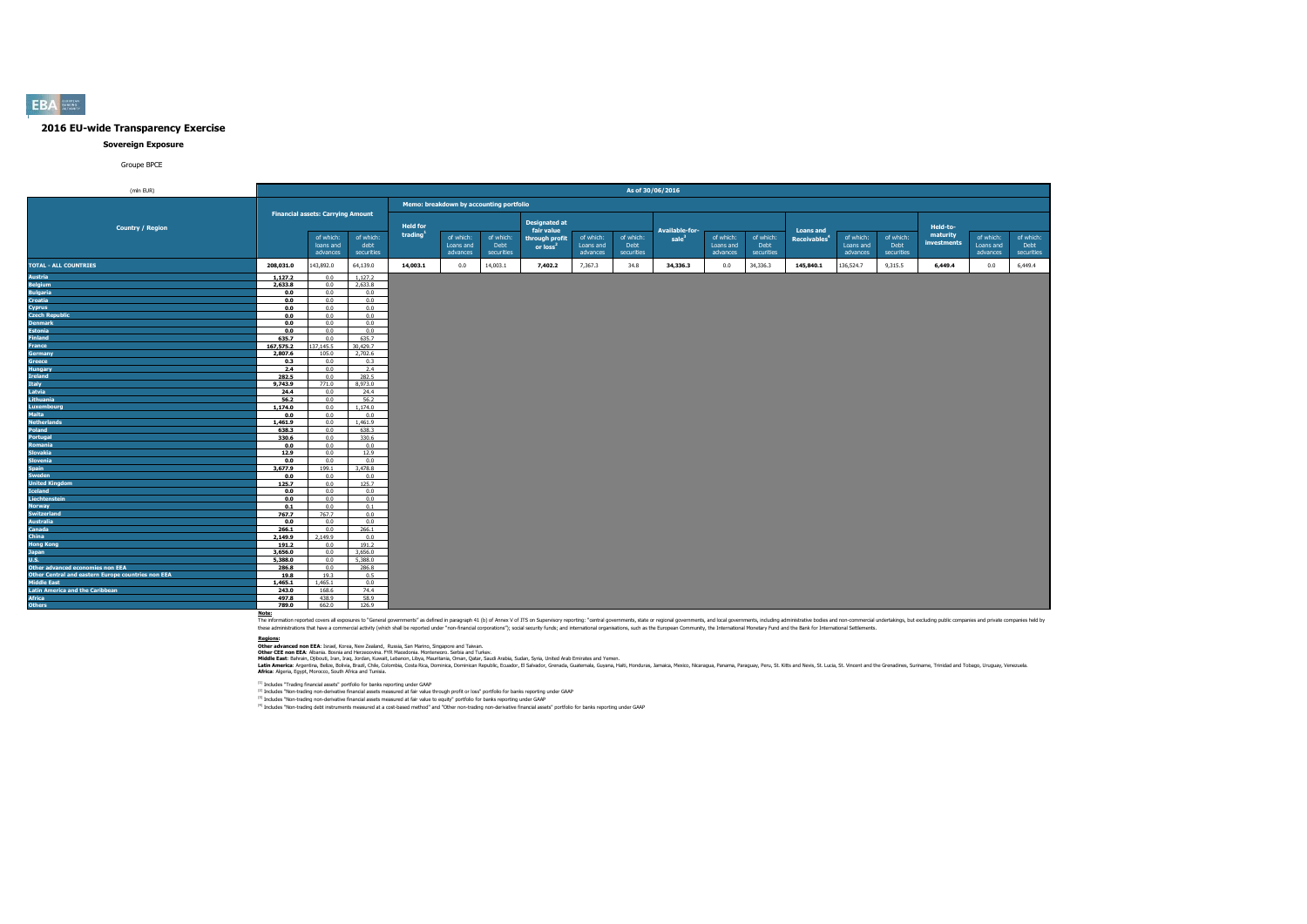

**Performing and non-performing exposures**

Groupe BPCE

|                                                                |         |                                            |                         | As of 31/12/2015       |                                                                                                                    |                        |                                                           | As of 30/06/2016 |                                             |                                      |                        |                                                                                                             |                        |                                                           |  |  |  |
|----------------------------------------------------------------|---------|--------------------------------------------|-------------------------|------------------------|--------------------------------------------------------------------------------------------------------------------|------------------------|-----------------------------------------------------------|------------------|---------------------------------------------|--------------------------------------|------------------------|-------------------------------------------------------------------------------------------------------------|------------------------|-----------------------------------------------------------|--|--|--|
|                                                                |         |                                            |                         |                        | <b>Accumulated impairment,</b><br>accumulated changes in fair<br>value due to credit risk and<br><b>provisions</b> |                        | <b>Collaterals and</b><br>financial                       |                  | <b>Gross carrying amount</b>                |                                      |                        | <b>Accumulated impairment,</b><br>accumulated changes in fair<br>value due to credit risk and<br>provisions |                        | <b>Collaterals and</b><br>financial                       |  |  |  |
|                                                                |         | Of which<br>performing but<br>past due >30 | Of which non-performing |                        | On performing<br>exposures <sup>2</sup>                                                                            | On non-<br>performing  | quarantees<br>received on non-<br>performing<br>exposures |                  | Of which<br>performing but<br>past due > 30 | Of which non-performing <sup>1</sup> |                        | On performing<br>exposures <sup>2</sup>                                                                     | On non-<br>performing  | guarantees<br>received on non-<br>performing<br>exposures |  |  |  |
| (mln EUR, %)                                                   |         | days and $\lt$ =90<br>days                 |                         | Of which:<br>defaulted |                                                                                                                    | exposures <sup>3</sup> |                                                           |                  | $days$ and $<=90$<br>days                   |                                      | Of which:<br>defaulted |                                                                                                             | exposures <sup>3</sup> |                                                           |  |  |  |
| Debt securities (including at amortised cost and fair value)   | 74,717  | $\mathbf{0}$                               | 592                     | 587                    | $\overline{ }$                                                                                                     | 292                    | 126                                                       | 78,394           | $\mathbf 0$                                 | 365                                  | 350                    | 5                                                                                                           | 183                    | 90                                                        |  |  |  |
| Central banks                                                  | 310     | 0                                          |                         | $\Omega$               |                                                                                                                    |                        | $\Omega$                                                  | 179              | $\Omega$                                    |                                      | $\Omega$               | $\Omega$                                                                                                    | $\Omega$               | $\mathbf{0}$                                              |  |  |  |
| General governments                                            | 46,317  | 0                                          |                         | $\Omega$               | $-1$                                                                                                               |                        | $\Omega$                                                  | 50,136           | $\Omega$                                    |                                      | $\Omega$               | $\Omega$                                                                                                    | $\Omega$               | $\mathbf{0}$                                              |  |  |  |
| Credit institutions                                            | 2,789   | $\Omega$                                   | 52                      | 52                     | $\Omega$                                                                                                           | 23                     | $\Omega$                                                  | 3,212            | $\Omega$                                    | 26                                   | 16                     | $^{\circ}$                                                                                                  | 18                     | $\mathbf 0$                                               |  |  |  |
| Other financial corporations                                   | 15,990  | 0                                          | 288                     | 283                    | 5                                                                                                                  | 219                    | $\Omega$                                                  | 14,962           | $\Omega$                                    | 139                                  | 134                    | $\mathbf{0}$                                                                                                | 110                    | $\mathbf 0$                                               |  |  |  |
| Non-financial corporations                                     | 9,311   | 0                                          | 252                     | 252                    | $\overline{ }$                                                                                                     | 50                     | 126                                                       | 9,905            | $\Omega$                                    | 199                                  | 199                    | $\overline{4}$                                                                                              | 54                     | 90                                                        |  |  |  |
| Loans and advances(including at amortised cost and fair value) | 748,500 | 2,244                                      | 24,685                  | 24,675                 | 1,457                                                                                                              | 10,768                 | 12,505                                                    | 788,638          | 1,932                                       | 26,050                               | 26,040                 | 1,616                                                                                                       | 10,650                 | 12,990                                                    |  |  |  |
| Central banks                                                  | 938     | $\Omega$                                   | 21                      | 21                     |                                                                                                                    | 21                     | $\mathbf 0$                                               | 1,373            | $\Omega$                                    | 21                                   | 21                     |                                                                                                             | 21                     | $\mathbf{0}$                                              |  |  |  |
| General governments                                            | 132,316 | 69                                         | 170                     | 170                    | 13                                                                                                                 | 96                     | 14                                                        | 143,962          | 76                                          | 183                                  | 183                    | 26                                                                                                          | 44                     | 44                                                        |  |  |  |
| Credit institutions                                            | 46,414  |                                            | 60                      | 60                     | -5                                                                                                                 | 44                     | 5                                                         | 42,903           | 6                                           | 53                                   | 53                     | 6                                                                                                           | 41                     | $\overline{2}$                                            |  |  |  |
| Other financial corporations                                   | 54,362  | 5                                          | 672                     | 662                    | 9                                                                                                                  | 88                     | 482                                                       | 72,733           | 8                                           | 624                                  | 614                    | 12                                                                                                          | 90                     | 441                                                       |  |  |  |
| Non-financial corporations                                     | 213,120 | 706                                        | 13,958                  | 13,958                 | 810                                                                                                                | 6,700                  | 3,982                                                     | 220,498          | 611                                         | 14,687                               | 14,687                 | 741                                                                                                         | 6.905                  | 6,030                                                     |  |  |  |
| of which: small and medium-sized enterprises at amortised cost | 1,394   |                                            | 155                     | 155                    | 13                                                                                                                 | 66                     | 51                                                        | 1,384            | 5                                           | 153                                  | 153                    | 19                                                                                                          | 66                     | 36                                                        |  |  |  |
| Households                                                     | 301,350 | 1,457                                      | 9,805                   | 9,805                  | 619                                                                                                                | 3,819                  | 8,023                                                     | 307,168          | 1,229                                       | 10,482                               | 10,482                 | 831                                                                                                         | 3,549                  | 6,474                                                     |  |  |  |
| DEBT INSTRUMENTS other than HFT                                | 823,217 | 2,244                                      | 25,277                  | 25,262                 | 1,463                                                                                                              | 11,059                 | 12,631                                                    | 867,032          | 1,932                                       | 26,415                               | 26,390                 | 1,621                                                                                                       | 10,833                 | 13,080                                                    |  |  |  |
| <b>OFF-BALANCE SHEET EXPOSURES</b>                             | 151,688 |                                            | 1,436                   | 1,436                  | 59                                                                                                                 | 314                    | 82                                                        | 178,009          |                                             | 1,598                                | 1,592                  | 58                                                                                                          | 310                    | 224                                                       |  |  |  |

<sup>(1)</sup> For the definition of non-performing exposures please refer to COMMISSION IMPLEMENTING REGULATION (EU) 2015/227 of 9 January 2015, ANNEX V, Part 2-Template related instructions, subtitle 29

<sup>(2)</sup> Insitutions report here collective allowances for incurrred but not reported losses (instruments at amortised cost) and changes in fair value of performing exposures due to credit risk and provisions (instruments at

<sup>(3)</sup> Insitutions report here specific allowances for financial assets, individually and collectively estimated (instruments at amortised cost) and changes in fair value of NPE due to credit risk and provisions (instrument